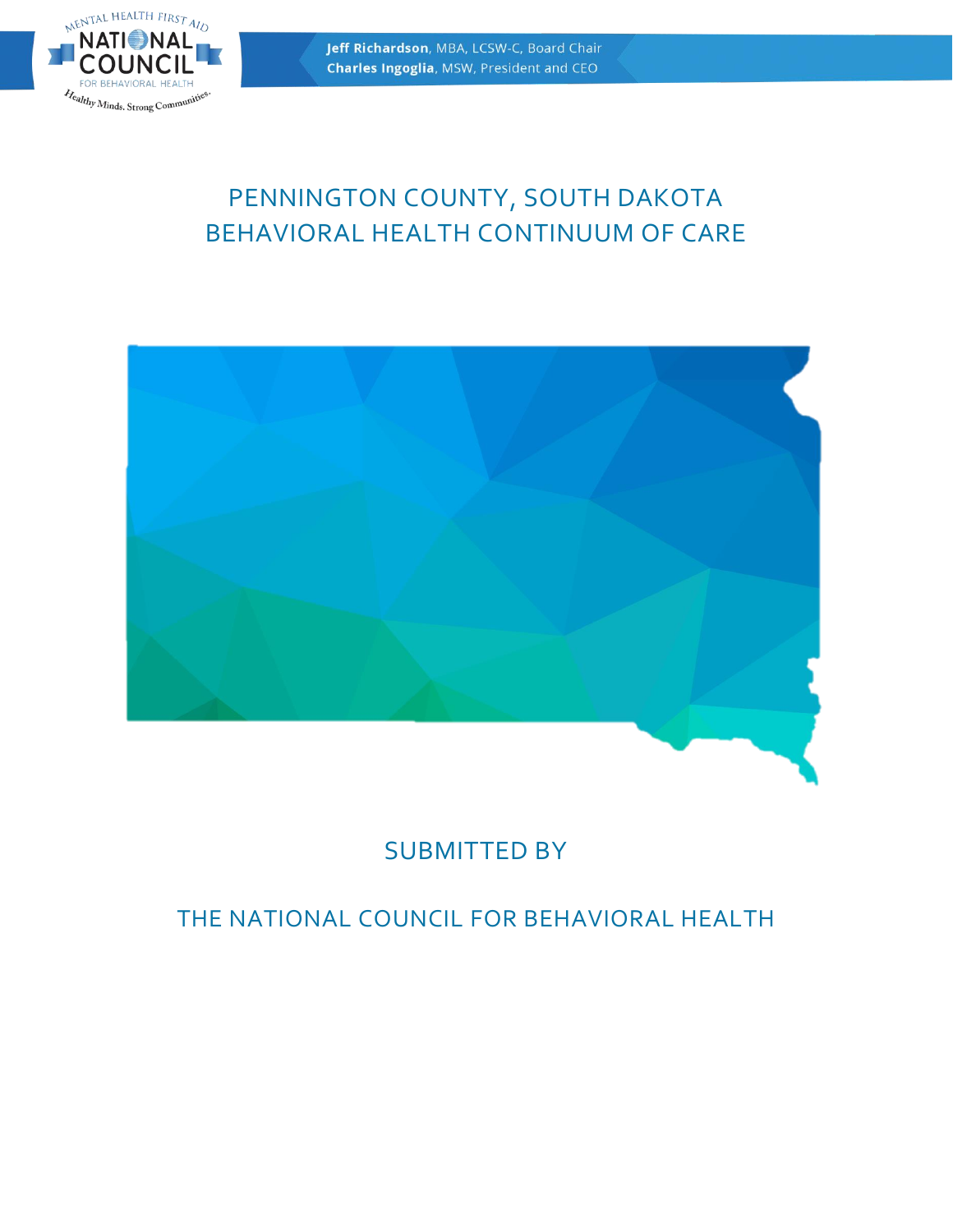

# EXECUTIVE SUMMARY

Between November 2018 and September 2019, the National Council for Behavioral Health (National Council) worked closely with Pennington County Health and Human Services (PCHHS), the Western South Dakota Behavioral Health Alliance (the Alliance), Helmsley Charitable Trust, and other key stakeholders to develop a conceptual framework and key recommendations for the implementation of a comprehensive behavioral health care continuum to best serve adults with mental health (MH) and substance use disorder (SUD) challenges in Pennington County. The project's main goals include:

- Identifying the strengths and opportunities that currently exist in the County and understanding the effectiveness of the existing structures, providers, and programs in addressing community need;
- Identifying gaps in the current system;
- Engaging key community members in the planning effort; and
- Providing recommendations about an ideal service array.

To guide our assessment and recommendations, the principles of a recovery-oriented system of care (ROSC) were used, and we are recommending this as the guiding framework for Pennington County. A ROSC shifts care from a professionally driven, acute care, reactive approach to a proactive approach that provides long-term services and supports and many pathways to recovery. A ROSC recognizes that professional treatment is one component among many that support people in managing their own challenges. Additionally, a ROSC focuses on the role of friends and families in responding to, managing, and helping to overcome challenges. This focus is used as an organizing principle for the entire system.<sup>1</sup> When applying ROSC principles, services must be directed toward initiating and supporting the recovery process for people living with behavioral health challenges. Data collected through an environmental scan, including key informant interviews, site visits, and survey informed the development of the following conceptual framework and recommendations for key service components. Figure 1, below, illustrates the core mission, values, goals, system elements, functions, and outcomes of a ROSC.

 <sup>1</sup> Philadelphia Department of Behavioral Health and Intellectual disAbility Services, Recovery Advisory Committee. (2006). Recovery. Retrieved fro[m https://dbhids.org/recovery/](https://dbhids.org/recovery/)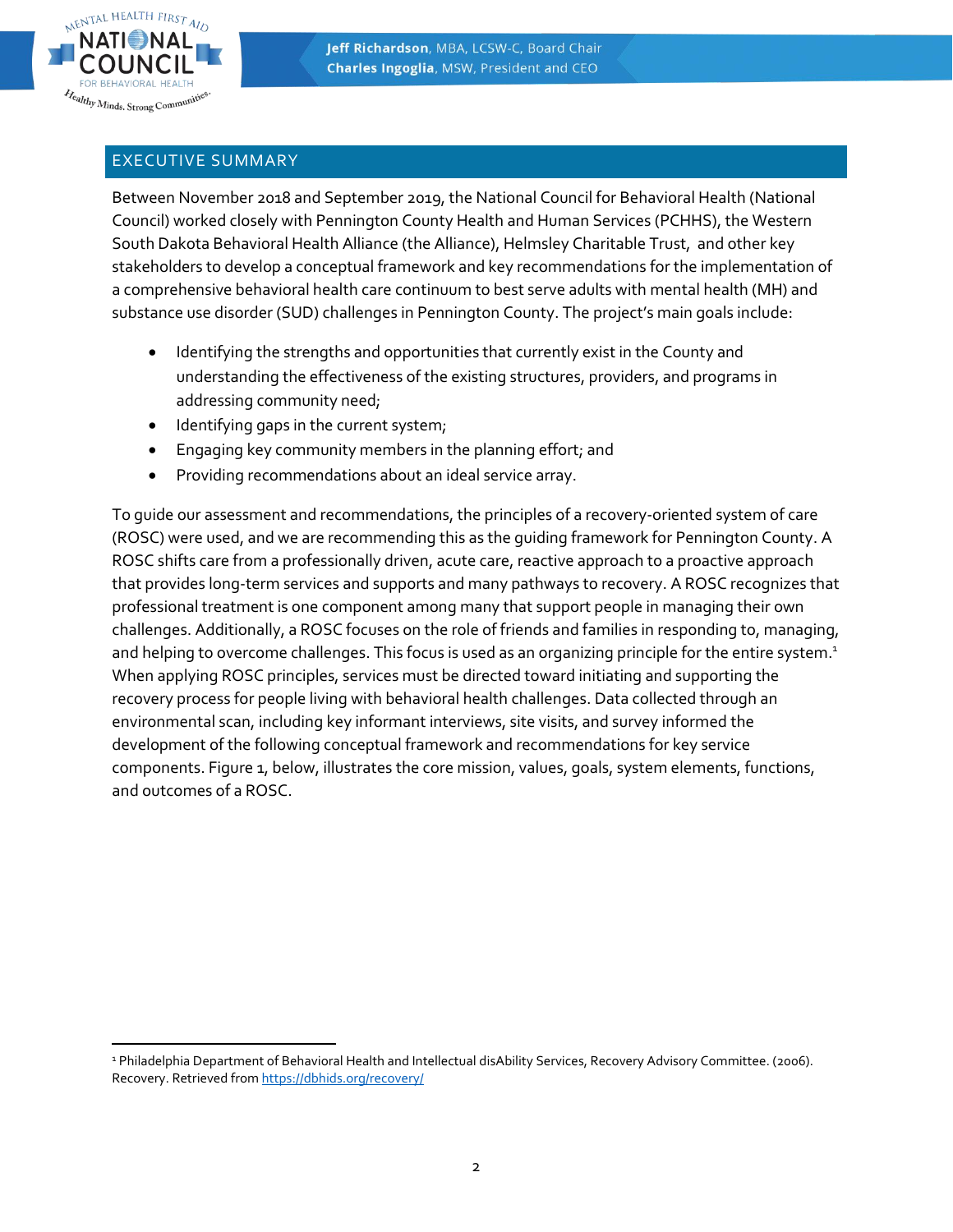

# FIGURE 1. RECOVERY-ORIENTED SYSTEM OF CARE



Using ROSC as a guiding framework, our major recommendations for a comprehensive behavioral health continuum in Pennington County include:

- 1. Developing a Crisis Stabilization Unit at the Care Campus operated by Behavior Management Systems (BMS)
- 2. Develop telehealth crisis services for remote counties to support law enforcement
- 3. Expand the network of recovery houses and supported employment
- 4. Increase the number of psychiatric beds at Regional West Hospital (Regional West)
- 5. Conduct a Care Campus environmental scan
- 6. Conduct a study on funding challenges for services for American Indians
- 7. Expand case management services in all specialty courts
- 8. Conduct an environmental scan on the continuum of services for children with behavioral health needs
- 9. Develop a comprehensive plan for incorporating the voice of people in recovery
- 10. Establish a clear focus on and collaboration with integrated primary care
- 11. Create stronger community coalitions with clear focus on creating ROSC
- 12. Strengthen coordination across and within the system of care
- 13. Educate the community about behavioral health and wellness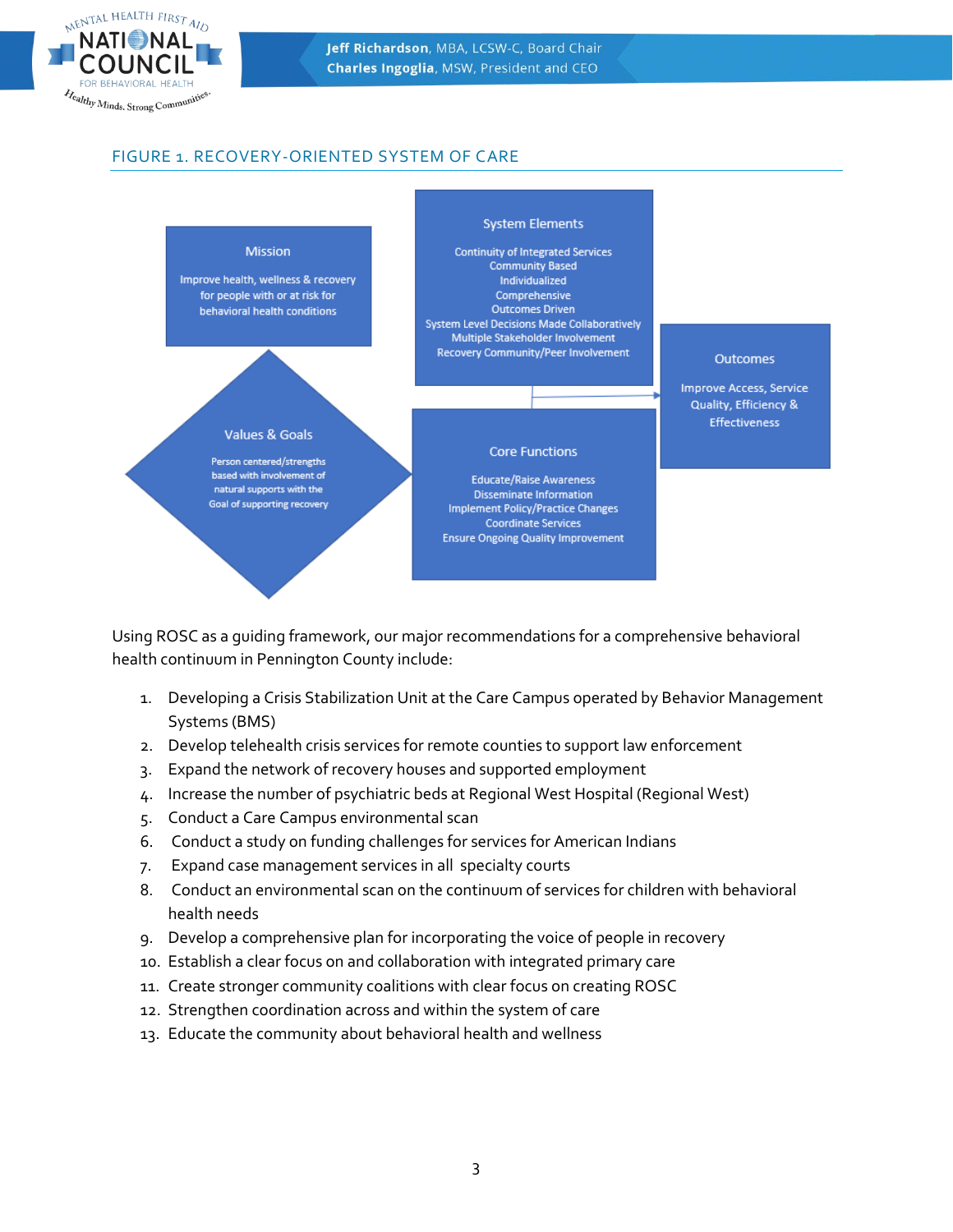

## INTRODUCTION AND BACKGROUND

Pennington County Health and Human Services (PCHHS) engaged the National Council for Behavioral Health (National Council) to conduct an environmental assessment of the current service system for individuals living with mental health (MH) and substance use disorder (SUD) challenges and to develop recommendations for concrete and actionable next steps to improve care and associated outcomes.

Pennington County has many noteworthy services in place for individuals living with behavioral health challenges. The County's correctional Rebound Program is the first of its kind in South Dakota resulting in reduced recidivism and \$3.3 million in savings since 2006. The County developed and operates the Care Campus which provides an array of services, including crisis services, detoxification, Safe Solutions, outpatient services, and beginning in October, residential treatment beds for individuals with SUDs. Safe Solutions provides support to individuals who are intoxicated and at risk of incarceration. Two Quality of Life Officers support people who receive Care Campus services by providing case management support. The Economic Assistance and Veterans Services Office is also operated by PCHHS. Within the County, there is robust community involvement and partnerships with foundations and the business sector, which has advanced creative solutions to challenges in the past.

While the County and the South Dakota Behavioral Health Alliance (the Alliance) have provided critical leadership, the community is currently facing several significant challenges, including:

- Several years ago, the hospital requested that people experiencing behavioral health crises be taken to jail rather than to the emergency department which violates parity laws, creates difficulty for law enforcement, and provokes conflict within the community. While the hospital leadership has changed and there is a genuine commitment to provide care for people with behavioral health issues, there are remaining challenges;
- The uninsured rate for Pennington County is 10 percent for adults and three percent for children, but the uninsured rate for people seeking services for behavioral health challenges approaches 70 percent;
- There is a current shortage of psychiatric providers with anticipated retirements of several of the current group within a few years;
- The community mental health provider is at capacity and facing funding challenges because of the high rate of uninsured people in need of behavioral health services;
- Community members of the neighboring reservations face high prevalence of behavioral health challenges and have limited resources to address them;
- A need exists for improved coordination related to the delivery of crisis services and inpatient care, including clarifying the roles of Regional Health Rapid City Hospital (Regional) and the State Hospital at Yankton (HSC);
- There is a greater need for services coordination both at the individual and systems levels of care;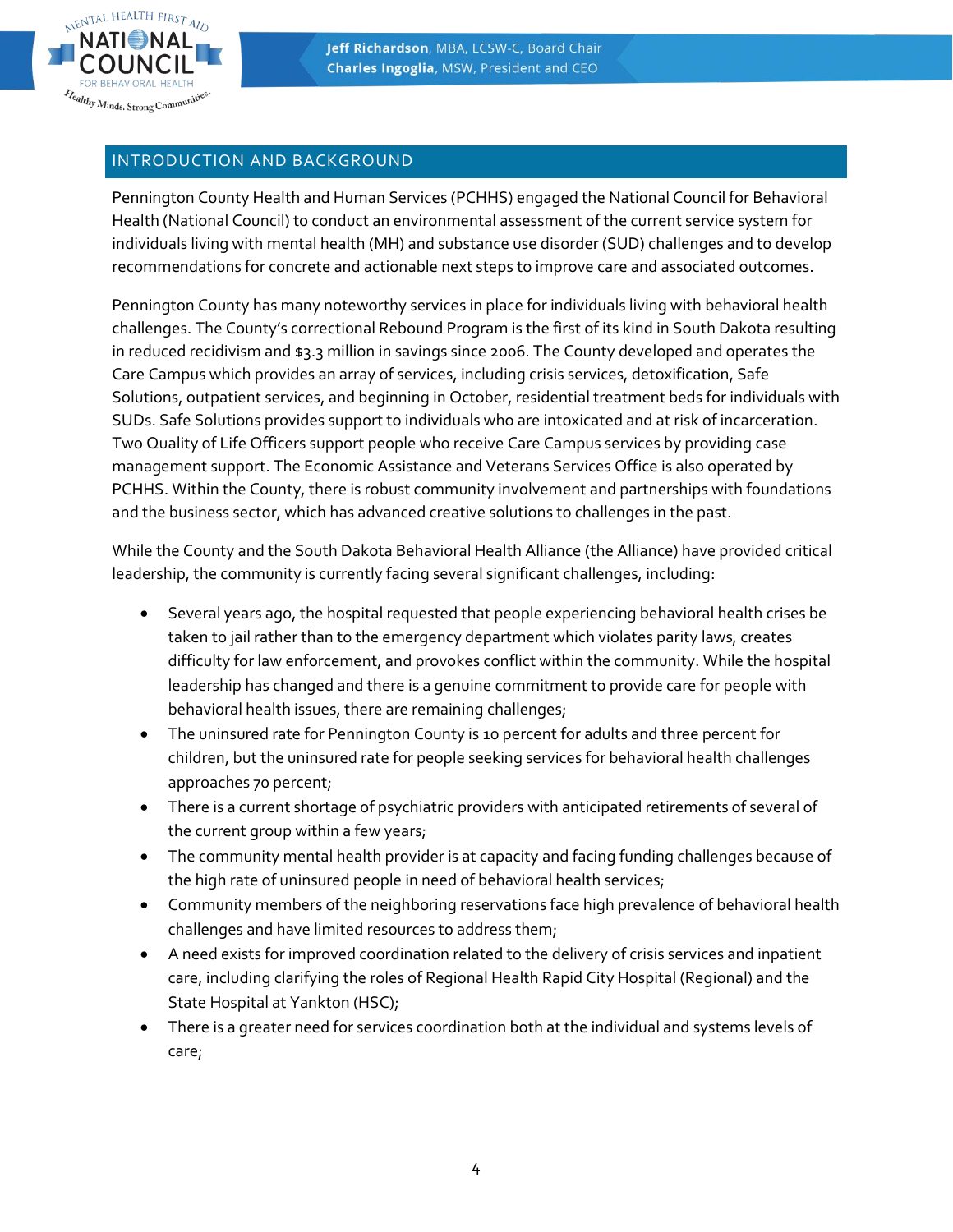

- Pennington County is the center of the region, therefore, law enforcement from the surrounding smaller communities becomes the de facto community behavioral health providers, and their only option for crisis care is to transport people to Rapid City;
- A need exists for the development of a comprehensive continuum of care which increases positive outcomes and makes the best use of the resources in the community, including service use data; and
- There is a pressing need for a stronger partnership with the state in terms of financial support for the regional needs; Pennington County cannot absorb all the costs that are associated with being a provider for a large region.

In response to these issues, the Alliance sought consultants to assess the community's current capacity and provide information on successful models being employed to address challenges in similar communities across the country. The project's main goals include:

- Identifying the strengths and opportunities that currently exist in the County and understanding the effectiveness of the existing structures, providers, and programs in addressing community need;
- Identifying gaps in the current system;
- Engaging key community members in the planning effort; and
- Providing recommendations about an ideal service array.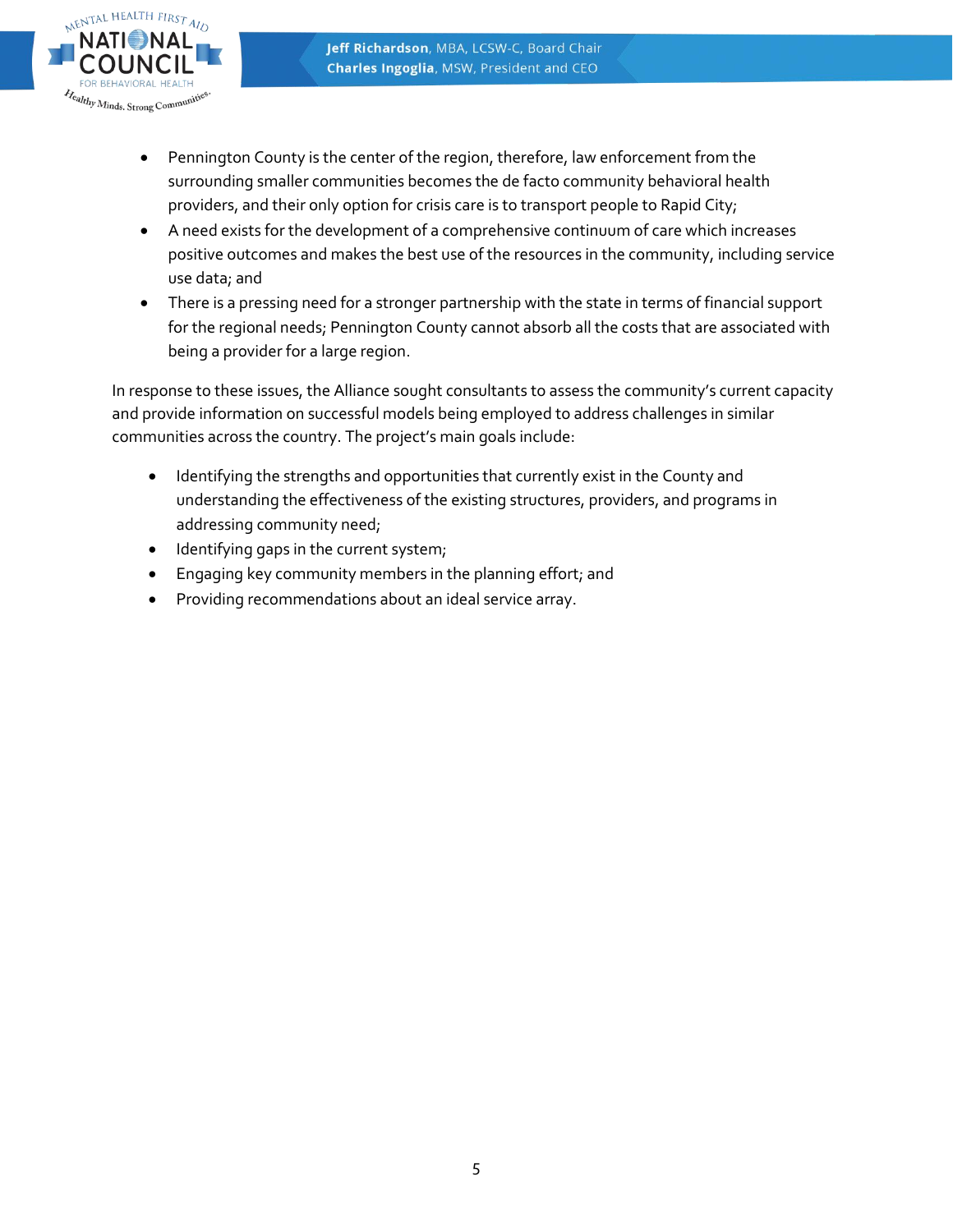

# CONCEPTUAL FRAMEWORK: RECOVERY-ORIENTED SYSTEM OF CARE (ROSC)

We recommend the adoption of a Recovery-Oriented System of Care (ROSC) which implements service delivery components and supports that are built upon and in response to a set of core values shared across the continuum of care, including individuals who receive services and the professionals who provide them. Figure 1, below, illustrates the mission, values, goals, system elements, and core functions of a ROSC.

# FIGURE 1. RECOVERY-ORIENTED SYSTEM OF CARE



Communities that have a ROSC continuum of services and supports ensure all citizens have the support they need to be productive members of society. This report sets out to provide an assessment of Pennington County's current capacity as a ROSC and the steps it can take in the immediate term to improve opportunity areas. This framework was chosen because it:

- Requires a community-based approach to building out the continuum of care needed to support people with behavioral health conditions;
- Recognizes that treatment is seen as one part, an important part, of the overall continuum of care;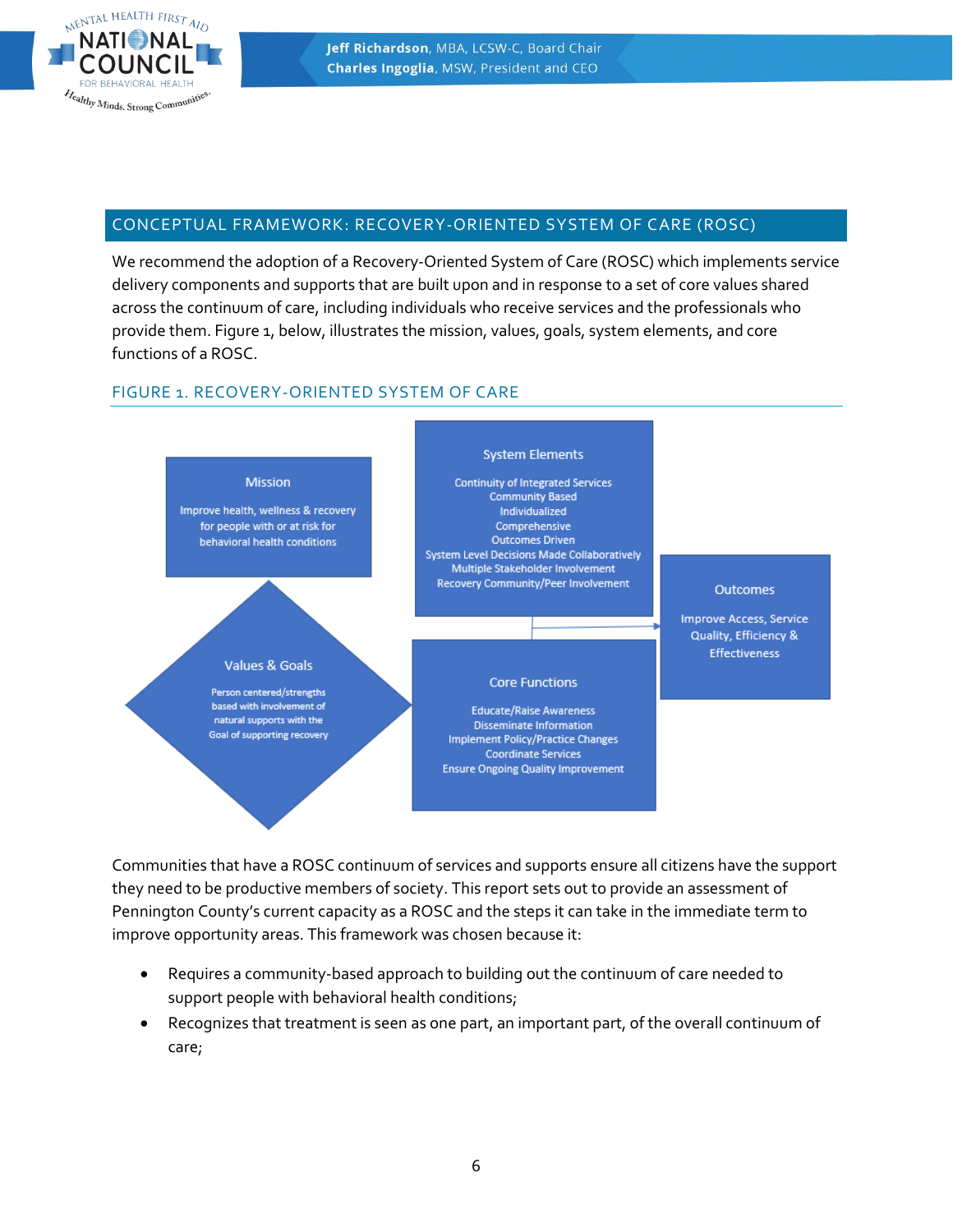

- Recognizes the science of behavioral health treatment, that the emphasis on integration (both at the system and practice level) is critical to prevention and early intervention as well as for acute care and recovery support over the lifespan;
- Considers social determinant needs that present barriers to recovery;
- Acknowledges and addresses the impact of trauma, both historical and contemporary, racism, and poverty to increase the chances of positive outcomes;
- Supports the development of strong models of care coordination, data sharing between providers, and a focus on outcomes demonstrating the efficiency and effectiveness of the system of care;
- Provides an overall framework within which an individual's whole health (e.g., mental, physical, and substance use/misuse) and wellness (e.g., social determinants of whole health) intersect with the community's network of social and healthcare services;
- Creates an opportunity to build services and supports that are based in the understanding that providing those services in a way that is trauma-informed, recovery-oriented, and based in hope increases the chances of positive outcomes;
- Engages the community of people in recovery in all aspects of service planning and delivery and recognizes the critical role that informal support networks (mutual aid groups, recovery groups, recovery housing, etc.) play in initiating and sustaining recovery; and
- Recognizes that each person is responsible for their health and wellness, however many conditions (e.g., mental illness, SUD, socio-economic, family of origin, historical trauma, racism, heredity, etc.) leave some individuals at a disadvantage through no fault of their own.

The ROSC framework also provides an organizing conceptual and practice guide to develop coherent systems of care. Care Campus, One Heart, The Mission, Regional West, the community health center, and BMS are all participants in this system and to the degree that they align their mission, values, elements, and core functions with this model and with each other will determine their success in both tracking and improving outcomes. This is not an all-inclusive list as there are many other components in the Pennington County community that are part of the "big tent" of ROSC. The State also has a key role to play in financing and in supporting this developing system of care.

To operationalize these values, core components are identified. The core components of a ROSC include: 2,3

- 1. Providing integrated services;
- 2. Creating an atmosphere that promotes strength, recovery, and resilience;
- 3. Developing inclusive, collaborative service teams and processes;

 $\overline{a}$ <sup>2</sup> Substance Abuse and Mental Health Services Administration (SAMHSA). (2010, September). Recovery-Oriented Systems of Care (ROSC) Resource Guide. Retrieved from [https://www.samhsa.gov/sites/default/files/rosc\\_resource\\_guide\\_book.pdf](https://www.samhsa.gov/sites/default/files/rosc_resource_guide_book.pdf) <sup>3</sup> American Association of Community Psychiatrists. (n.d.). AACP Guidelines for Recovery Oriented Services. Retrieved from [https://www.nasmhpd.org/sites/default/files/III\\_A\\_ART\\_AACPRecoveryOSGuidelines.pdf](https://www.nasmhpd.org/sites/default/files/III_A_ART_AACPRecoveryOSGuidelines.pdf)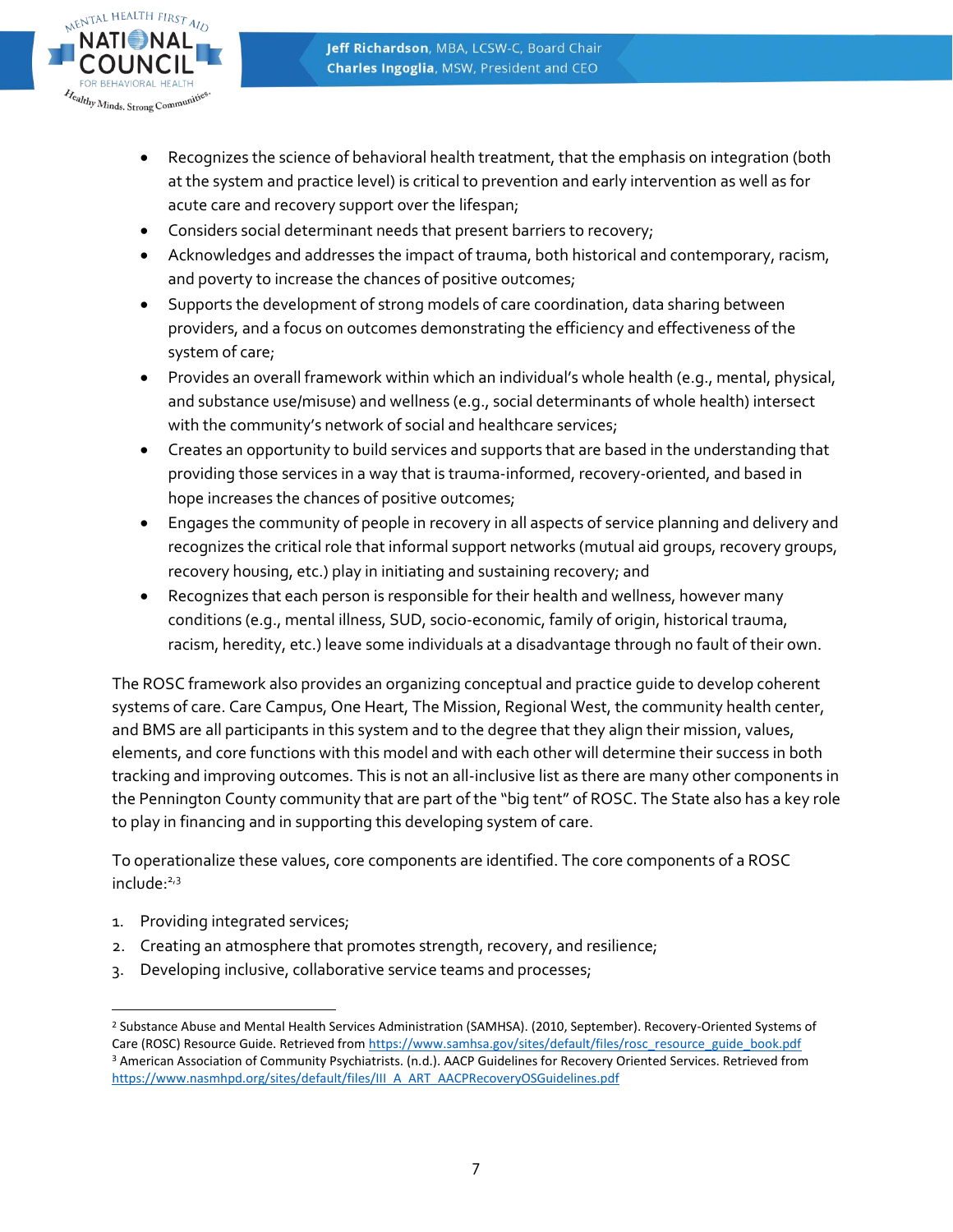

- 4. Providing services, training, and supervision that reflect recovery and resilience;
- 5. Providing individualized services to identify and address barriers to wellness;
- 6. Implementing evidence-informed approaches; and
- 7. Promoting recovery and resilience through evaluation and quality improvement.

# ENVIRONMENTAL SCAN

Between February and September 2019, National Council consultants conducted a comprehensive environmental scan which gathered information and data from an array of diverse stakeholders, including community behavioral health providers, hospitals, County staff, the Alliance, the Pennington County Sheriff's Office, among others. Findings from the environmental scan identified current opportunities, challenges, and gaps in the Pennington County behavioral health system discussed in the sections below.

# ENVIRONMENTAL SCAN METHODOLOGY

The environmental scan methodology included site visits, a survey, key informant interviews, and a literature review of published and unpublished reports. Key data and information that were assessed include:

- Pennington County health demographics;
- State and regional hospital utilization;
- Crisis Care Center utilization; and
- The number and type of social service and health care provider agencies in the community.

Over the past seven months, National Council consultants conducted three site visits during which key informant interviews were conducted in-person and telephonically with a total of 83 stakeholders. A complete list of key informants interviewed can be found in **Appendix C**.

In addition to key informant interviews, the National Council project team, in collaboration with PCHHS and the Alliance, created a survey to assess the existing resources in Pennington County for people with behavioral health challenges. The purpose of the survey was to identify services that support recovery and improve the overall health of the community. The survey was disseminated electronically through several community and provider listservs and completed by 120 respondents. Findings from the environmental scan are described below.

#### ENVIRONMENTAL SCAN FINDINGS

Findings from the environmental scan provide a comprehensive view of the current state and breadth of services, including services that are exemplary, opportunities for improvement, existing challenges, and gaps.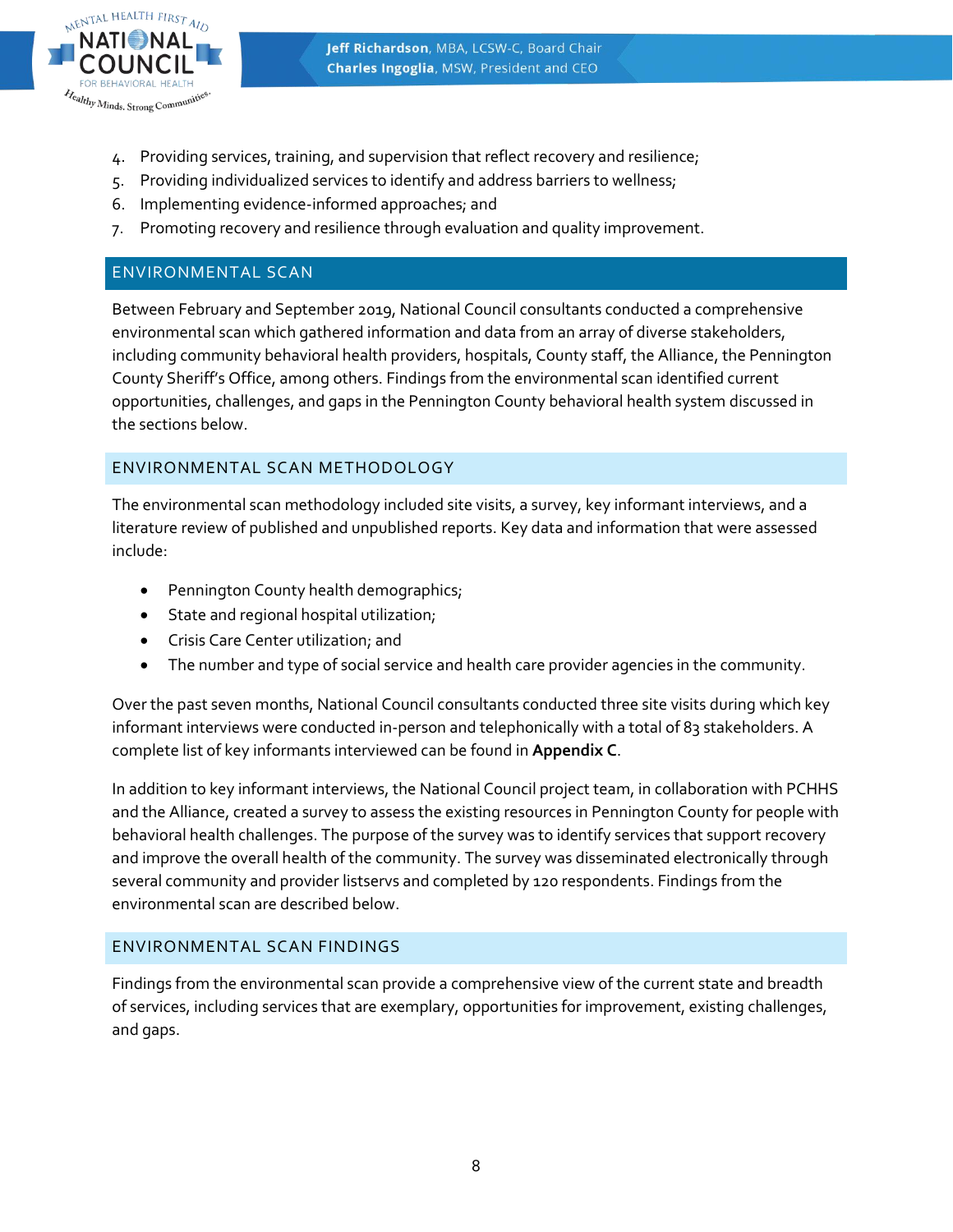

#### EXISTING RESOURCES

As described above, there are many existing resources in the Pennington County community that meet the criteria for being part of a ROSC as they address the holistic needs of individuals with behavioral health challenges.

Geography plays a key role in any community's strengths and challenges. Rapid City is surrounded by beautiful landscape, historical sites, and has a busy tourist industry in the spring, summer, and fall. Winter in Rapid City is harsh and presents challenges to those living without stable housing or reliable transportation.

Behavior Management Systems (BMS) is the community mental health center serving approximately 6,500 people a year in Butte, Bennett, Custer, Fall River, Harding, Jackson, Lawrence, Meade, Oglala Lakota, and Pennington counties. BMS has developed a full array of MH and SUD services for youth and adults despite having significant financial limitations due to significantly lower Medicaid reimbursement rates compared to other states<sup>4</sup> (e.g., in 2018 only Wyoming had lower Medicaid spending).<sup>5</sup> BMS is a committed community member and is open to developing new services with appropriate financial support. The 2019 state of South Dakota accreditation review shows services are being provided at or above state standards and clients report being satisfied with services. <sup>6</sup> Compared to providers across the state, adults receiving high intensity substance use treatment services were twice as likely to have been arrested for substance misuse within 30 days of engaging in services and four times more likely to report thoughts of suicide. Upon treatment completion, engagement with law enforcement was significantly curtailed. Substances that are the focus of treatment for BMS clients are predominantly alcohol and methamphetamine. Treatment completion rates are high; however penetration rates are low, likely due to lack of funding. The size of BMS's workforce is small, with six full-time masters prepared substance abuse treatment counselors. For people receiving MH treatment, there was a much higher incident of emergency department admissions within thirty days of intake than in other parts of the State. BMS staff report wait times are approximately 10 days for intakes and five days to see a prescriber, which is the industry average. No show rates average 25 percent which is also the industry average.

As mentioned above, in September 2018, Pennington County opened the Care Campus to provide substance use detoxification, crisis services, and a sobering center called Safe Solutions. In addition, outpatient services are provided. The facility is modern, clean, safe, and staffed predominantly by the

 <sup>4</sup> Advisory Board. (2018, August 24). The states that spend the most-and least-on health care mapped. Retrieved from <https://www.advisory.com/daily-briefing/2018/08/24/health-care-spending>

<sup>5</sup> Every state Medicaid Spending in One Map. (2018, January 30). Retrieved fro[m https://howmuch.net/articles/medicaid](https://howmuch.net/articles/medicaid-spending-by-state)[spending-by-state](https://howmuch.net/articles/medicaid-spending-by-state)

<sup>6</sup> Behavioral Management Systems. (2019). State of South Dakota Community Behavioral Health Treatment Services: Behavior Management Systems (BMS) Annual Report.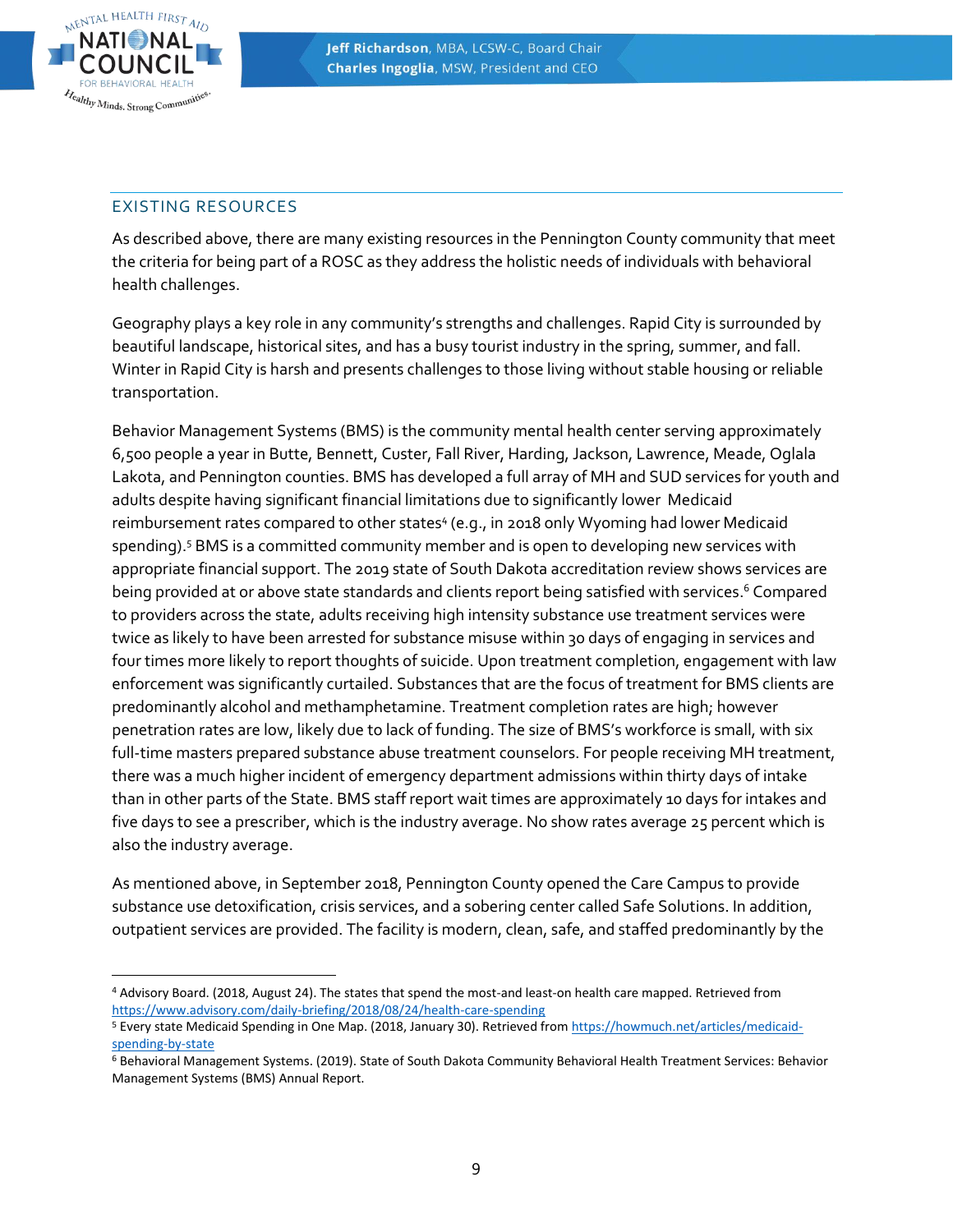

Sheriff's Office with BMS mental health professionals operating the crisis unit. To date, the Care Campus has had 24,137 admissions. The planned expansion into substance use treatment this fall will add to this needed service array. Through the generous support of the philanthropic community, 64 residential treatment beds will be opening October of this year. The Cornerstone Rescue Mission (the Mission) has played an important role in the community since 1982. Its residential services for women and children provide transitional housing. Today, dozens of men spend their nights at the Mission instead of on the street. In recent months the organization has made changes in its vision and mission, tightening requirements and timelines for men receiving housing at the Mission. This will be addressed in the recommendations section below.

The One Heart Campus will play an important role in the future of Rapid City. The vision of establishing a "health care neighborhood" on the campus with space for all the major service providers presents a tremendous opportunity for partnership and coordination of services, including an onsite federally qualified health center (FQHC) which also has a healthcare for the homeless program.

In Pennington County and the surrounding counties, the sense of urgency around change is, in large part, driven by law enforcement who are confronted daily with the challenges of people living with behavioral health needs. Law enforcement has led, in partnership with other community stakeholders, many of the innovative approaches to care that currently exist in Rapid City. This includes the Care Campus, One Heart, the Quality of Life Officers, and the specialty courts. They have demonstrated vision and the capacity to achieve important outcomes related to public safety. Under the leadership of Sheriff Thom, Chief Jegeris, the Rapid City Police Department, and the sheriffs of surrounding counties, there is a strong commitment to Crisis Intervention Team (CIT) training for all law enforcement officers. In Rapid City, funding of Quality of Life Officers and the Care Campus detoxification and treatment units by Sheriff 's Department staff conveys the importance of behavioral health services.

The presence of four specialty courts (Drug Court, DUI Court, Veterans Court and Mental Health Court) with active and engaged judges has provided many residents of Pennington County a pathway out of jail and toward recovery. These specialty courts are at capacity but with additional case management, staff could serve more people and link more strongly with the developing health care neighborhood at One Heart located across the street from the courthouse.

The work of Collective Impact in the areas of housing, food insecurity, and leadership development, and the emerging partnership with Common Bond to develop affordable housing in Rapid City are important initiatives that can support the full continuum of services for people living with behavioral health challenges and/or at risk for homelessness. The Homeless Coalition has worked tirelessly to support the development of housing options and now is on the cusp of hiring a staff person to continue to facilitate this work. These will be important partnerships in the continued development of ROSC.

Rapid City has an engaged and active business community, generous philanthropy, and a growing regional hospital. There is a history of collaboration among different community members which has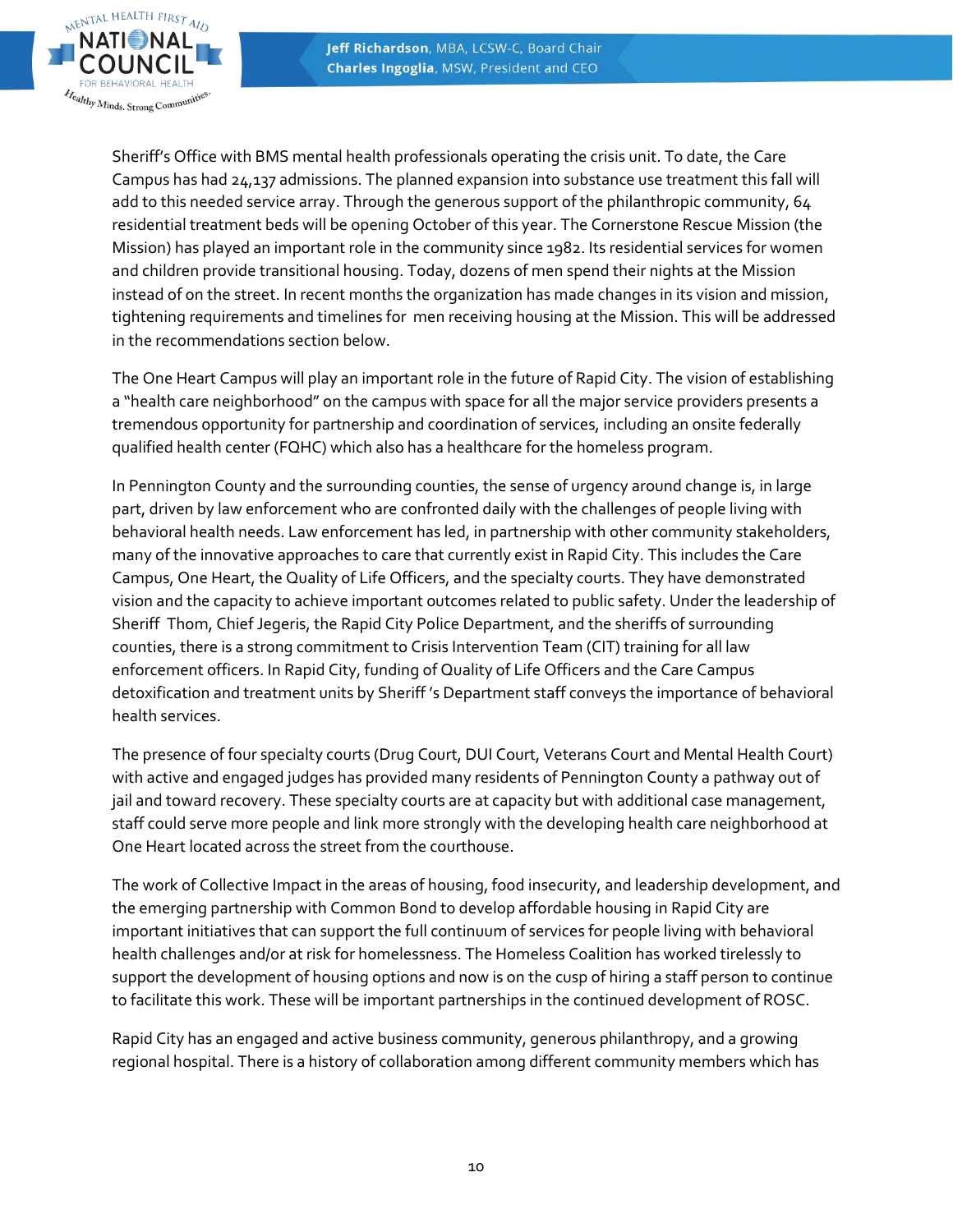

resulted in the formation of the Alliance. The Alliance has led significant change initiatives, provided leadership in the ongoing development of the current system of care, and provided key consultation for this report.

# KEY HEALTH INDICATORS

Behavioral health demographic indicators were used to understand the current state of behavioral health needs of South Dakota and Pennington County citizens. Compared to national data, South Dakota and Pennington County have several areas of opportunity when it comes to improving the behavioral health of its citizens.

#### TRAUMA

Physical and psychological trauma, particularly during childhood, can have lasting negative impacts on a person's health and associated health behaviors. The Adverse Childhood Experiences Scale (ACES) is a validated instrument designed to measure a person's experience of trauma. High scores on this measure are highly correlated with poor health outcomes.<sup>7</sup> In South Dakota and Pennington County, citizens' ACES scores are twice the national rate. Statewide, ACES scores among American Indians are significantly higher than non-American Indians. One study found that approximately 83 percent of American Indians experienced at least one ACE (compared to 50% of non-American Indians) and American Indians were more than five times more likely to have experienced six or more ACEs.<sup>8</sup> Across the entire statewide study population, prevalence of ACEs was found to be positively correlated with MH conditions, severe alcohol misuse, and cigarette smoking.<sup>9</sup> This high level indicates the need for access to behavioral health services that can engage the person in a way that acknowledges the longlasting impacts of trauma (both present day and historical trauma), while providing the skills and support needed to assist individuals with trauma histories in achieving their goals.

#### SUICIDE

Suicide is a major challenge in South Dakota and is increasing in incidence across the country. In the U.S., death due to overdose and suicide has doubled since 2013.<sup>10</sup> The suicide rate in South Dakota is nearly twice the national rate.<sup>11</sup> Among American Indians living in South Dakota, the suicide rate is significantly higher at 65 per 100,000 people, resulting in one out of every 1500 American Indians in South Dakota dying by suicide annually. Alarmingly, the death by suicide rate among American Indians

 $\overline{a}$ <sup>7</sup> The Centers for Disease Control and Prevention (CDC). (2019). Adverse Childhood Experiences. Retrieved from <https://www.cdc.gov/violenceprevention/childabuseandneglect/acestudy/index.html>

<sup>8</sup> Warne, D., Dulacki, K., Spurlock, M. Meath, T., Davis, M. M., Wright, B., & McConnell, K. J. (2017). Adverse Childhood Experiences (ACE) among American Indians in South Dakota and Associations with Mental Health Conditions, Alcohol Use, and Smoking. *Journal of Health Care for the Poor and Underserved, 28*(4), 1559-1577. <sup>9</sup> Ibid.

<sup>10</sup> Trust for America's Health. (2019, July 13). Alcohol and Drug Misuse and Suicide and the Millennial Generation- A Devastating Impact. Retrieved from<https://www.tfah.org/report-details/adsandmillennials/>

<sup>11</sup> Data USA. (2017). Pennington County, South Dakota. Retrieved fro[m https://datausa.io/profile/geo/pennington-county](https://datausa.io/profile/geo/pennington-county-sd#health)[sd#health](https://datausa.io/profile/geo/pennington-county-sd#health)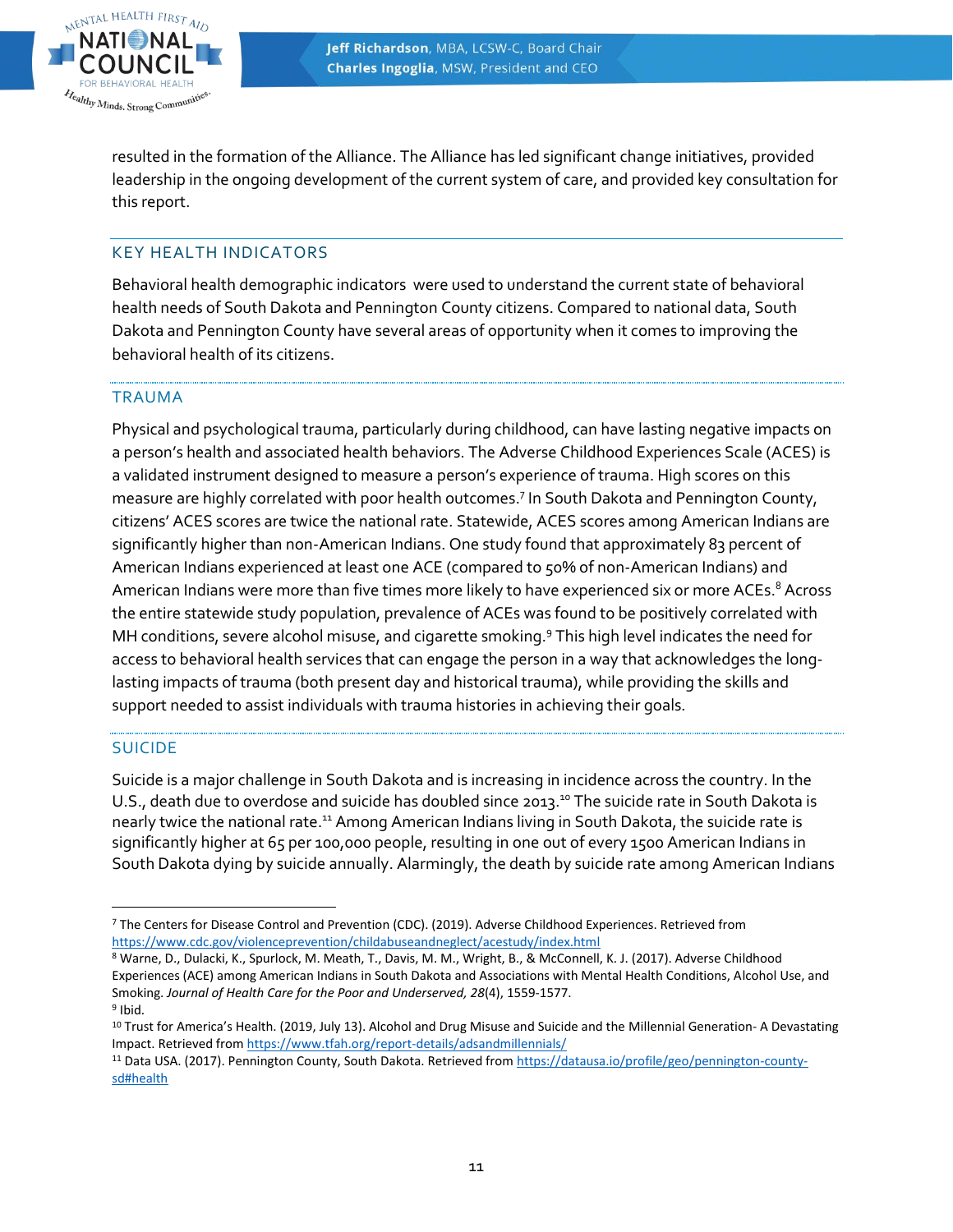

in South Dakota is three times the rate for South Dakota and four times higher than the national rate (see Figure 2 below).<sup>12</sup> Suicide rates are also rising in Pennington County. Between 2012 and 2018, the number of suicides in Pennington County rose from 19 to 31, a 61 percent increase (see Figure 3 below). In 2019, between January and September, there have been 23 suicides in Pennington County.





<sup>12</sup> South Dakota Department of Health. (2017). Suicide Surveillance. Retrieved from <https://doh.sd.gov/documents/statistics/SuicideSurveillanceJan2017.pdf>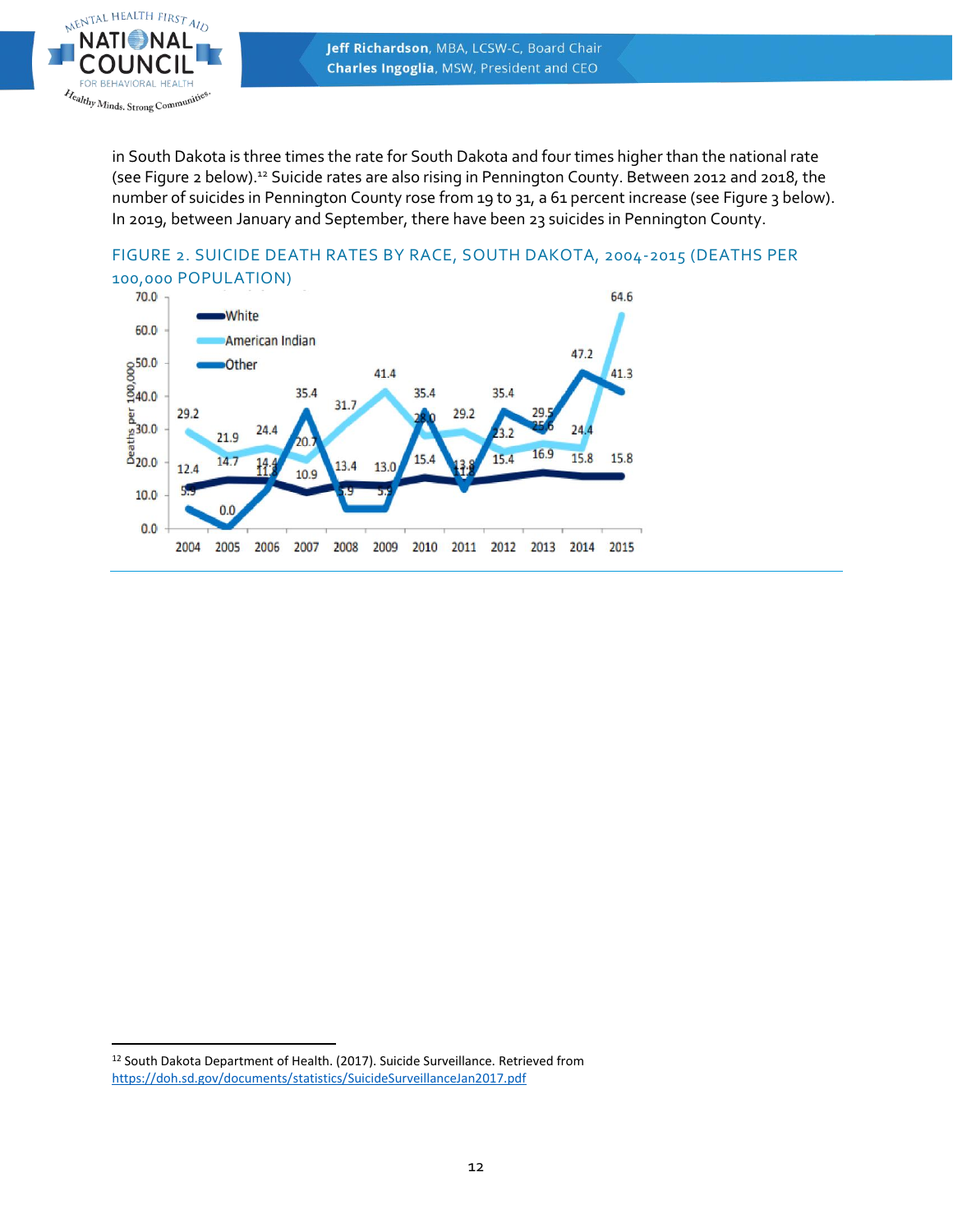



# FIGURE 3. NUMBER OF SUICIDES IN PENNINGTON COUNTY 2012-2019 13

# DEPRESSION AND SUBSTANCE USE DISORDERS (SUD)

The rate of depression and SUD is an important indicator of the overall behavioral health of a community. In South Dakota, the rate of depression is 24 percent above the national rate. American Indians/Alaskan Natives in South Dakota report frequent mental distress at rates nearly twice as high as Whites (16.2% compared to 8.8%).<sup>14</sup> In 2016, on average, individuals in Pennington County reported having 3.2 mentally unhealthy days per month, which is higher than the state average of 2.9.<sup>15</sup> Depression, coupled with untreated substance use conditions, results in higher rates of suicide. Most people who died by suicide in Pennington County have a history of depression and/or SUD.<sup>16</sup> There is one mental health provider for every 380 people in Pennington County and only approximately 2 percent of individuals who need SUD treatment in South Dakota are accessing it. <sup>17</sup> This is 90 percent below the already problematic national average of approximately 20 percent.<sup>18</sup> A 2011 assessment

<sup>13</sup> Information provided to National Council staff by the Pennington County Coroner. Data from 2019 reflects number of suicides between January and September.

<sup>&</sup>lt;sup>14</sup> United Health Foundation. (2019). America's Health Rankings analysis of CDC, Behavioral Risk Factor Surveillance System, South Dakota. Retrieved from https://www.americashealthrankings.org/explore/annual/measure/mental\_distress/state/SD <sup>15</sup> County Health Rankings and Roadmaps. (2019). Pennington County. Retrieved from

<https://www.countyhealthrankings.org/app/south-dakota/2019/rankings/pennington/county/outcomes/overall/snapshot> 16 Front Porch Coalition. (2019).

<sup>17</sup> County Health Rankings and Roadmaps. (2019). Pennington County. Retrieved from <https://www.countyhealthrankings.org/app/south-dakota/2019/rankings/pennington/county/outcomes/overall/snapshot> <sup>18</sup> U.S. Department of Health and Human Services. (2016). Facing Addiction in America: The Surgeon General's Report on Alcohol. Retrieved from<https://addiction.surgeongeneral.gov/sites/default/files/surgeon-generals-report.pdf>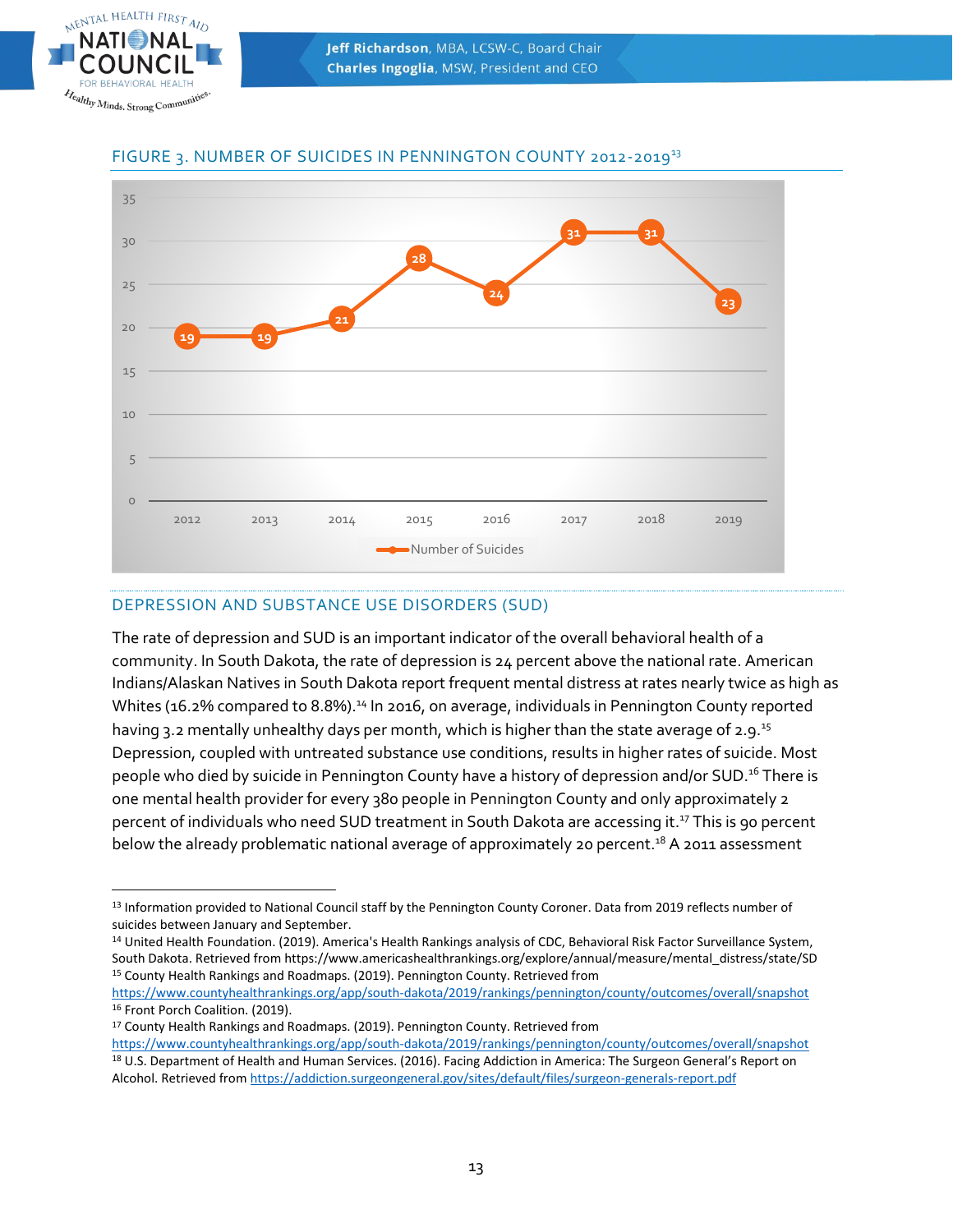

 $\overline{a}$ 

found that mental health concerns comprised three of the top four community concerns, including suicide prevention services (57.6%), depression care and treatment (57%), and stress and anxiety care and treatment  $(54.9\%)$ .<sup>19</sup>

## INVOLUNTARY COMMITMENT

The high rates of depression, substance misuse, suicide, and trauma in Pennington County illustrate a picture of significant need which is further colored by the high rate of petitions for involuntary commitment as a means to providing behavioral health treatment. <sup>20</sup> In 2018, there were 1353 petitions for involuntary commitment, and of those, 110 people were committed to HSC. In 2018, Lawrence County referred 43 people for petition, the most of any outlying county. Lawrence County includes Spearfish and Lead-Deadwood Hospitals and borders Sturgis Hospital in Meade County which referred the second highest number of people for petition, 35. South of Pennington County, Custer Hospital, in Custer County north of Fall River County, 27 people were referred for petition in 2018. The Regional Hospital system includes hospitals in Spearfish, Custer, Lead-Deadwood and Sturgis. If a treatment provider, family member, friend, or law enforcement officer decides a person needs to be petitioned because they are a risk of danger to themselves or others, the only way to do this is to go to the emergency department at Regional in Rapid City where an emergency doctor completes the petition. In South Dakota, Qualified Mental Health Professionals (QMHP) are designated to determine if a person should be brought before the mental health board for a commitment determination. The majority of petitions (approximately 63%) are dropped at Regional West after the person is seen in the emergency department.

Only eight percent of people who are petitioned got committed to HSC in 2018. The reasons for this include people becoming sober and agreeing to voluntary treatment and dismissed or disqualified petitions. Approximately 66 percent of petitioned patients "convert" meaning they come off petition and agree to voluntary treatment at Regional West.

Adults committed to HSC remain in the hospital for an average of four days which is slightly below the national average of five days. This number does not consider the time a person spends waiting, typically at Regional West, to be transported to HSC. Shorter lengths of stay are correlated with higher likelihood of readmission. For people with significant behavioral health conditions, 28 days or more of inpatient treatment has been shown to be most effective.<sup>21</sup> In most cases, the HSC population is composed of people with significant diagnoses (e.g. schizophrenia, other psychotic disorders, etc.). Additionally, patients that do not have a robust plan to receive services post discharge are two times

<sup>&</sup>lt;sup>19</sup> Rapid City Collective Impact. (2017). Rapid City Service Programs Report. Retrieved fro[m http://www.rccimpact.org/wp](http://www.rccimpact.org/wp-content/uploads/2017/09/RCCI-Service-Program-Report-June-2016-1.pdf)[content/uploads/2017/09/RCCI-Service-Program-Report-June-2016-1.pdf](http://www.rccimpact.org/wp-content/uploads/2017/09/RCCI-Service-Program-Report-June-2016-1.pdf)

<sup>&</sup>lt;sup>20</sup> For information on the South Dakota law regarding involuntary commitment see: 2011 A Roadmap of South Dakota's Revised Mental Health Code: The Involuntary Commitment and Voluntary Hospitalization of Adults. Available at <http://sdlegislature.gov/docs/interim/2018/documents/DAMH10172018-C.pdf>

<sup>&</sup>lt;sup>21</sup> Donisi, V., Tedeschi, F., Salazzari, D., & Amaddeo, F. (2016). Pre- and post-discharge factors influencing early readmission to acute psychiatric wards: implications for quality-of-care indicators in psychiatry. *General Hospital Psychiatry, 39,* 53-58.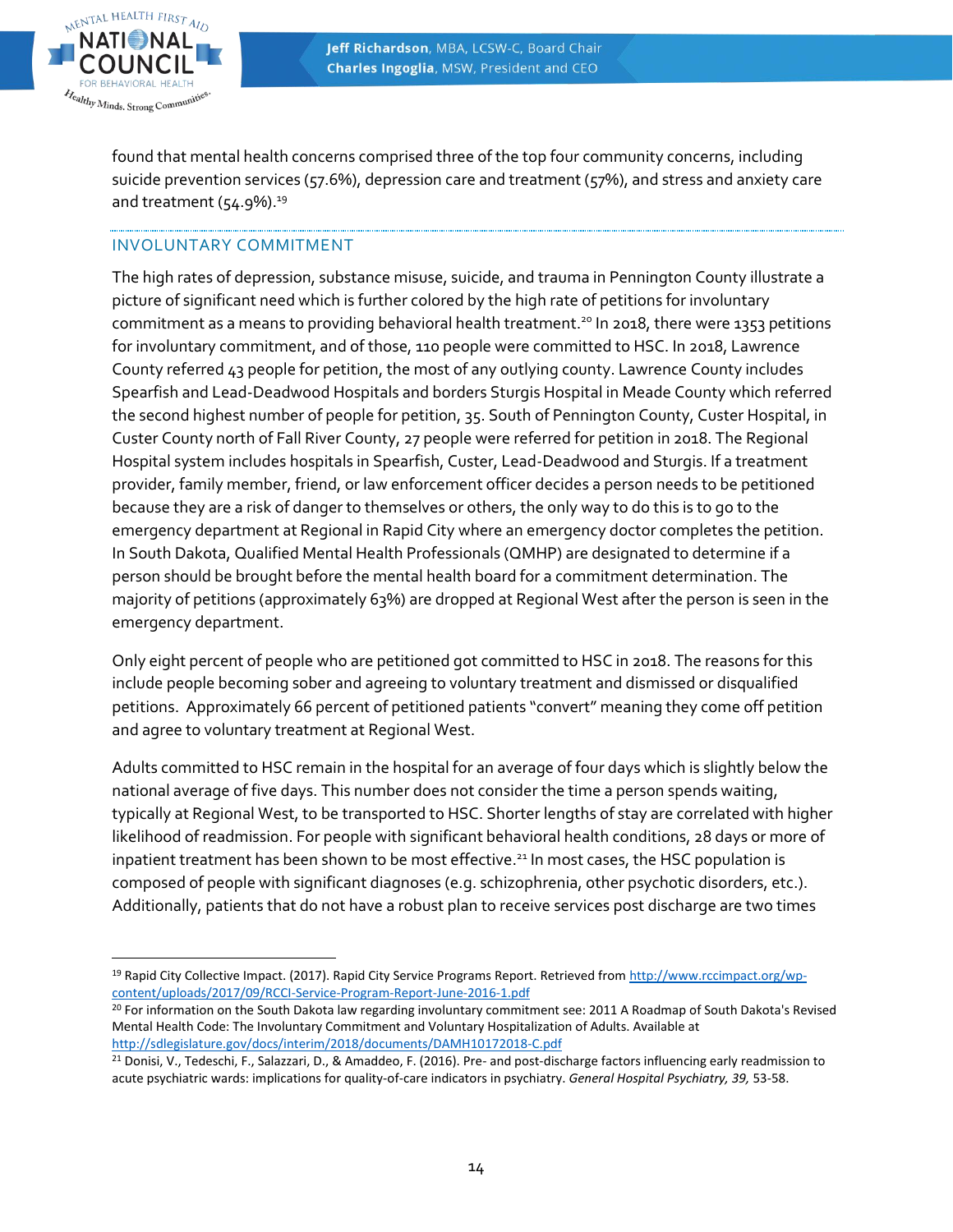

more likely to be hospitalized again in the same year. <sup>22</sup> However, the majority of people petitioned and committed to HSC from Pennington County did not carry a diagnosis of a severe and persistent mental illness, such as schizophrenia or bipolar illness. Most people committed had a diagnosis of depression without psychosis, emotion dysregulation disorder, or adjustment disorders with no people carrying a major thought disorder or anxiety disorder barring one person with post-traumatic stress disorder (between November 2017 and March 2019).

The fact that people with more serious diagnoses are not being committed indicates that local behavioral health providers are doing a good job of helping people with severe and persistent mental illness remain out of the state hospital. This is also a result of the flow of state funding. People with serious mental illness typically qualify for Medicaid insurance.

Seven percent of those petitioned during 2018 had SUD as a primary diagnosis. Twenty-seven percent of those petitioned had street drugs or alcohol in their blood with 12 percent having a blood alcohol content (BAC) of .05 or higher. Most of the people who were petitioned were employed, in school, or retired with 33 percent unemployed and 16 percent disabled.

The fact that fewer people with a serious mental illness are not being committed, that most who are committed are employed or in school and have mental health and/or addiction condition(s) that do not meet the level of severity to receive Medicaid or other funded services, indicates a need for alternative ways of responding to people in crisis and the buildout of upstream and downstream services for this population.

Regional West is authorized as a state hospital treatment facility meaning patients can be committed and receive treatment at Regional; however, this option is not commonly used. Patients generally remain at Regional for an average of three weeks and as long as eleven weeks waiting for a bed to open at HSC. During this time the person is provided maintenance treatment until they can get to HSC. People are transported to HSC by the law enforcement. Getting to HSC is an uncomfortable process for anyone, let alone someone who is experiencing unmanaged and debilitating symptoms of a mental illness. Typically, people who need transport to hospitals for life threating illnesses receive transportation by an ambulance staffed with medical professionals; however, in South Dakota, like most places in the U.S., people are transported by law enforcement. A law enforcement officer is taken out of service to provide transport via a police vehicle or prison bus. During transport, patients are chained to the floor of the bus in a separate section with prisoners who are going to facilities on the east side of the state. The ride is six to seven hours long. As in many communities, law enforcement becomes the de facto behavioral health transport service and the county must pay the cost for transportation. This is traumatizing to people who are already suffering from symptoms of mental illness. It also takes a toll on law enforcement staff and the communities they serve. A survey

 <sup>22</sup> Ortiz, G. (2019). Predictors of 30-day Post discharge Readmission to a Multistate National Sample of State Psychiatric Hospitals. *Journal for Healthcare Quality, 41*(4), 228–236.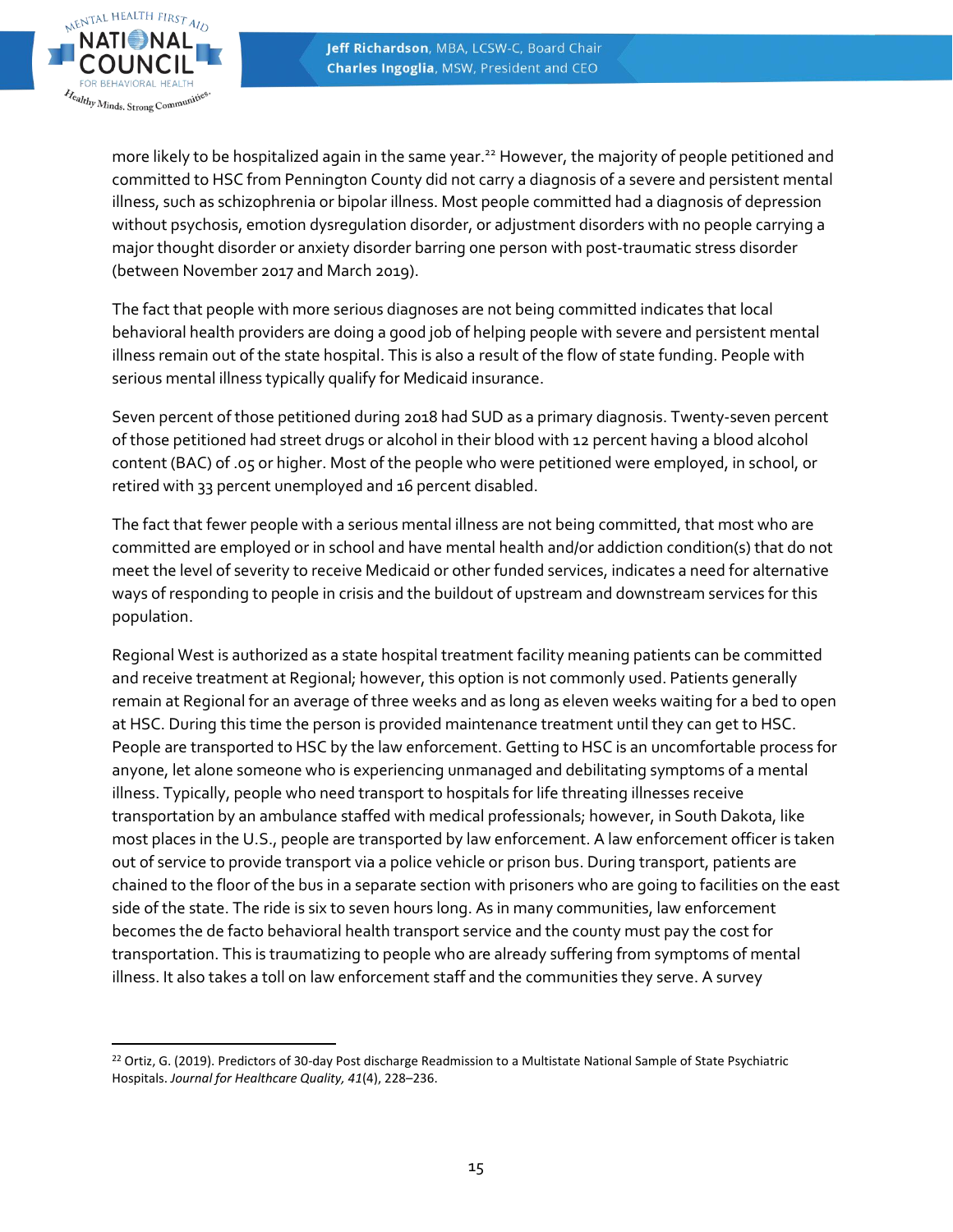

conducted in association with the National Sheriffs' Association and the New York State Association of Chiefs of Police found<sup>23</sup>:

- An average of 10 percent of law enforcement agencies' total budgets was spent responding to and transporting persons with mental illness in 2017.
- Nationwide, an estimated \$918 million was spent by law enforcement on transporting people with severe mental illness in 2017.
- The amount of time spent transporting people with mental illness by law enforcement agency survey respondents in 2017 sums to 165,295 hours, or more than 18 years.
- Twenty-one percent of total law enforcement staff time was used to respond to and transport individuals with mental illness in 2017.
- Survey respondents drove a total of 5,424,212 miles transporting individuals with serious mental illness in 2017, the equivalent of driving around the Earth's equator more than 217 times.

In 2018, Care Campus programs opened serving 24,137 admissions as of September of 2019. Eightyfour percent of the people being admitted are Native American. Sixty-four percent of the admissions are self-referral with 30 percent referred by police. Most people use the Safe Solutions sobering center (68%). Crisis services account for eight percent of the services used and detoxification accounts for 18 percent. Four percent are held in one of six isolation rooms. The Care Campus has reduced jail involvement by the population it serves by 19 percent resulting in a cost offset of \$677,563 to date by utilizing Safe Solutions, Detox and the Crisis Care Center programs.

# SOCIAL DETERMINANTS OF HEALTH

The business community, law enforcement, and the provider communities are concerned about the perceived lack of services for people living with behavioral health challenges. Social, economic, and environmental factors such as income and housing stability, health insurance, education, and employment are critical to improving behavioral health. Rates of frequent mental distress in South Dakota are correlated with social factors, for example, 10.9 percent of individuals with less than high school education report frequent mental distress compared to 6.1 percent of individuals with college degrees, and 14.3 percent of individuals who have annual incomes less than \$25,000 report frequent mental distress compared to 3.8 percent of individuals earning \$75,000 or more.<sup>24</sup>

Because South Dakota did not expand Medicaid eligibility, the number of individuals who are uninsured is high; approximately 10 percent of individuals in Pennington County lack insurance.<sup>25</sup> A lack of

 <sup>23</sup> Treatment Advocacy Center. (2019, May). Road Runners: The Role and Impact of Law Enforcement in Transporting Individuals with Severe Mental Illness. Retrieved fro[m https://www.treatmentadvocacycenter.org/road-runners](https://www.treatmentadvocacycenter.org/road-runners)

<sup>&</sup>lt;sup>24</sup> United Health Foundation. (2019). America's Health Rankings analysis of CDC, Behavioral Risk Factor Surveillance System, South Dakota. Retrieved from https://www.americashealthrankings.org/explore/annual/measure/mental\_distress/state/SD <sup>25</sup> County Health Rankings and Roadmaps. (2019). Pennington County. Retrieved from

<https://www.countyhealthrankings.org/app/south-dakota/2019/rankings/pennington/county/outcomes/overall/snapshot>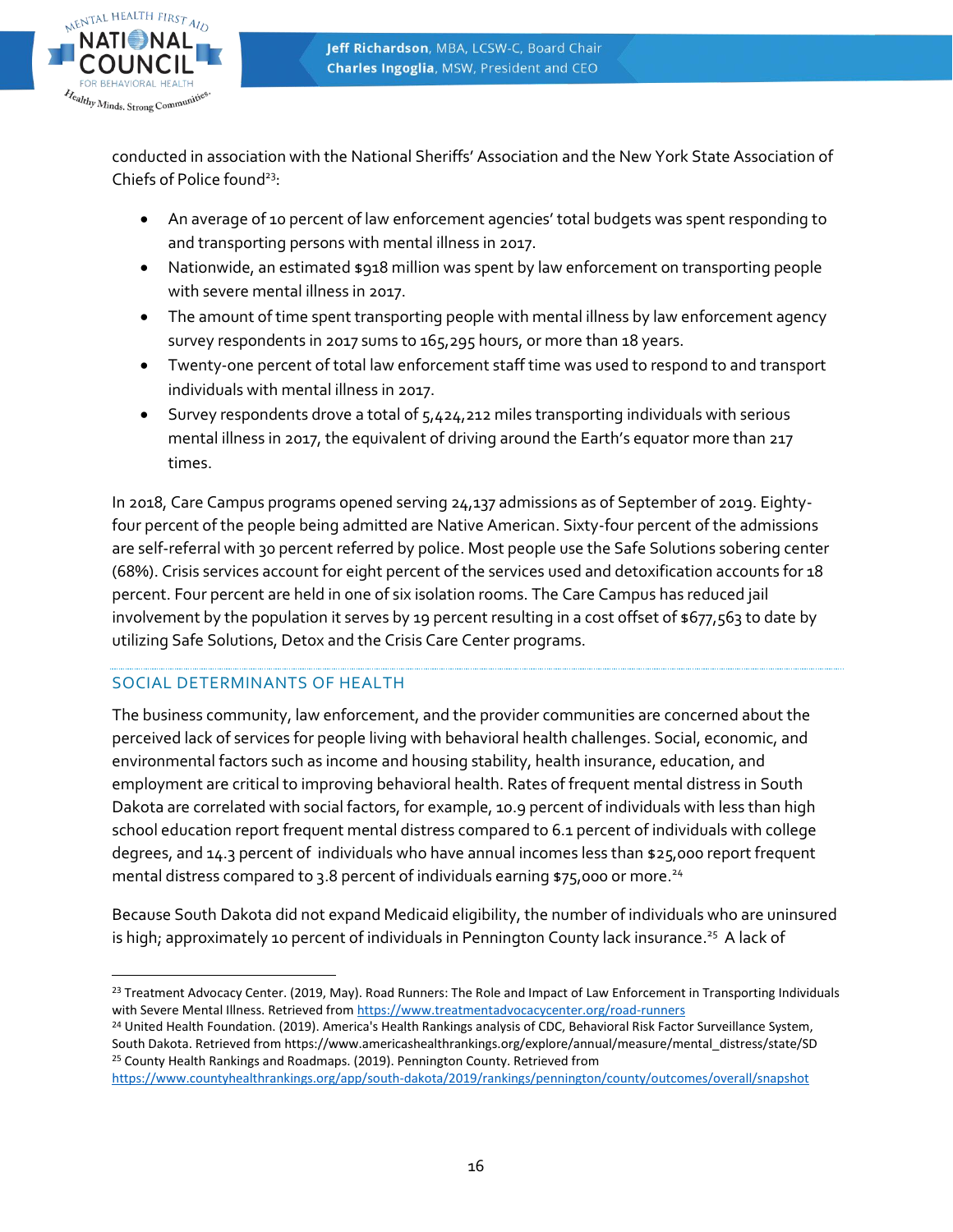

insurance not only causes hardship to individuals but adds a financial burden to the behavioral health provider community that is already underfunded. This provides a challenge for BMS and limits the number of people they can serve and also the types of diagnoses as the state general fund dollars only cover people who meet the criteria for severe and persistent mental illness (SPMI). For example people being served at the Care Campus are not eligible for BMS services and/or do not have insurance. This tight funding makes it difficult to expand services. Regional West loses approximately \$2 million per year on unreimbursed behavioral health services.

Rapid City is the urban hub for American Indians living on nearby reservations. As is evident from the Care Center data, some of this flow brings with it people with high behavioral health needs and few resources. The County has attempted to respond to this need through development of the Care Campus and outreach to tribal partners but much need remains.

Housing stability is also a challenge in Pennington County where harsh winters have led to the deaths of people living without proper housing. Fourteen percent of Pennington County residents report severe housing problems, which is higher than the state average of 12 percent. <sup>26</sup> In 2019, 995 individuals were identified as homeless through a statewide point-in-time count. Of those, 322 were in Rapid City.<sup>27</sup> This number is most likely higher because of limitations on the point-in-time count.

Employment and education in Pennington County also affect health outcomes. Approximately 78 percent of individuals in Pennington County have high school degrees, which is lower than the state average (84%). Additionally, the unemployment rate is 3.4 percent, slightly higher than the state average (3.3%).<sup>28</sup> Transportation is also a major challenge for some residents in Pennington County reducing their ability to consistently access behavioral health care and services.

#### SURVEY FINDINGS

National Council staff, in partnership with PCHHS, developed and administered an electronic survey tool to assess the current continuum of behavioral health services and supports in Pennington County and to identify challenges and opportunities. The National Council team partnered with leadership within Pennington County government to distribute the survey through active listservs reaching a widerange of key stakeholders in the County.

The survey was completed by 120 respondents; however, all respondents did not answer each question. Sample sizes are included with results in **Appendix B**. The majority of participants reported being employed by non-profit organizations (56%); two respondents reported that they were currently

 <sup>26</sup> Ibid.

 $28$  County Health Rankings and Roadmaps. (2019). Pennington County. Retrieved from <https://www.countyhealthrankings.org/app/south-dakota/2019/rankings/pennington/county/outcomes/overall/snapshot>

<sup>27</sup> Mearhoff, Sarah. (2019, April 5). Nearly 1,000 homeless identified in one-day snapshot study. *Rapid City Journal.* Retrieved from [https://rapidcityjournal.com/news/local/nearly-homeless-identified-in-one-day-snapshot-study/article\\_88054f78-ee78-](https://rapidcityjournal.com/news/local/nearly-homeless-identified-in-one-day-snapshot-study/article_88054f78-ee78-5aae-901c-4b2afc02d22a.html) [5aae-901c-4b2afc02d22a.html](https://rapidcityjournal.com/news/local/nearly-homeless-identified-in-one-day-snapshot-study/article_88054f78-ee78-5aae-901c-4b2afc02d22a.html)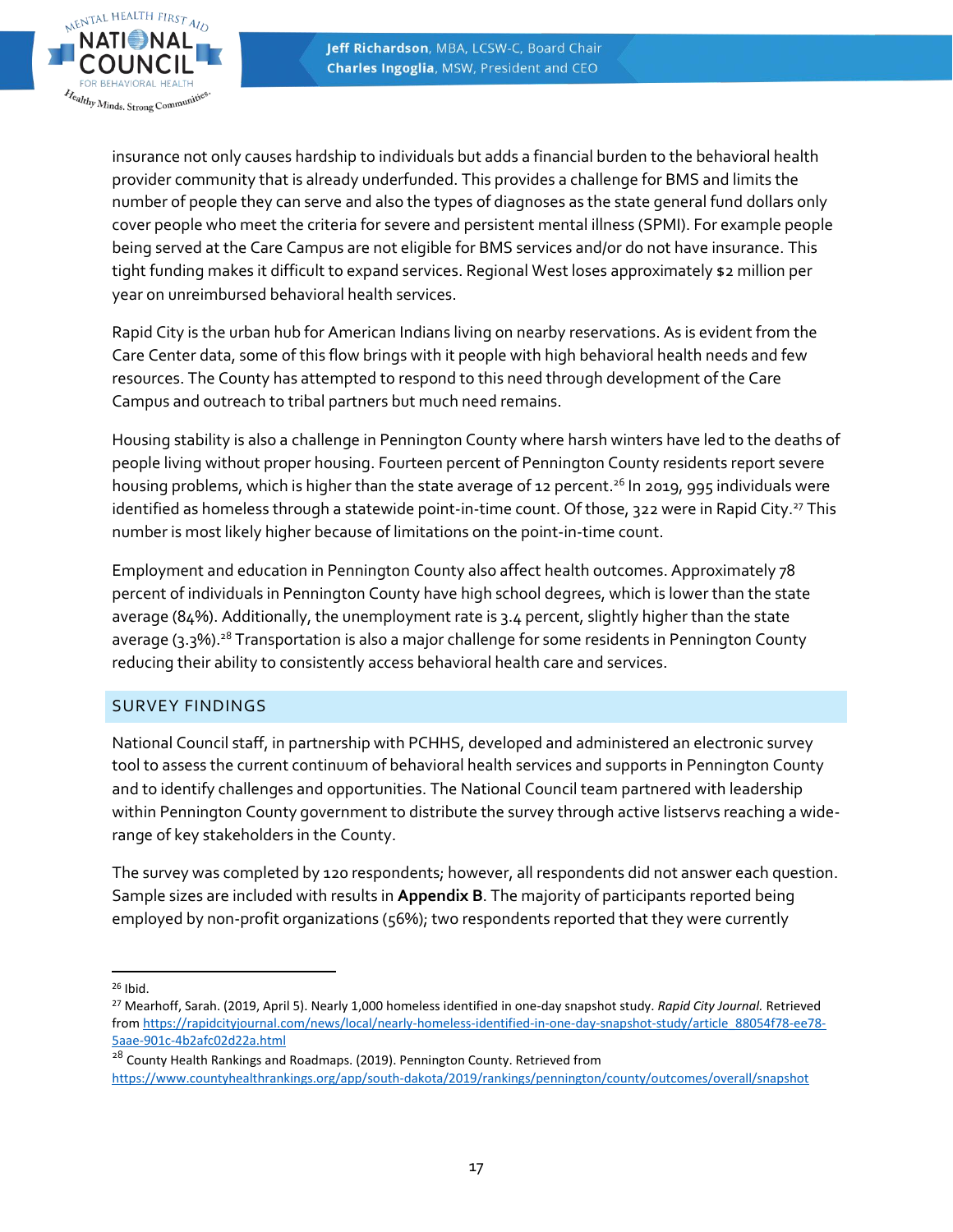

receiving behavioral health services; and 11 respondents were family members of a person who is currently receiving or who has received behavioral health services.

Survey respondents were asked to identify the highest priority for improvement in Rapid City, for example, a change that could help Rapid City support the long-term recovery and/or whole health and wellness of each community member including, but not limited to, those with behavioral health challenges. Respondents indicated that 1. mental health services, 2. housing, 3. substance use/SUD, 4. poverty, and 5. education were the top five priority areas. Detailed findings from the survey can be found in **Appendix B**.

# RECOMMENDATIONS

As a next step in meeting the needs of the residents and visitors to Pennington County we are recommending the adoption and implementation of a ROSC which implements service delivery components and supports that are built upon and in response to a set of core values shared across the continuum of care, including individuals who receive services and their families. These values form an organizing accountability framework for the ongoing development of all services and supports.

The following recommendations were informed by numerous sources of data, key informant interviews, survey findings, evidence-based practices, and national trends. The findings discussed below align with the values and goals of a ROSC and should be implemented in a collaborative manner engaging stakeholders across the system.

These recommendations come with a cost which should not be borne by Pennington County alone. The surrounding counties which rely on Pennington County, especially the Care Campus and crisis services, will need to provide support. In addition, the state will need to be an active partner in financing services and supports, which if used in connection with a strong care coordination approach, should decrease costs of emergency department use and hospitalization over time.

Underlying all of these recommendations is an acknowledgement that there is a current and developing shortage of psychiatric providers. This shortage reflects national trends. The partnership with Avera for telehealth services that Regional has negotiated is one way of addressing this but long-term providers in this area will need to consider innovation in recruiting and retention. Signing bonuses, loan repayment, work schedules that consider quality of life and partnering with residency programs are all strategies that are being used in other places to address this need with mixed success. Considering this national shortage it is critical that psychiatric providers are being used as specialists, seeing the most complex patients and supporting primary care providers in managing patients who are less complex.

Across the continuum of care needs, there are specific key considerations that Pennington County should take to determine the best existing resources and needed supports to implement a comprehensive behavioral health system that aligns with ROSC principles. Figure 4, below, illustrates the full continuum of care. **Appendix A** provides more detail on the ROSC service delivery continuum that could be used in Pennington County to continue to build out a ROSC services array.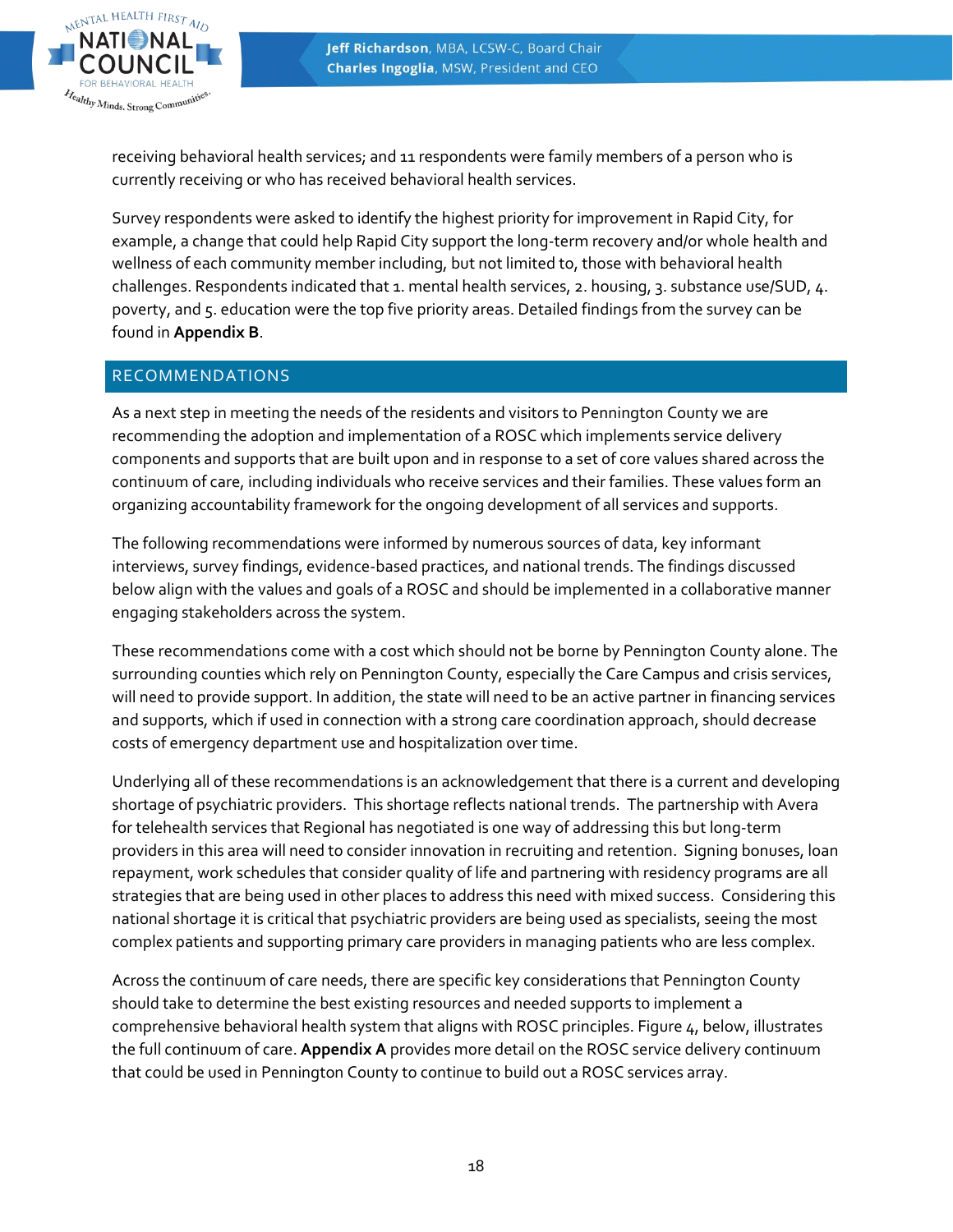#### FIGURE 4. RECOVERY-ORIENTED SYSTEM OF CARE (ROSC) SERVICES CONTINUUM



#### 1. DEVELOP A CRISIS STABILIZATION UNIT AT THE CARE CAMPUS OPERATED BY BMS

To address the needs of individuals facing an acute mental health crisis, a Crisis Stabilization Unit should be developed at the Care Campus that is operated by BMS. Most people who are petitioned to go to HSC convert to voluntary treatment and do not have serious mental illness and so could be served by this alternative level of care. This Crisis Stabilization Unit would serve the larger region (including the surrounding counties) and would also provide a "home base"for the regional crisis telehealth services described in recommendation #2 below. Research indicates crisis residential services are up to 40 percent less costly than use of inpatient hospital facilities<sup>29</sup>.

This Crisis Stabilization Unit would ideally have 10 to 12 beds; however, there are space limitations that will keep the number of beds at eight at the present time. We recommend moving ahead with the Crisis Stabilization Unit at the eight-bed size and if demand exceeds capacity that over the next six to 12 months, another location could be considered or the space built-out. The current 23-hour crisis bed service would be incorporated into the Crisis Stabilization Unit. Placing the crisis stabilization unit at the Care Campus will allow for easy access to other services that are geographically nearby and increase the likelihood of coordinated discharge planning.

This new level of care will be the entry point for all people in crisis, except in the case of medical instability. The physical entrance to the Crisis Stabilization Unit should be private to ensure proper monitoring of the facility and to keep a low stimulation environment in place. BMS would remain the managing provider drawing from their expertise in working with people with serious behavioral health challenges. Qualified mental health professionals (QMHP) should be onsite to provide petition assessments, initiate therapeutic interventions, including MH and SUD individual therapy, treatment groups, and other services. The 24-hour staffing can include two to three high school or college degreed staff, ideally who have lived experience. Psychiatric care at the Crisis Stabilization Unit could

 <sup>29</sup> Fenton, W. S., Hoch, J. S., Mosher, L., & Dixon, L. (2002). Cost and cost-effectiveness of hospital vs residential crisis care for patients who have serious mental illness. *Archives of General Psychiatry, 59*(4), 357-364.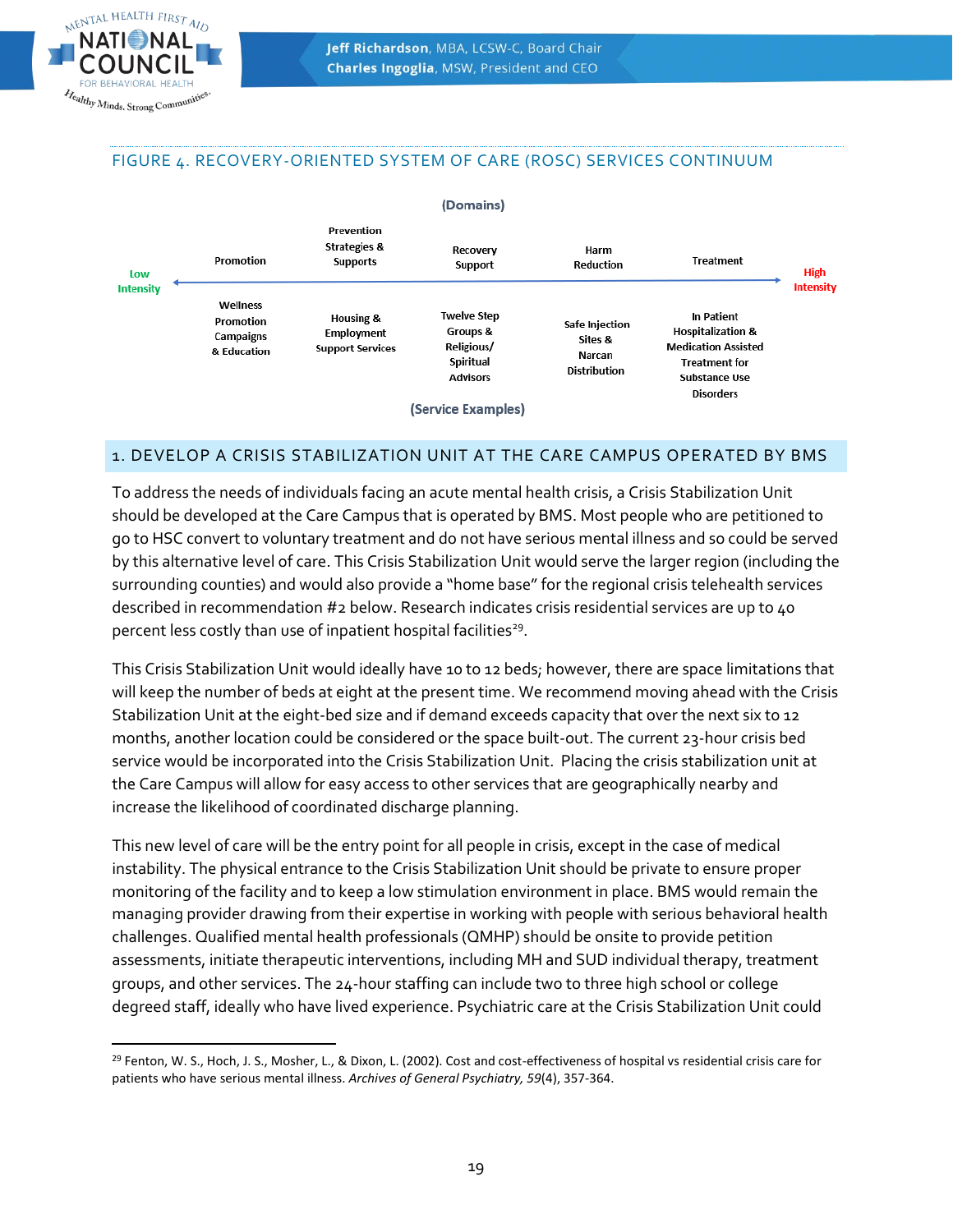

be provided by the Avera telepsychiatry program in partnership with Regional. This psychiatric coverage could be an "in-kind" donation from Regional.

The Crisis Stabilization Unit's physical environment should be warm, welcoming, and to the extent possible, not institutional. The importance of providing a low stimulation environment (e.g., low lighting and sound) is due to research showing visual, tactile and auditory senses are heightened when experiencing the symptoms of a mental illness. This over stimulation can overwhelm the person resulting in the further exacerbation of symptoms  $3^{0,31}$  Funding for the unit would include reimbursement for clinical services and a per diem rate obtained by other funding sources (i.e. state dollars, potentially county dollars not only from Pennington County, but from the surrounding counties as well).

The goal of the Crisis Stabilization Unit is to support individuals through an immediate crisis, help develop a safety plan, and develop a comprehensive plan for follow up in the community. Some people may be able to leave the unit within the first day while others may need three to five days to stabilize, work with community based providers to develop a support plan, and start appropriate medications. For people who are not able to stabilize in three to five days and return to the community with appropriate support, a transfer to the inpatient psychiatric until at Regional West would allow for additional treatment. The Crisis Stabilization Unit could also be used as a hospital step-down facility for patients who are medically stable but still in need of supervised support until they can develop a plan for transition back into the community.

#### CASE EXAMPLE: HOPE HOUSE, GALLATIN COUNTY, MONTANA<sup>32</sup>

*Gallatin County, Montana is of similar size to Pennington County. Part of the continuum of care includes Hope House which provides "around-the-clock" crisis stabilization services for adults with a diagnosis relating to a mental health crisis. Services include medication therapy management (assisted by an on-site psychiatric nurse practitioner), individual, group, and family practices, peer support, nursing, and case management services. Hope House has eight voluntary crisis stabilization rooms and two emergency detention rooms. A patient is placed into this medical center under the prescription of the Crisis Response Therapists in connection with an individual's treatment customer support group. The emergency detention patients are directed to the health center by the Gallatin County Attorney's Office in connection with the Crisis Response Therapist. Hope House receives funding as a crisis stabilization unit, with a \$300 per day flat rate, but providers can also bill for clinical services on top of that. Psychiatry and therapists see people (and bill for services provided) daily.*

<sup>30</sup> Javitt, D. C. & Freedman, R. (2015). Sensory Processing Dysfunction in the Personal Experience and Neuronal Machinery of Schizophrenia. *American Journal of Psychiatry, 172,*(2), 17-31.

<sup>31</sup> Huisman, E. R. C. M., Morales, E., van Hoof, J., & Kort, H. S. M. (2012). Healing environment: A review of the impact of physical environment factors on users. *Building and Environment,58,* 70-80.

<sup>&</sup>lt;sup>32</sup> Gallatin Mental Health. (2019). Crisis Stabilization (Hope House). Retrieved from <http://www.gallatinmentalhealth.org/services/crisis-stabilization-hope-house>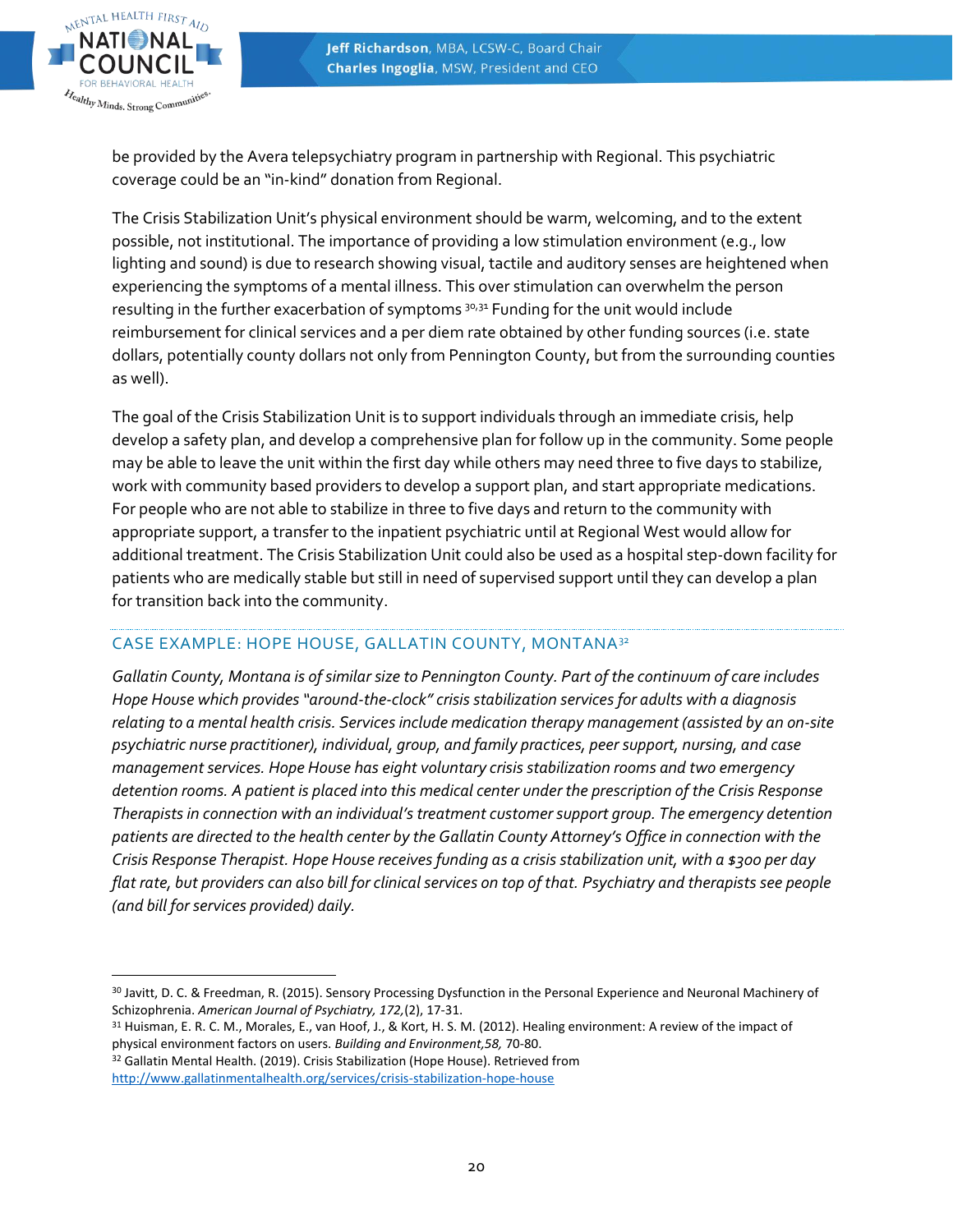

# 2. DEVELOP TELEHEALTH CRISIS SERVICES FOR REMOTE COUNTIES TO SUPPORT LAW ENFORCEMENT

To increase capacity for crisis services in remote counties, thus alleviating the burden that out-ofcounty transports for involuntary commitment have on Pennington County, a telehealth system of care for crisis services should be developed and implemented. This service would operate out of the Crisis Stabilization Unit at the Care Campus and would be staffed by a combination of the QMHPs already employed there and the telemedicine psychiatric program from Avera. Local healthcare staff in rural emergency departments should be trained in basic assessment and intervention to adequately assess patients in crisis. All levels of staff should receive training, including nurses and nurses' aides. The fact that most of the county level commitments are coming from hospitals associated with Regional will make training easier as it can be part of a system wide approach to increase capacity for behavioral health and is a natural extension of the hospital's current Zero Suicide initiative.

To establish this system, investments in technology infrastructure, including iPads or other tablet devices and mobile phones, for example, should be made. Law enforcement should be given these devices to facilitate access to care by a QMHP through telehealth. Law enforcement in rural jurisdictions could then bring patients to an appropriate location within their own county to receive services via telehealth from a remote practitioner. Since there are already 24-hour QMHPs available at the Crisis Center, responding to telehealth calls could be included in their routine work. Patients who need additional support could then be brought to the Crisis Stabilization Unit at the Care Campus. This would eliminate, except in specific cases, the use of the Regional Hospital emergency department and would provide 24-hour support both through telehealth and if needed, through the Crisis Stabilization Unit. Psychiatric coverage could come from Regional West through their partnership with Avera. This service would be available to hospital staff and law enforcement staff in these outlying counties and should be partially paid for by local county commitments to financial support.

# CASE EXAMPLE: HARRIS COUNTY SHERIFF'S OFFICE33

*In 2017, the Harris County Sheriff's Office implemented a program that connects individuals experiencing a mental health emergency with telepsychiatry by equipping deputies with iPads. Using the iPad and the Cloud 911 application, deputies can offer individuals in crisis the opportunity to speak directly with a clinician. Telepsychiatry appointments general last 20 minutes. The telepsychiatry providers assist with deescalating situations, make recommendations for follow up care, and can immediately prescribe medications that the deputies help facilitate getting to the patient. Program administrators noted that the program helped save money within the county by diverting individuals away from jail.*

<sup>33</sup> Ramsey, J. (2018, March 6). How iPads Changed a Police Force's Response to Mental Illness. Retrieved from <https://thecrimereport.org/2018/03/06/how-ipads-are-changing-one-police-forces-response-to-the-mentally-ill/>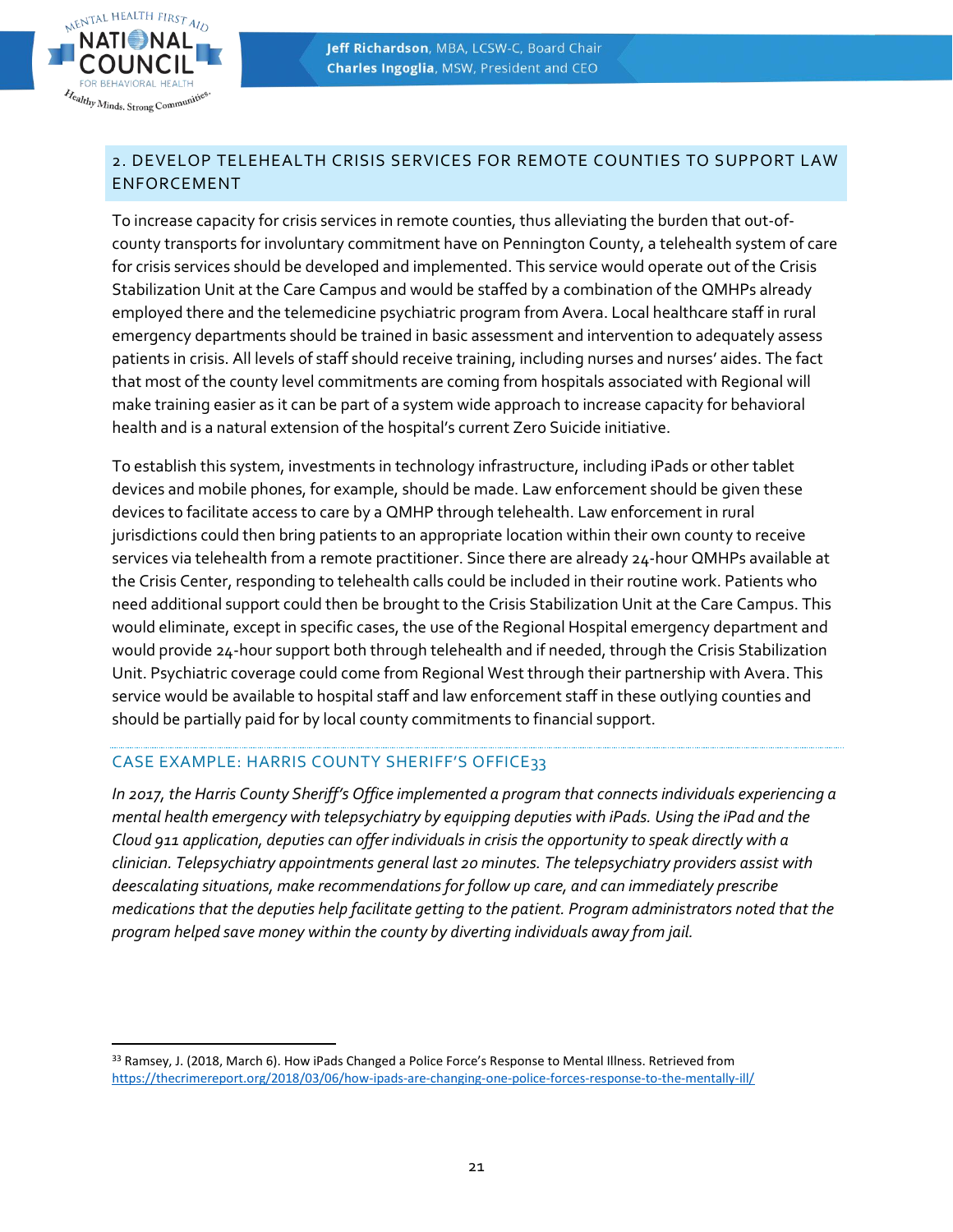

#### 3. EXPAND THE NETWORK OF RECOVERY HOUSES AND SUPPORTED EMPLOYMENT

Housing and employment are key determinants of behavioral and physical health outcomes that challenge Pennington County residents. The network of housing units and apartments operated by BMS should be expanded to increase housing stability among residents. Considerations for individuals with behavioral health challenges should be a priority in the planning and implementation of a housing expansion. Financial support for BMS for supported housing approaches and supported employment should be explored, including reimbursement for services by the state for insured and uninsured populations.

To successfully expand these services, partnerships should be strengthened and developed. The current housing coalition is a dedicated group of stakeholders, but at the present time, they are not connected to the behavioral health provider community. While there is conversation around hiring a housing coordinator going forward, we recommend a much stronger coalition that encompasses not only the new Common Bond project, but also One Heart, Cornerstone Rescue Mission, the Care Campus and develops methodologies for tracking people who are homeless/experiencing housing insecurity and wraps services around them. This community level coalition development has proven successful in many other cities and with the current passion and commitment of stakeholders to this issue, the work coming out of Collective Impact with Common Bond, the opening of One Heart, the changing approach of Cornerstone Rescue mission, and the ongoing presence and work of the Care Campus, Rapid City is primed for this next step in innovation. In the interviews conducted for this report, we heard a repeated concern that so many efforts are happening in a parallel process, rather than in a coordinated fashion, around housing development and services to help people experiencing homelessness move toward permanent and safe housing.

# CASE EXAMPLE: BEACON INTERFAITH HOUSING COLLABORATIVE, ST. PAUL, MINNESOTA<sup>34</sup>

*The Beacon Interfaith Housing Collaborative in St. Paul, Minnesota is a collaborative of congregations that has come together to create homes and advance equitable housing for individuals in the Twin Cities. Beacon embeds services for individuals with behavioral health needs within housing through their supportive housing program to ensure individuals remain stably homed and healthy. Services offered include employment, education, community connection, and health care services. Advocates are located on-site to work with individuals on goal planning. In addition to establishing new homes and helping individuals remain housed, Beacon engages in education and advocacy efforts to ensure systems and policies are in alignment with community needs and evidence-based practices.*

In addition, support should be given to the development of additional recovery houses in Rapid City. Recovery Houses provide needed recovery supports to individuals who are in the early days of their recovery from SUDs. These Recovery Houses are mostly self-supporting; however, financial support to

<sup>34</sup> Beacon Interfaith Housing Collaborative. (2019). Retrieved fro[m https://www.beaconinterfaith.org/](https://www.beaconinterfaith.org/)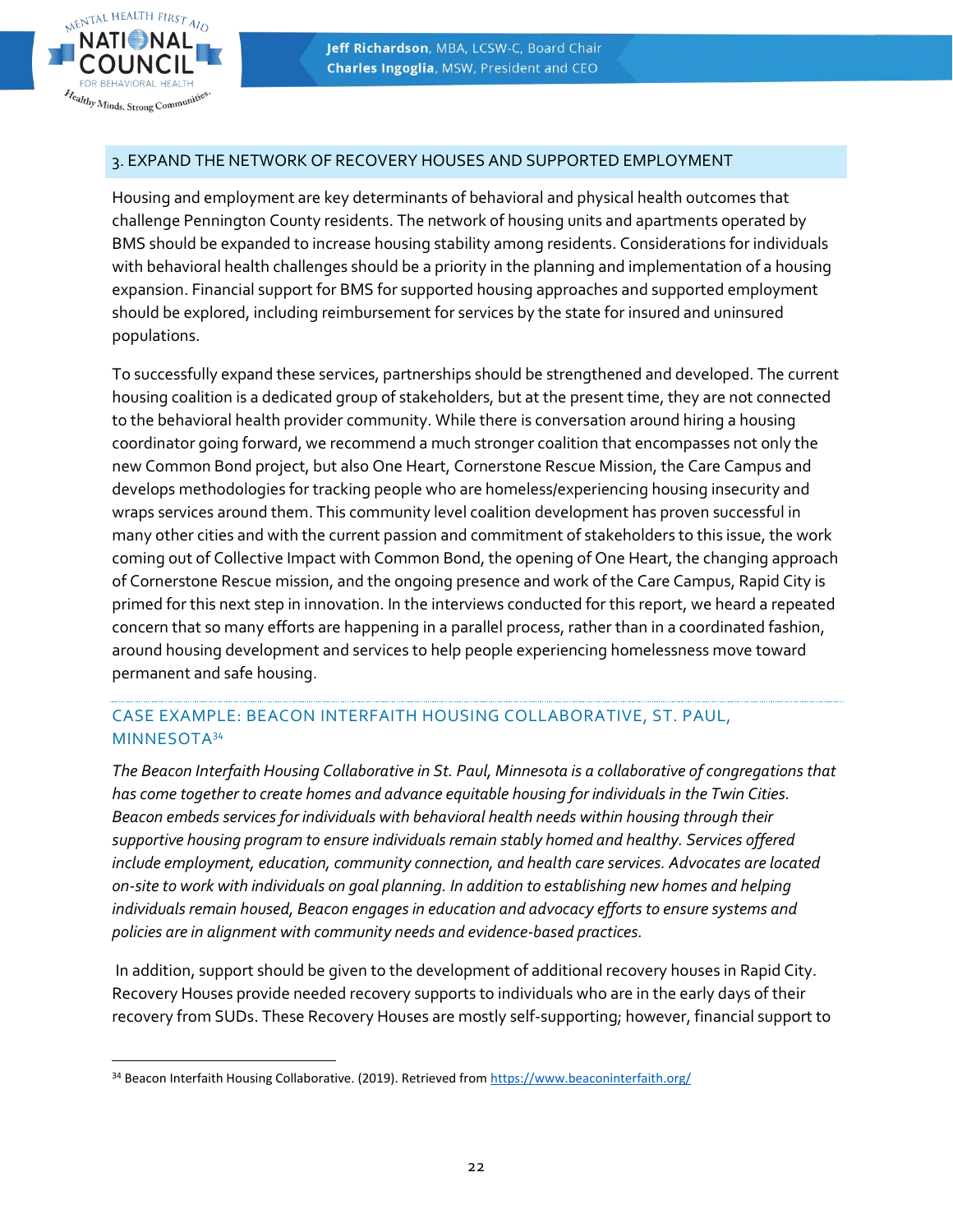

assist the leadership of this program in establishing additional houses and supporting their ongoing capacity would be of great assistance.

The establishment of evidence-based supported employment approaches at Cornerstone Rescue Mission should be encouraged. The increased emphasis on employment already in place at Cornerstone would be enhanced by using the evidence-based practice of supported employment. This practice not only teaches necessary skills for employment but also supports application in real life settings. To ask people who have a long history of unemployment, poverty, and behavioral health challenges to engage in the world of work on their own is to ask for failure. This would require additional staff at Cornerstone including a master's prepared therapist.

# 4. INCREASE THE NUMBER OF PSYCHIATRIC BEDS AT REGIONAL WEST HOSPITAL

Expert consensus guidelines recommend a minimum of 50 inpatient psychiatric beds per 100,000 with a suggested ratio of 64 to 100,000. Currently, South Dakota has approximately 15 beds per 100,000.<sup>35</sup> Regional West has 18 pediatric and 30 adult inpatient psychiatric beds. This number reflects the recent addition of eight beds but at points not all beds can be open due to staffing issues. Given this ratio, Regional West should add 34 additional inpatient beds. If the recommendation to develop a Crisis Stabilization Unit is accepted, this number may be decreased as more people will be diverted from inpatient care.

Part of the potential expansion of beds will require addressing the current shortfall of \$2 million annually due to unreimbursed services. These expenses are a result of underfunding for patients on petition waiting for admission to HSC (the state of SD only pays up to \$600 for the initial evaluation), uninsured patients, and difficulty processing insurance claims from Indian Health Services. Regional West should become the major treatment facility for Western South Dakota with transfers to HSC being rare and only for the most severely ill patients with serious mental illness who cannot be stabilized and treated at Regional. This will require a coordinated effort on the part of the Mental Health Board, QMHPs, the Regional Hospital system, BMS, and other providers to ensure only those who cannot be treated in the County are transported to HSC. This will require the development and implementation of new protocols, including training of providers so they are prepared to assist people in crisis. This change will nearly eliminate the need for law enforcement to transfer people to HSC thereby saving time, money, and stress on both staff and patients.

This shift, while including a potential increase in the number of inpatient beds, will also require a shift in the approach to care at Regional West inpatient. If people are no longer waiting for transfer to HSC, then it is imperative that all patients begin treatment at the moment of their admission with an eye to developing a plan for community support. This will require increased coordination between the inpatient unit and community-based providers. Increasing the number of psychiatric beds and

 35 Treatment Advocacy Center. (2018). South Dakota. Retrieved fro[m https://www.treatmentadvocacycenter.org/browse-by](https://www.treatmentadvocacycenter.org/browse-by-state/south-dakota)[state/south-dakota\)](https://www.treatmentadvocacycenter.org/browse-by-state/south-dakota)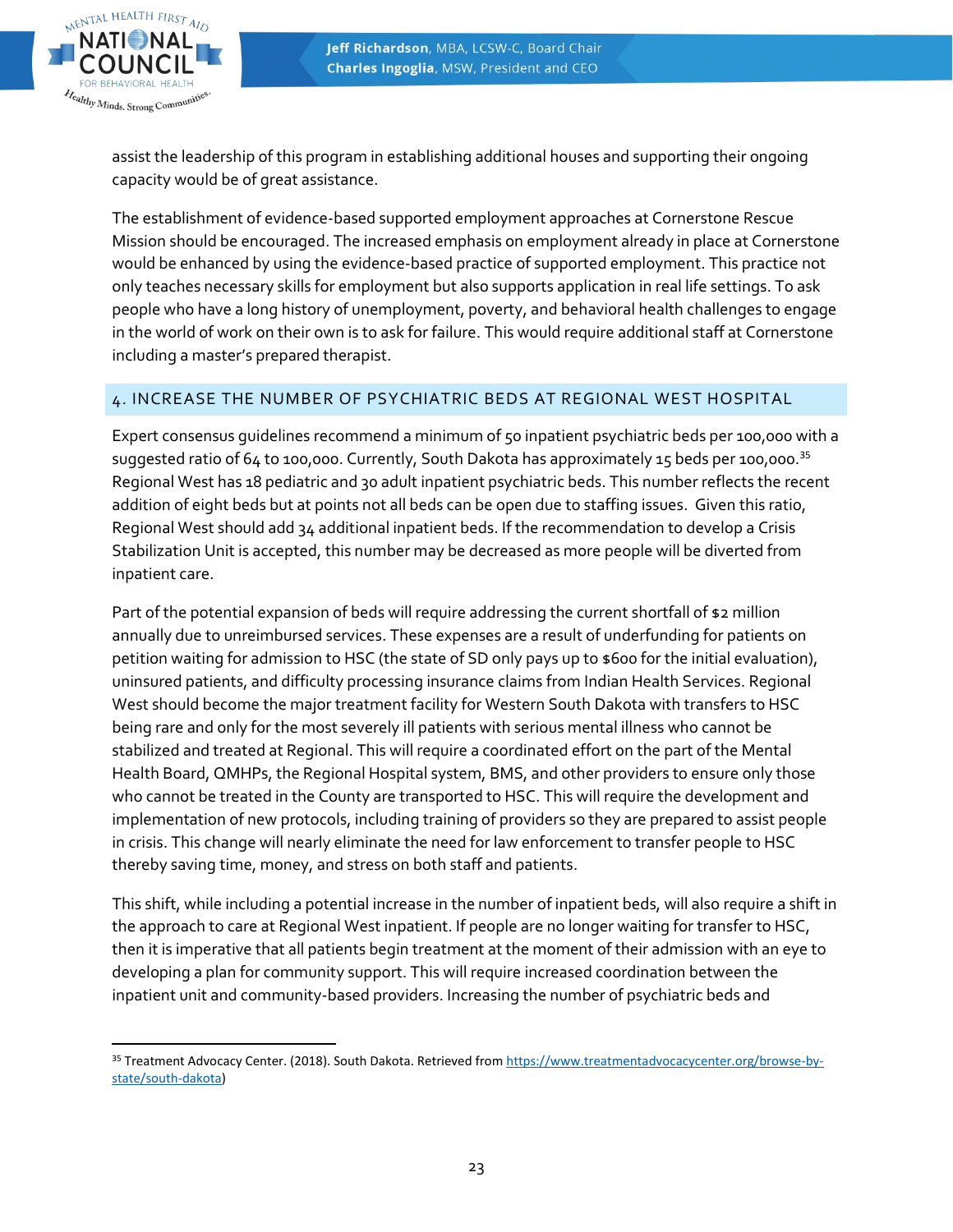

stabilizing funding will contribute to the development of a comprehensive psychiatric system for people who are not able to be stabilized at the Crisis Stabilization Unit and do not need to be petitioned as well as those rare patients who do need HSC level of care.

Additionally, to reduce the burden on Regional Hospital emergency department staff and to curb the high rate of petitions, most of which convert to voluntary treatment or are dropped by the QMHP, the policy requiring all people with a behavioral health crisis to go through the Regional emergency department must be dropped and replaced with a policy that states people, unless medically unstable, should be brought to the Care Campus Crisis Stabilization Unit, or if willing to receive inpatient treatment and appropriate for admission should be brought directly to Regional West. Across the country, emergency department staff are struggling to efficiently and effectively respond to the increasing rate of patients presenting in the emergency department in a psychiatric crisis.

# CASE EXAMPLE: SIERRA SACRAMENTO VALLEY MEDICAL SOCIETY AND WASHINGTON STATE MEDICAID EMERGENCY DEPARTMENT INFORMATION EXCHANGE<sup>36,37</sup>

*In response to high emergency department admission rates for people in a psychiatric crisis, the Sierra Sacramento Valley Medical Society (SSVMS) developed a committee to identify solutions. The use of emergency medical service staff in the field, under the authority of the emergency department, to provide medical clearance and transport of people to a crisis center instead of the emergency room was among the solutions identified. For those who need to be assessed in the emergency room, protocols that reduce the time needed to medically clear the person were developed, including a SMART clearance form. A training series was recently developed for emergency department providers that draws from the lessons learned by*  the SSVMS initiative. Additionally, an Emergency Department Information Exchange (EDIE) system was *developed replicating work done by the Washington State Medicaid office to increase data sharing for care coordination between the emergency department and community providers. The EDIE system allows community providers, the crisis center, and the emergency department to access real-time information about people in crisis.*

# 5. CONDUCT A CARE CAMPUS ENVIRONMENTAL SCAN

An environmental scan should be conducted with the Care Campus to identify recommendations to strengthen the Campus' recovery orientation and focus and to identify trauma-informed approaches that could be integrated into service delivery. The environmental scan should be developed and completed in collaboration with individuals who receive services from the Care Campus. Additionally, Care Campus staff would benefit from receiving training on trauma-informed, recovery-oriented services provision to transition from a culture at the Care Campus of institutionalized care to one of recovery-oriented care. A trauma-informed approach has been found to not only improve the

<sup>36</sup> Sierra Sacramento Valley Medical Society. (2019). Smart Medical Clearance. Retrieved from <http://smartmedicalclearance.org/forms/>

<sup>37</sup> Brookings Center for Health Policy. (2015, May 4). Washington State Medicaid: Implementation and Impact of "ER is for Emergencies" Program. Retrieved from [https://www.brookings.edu/wp](https://www.brookings.edu/wp-content/uploads/2016/07/050415EmerMedCaseStudyWash.pdf)[content/uploads/2016/07/050415EmerMedCaseStudyWash.pdf](https://www.brookings.edu/wp-content/uploads/2016/07/050415EmerMedCaseStudyWash.pdf)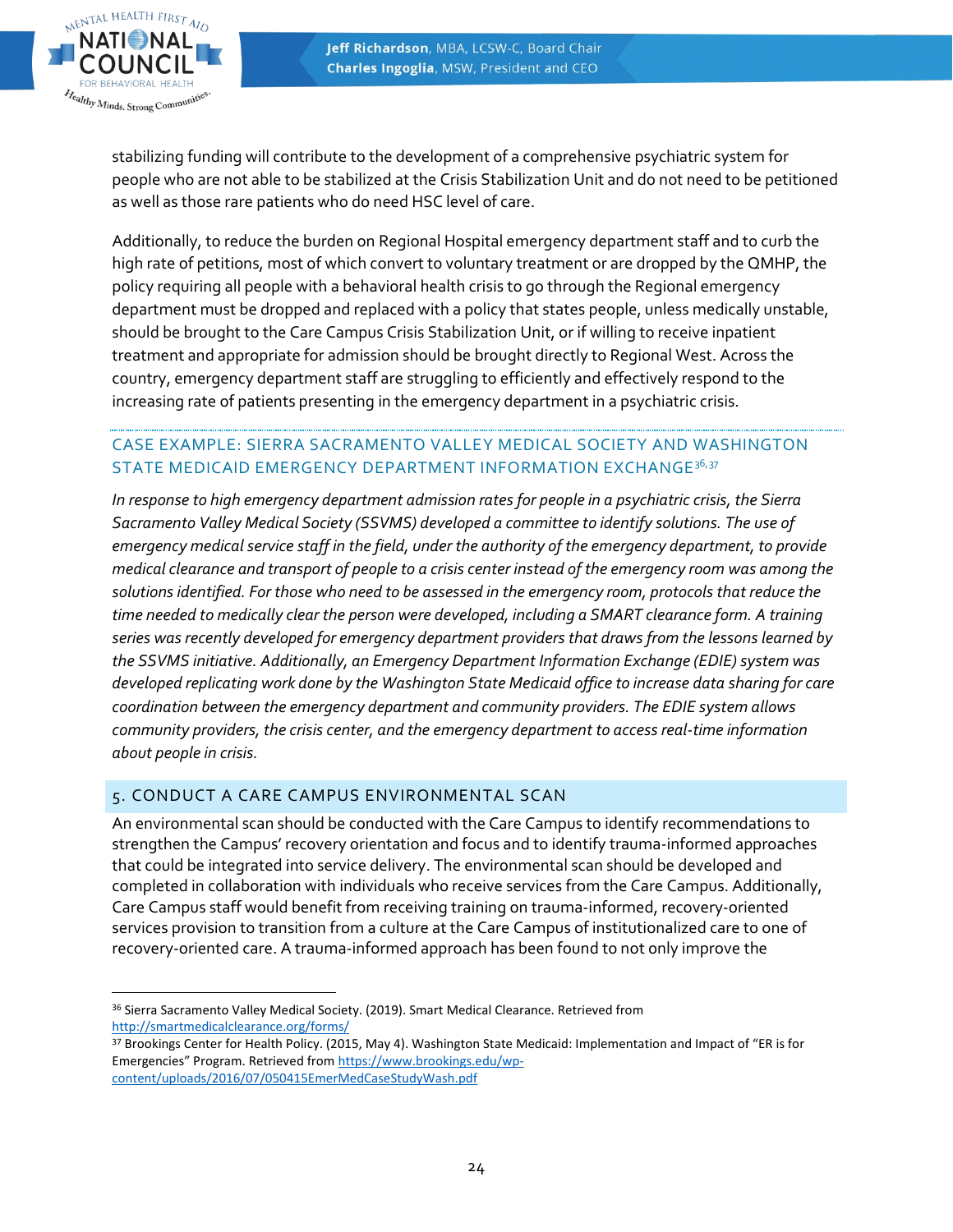

experience of care received but also the experience of care provided by staff.<sup>38</sup> Importantly a traumainformed approach is also correlated with reduced incidents of disruptive behaviors, improved outcomes, and cost savings.<sup>39</sup>

The Care Campus and One Heart are impressive examples of the commitment the county and the law enforcement have to engaging and helping citizens who are experiencing chronic behavioral health conditions. Currently the Care Campus is staffed by Sheriff Department personnel. We recommend a stronger partnership between BMS staff and the current staff to increase the treatment services available at the Care Campus. This stronger partnership could include frequent training of all Care Campus staff in principles and practices that suppo9rt recovery oriented approaches. The partnership could support expansion into medication assisted detox services. The residential treatment beds that are opening in the fall will be served in part by Lutheran Social Services which will increase capacity or treatment in this unit.

We recommend using these clinical partners and other community resources to address the number of members who use the care center repeatedly. This "high needs" coordination group could provide more wrap around services for this group of approximately 125 members. Working to engage this group in recovery would also provide an opportunity to discover additional barriers and resources that impact other Care Campus members. The state should be consulted about providing partial (or full) support for these staff members.

# 6. CONDUCT A STUDY ON FUNDING CHALLENGES FOR SERVICES FOR AMERICAN INDIANS

A study should be conducted to better understand the challenges and opportunities related to financing care and services for American Indians. Information gathered through the environmental scan identified several potential funding challenges related to the Indian Health Services reimbursement model and other issues. Investing in a study specifically focused on supporting services and care for American Indians will provide insight on how to best address challenges and maximize opportunities. As a result of the study, training should be conducted with all finance staff in organizations that are affected by these finance streams. This recommendation would require foundation or other grant funding to support this work.

This study would also provide a foundation for the development of a stronger partnership with tribal leadership on the Sioux San and Pine Ridge reservations. These partnerships take time and consistent leadership to develop because of the historical mistrust that has developed over years. With new leadership at Sioux San and the developing 638 program, this is an ideal time to develop these

<sup>38</sup> Amaro, H., Chernoff, M., Brown, V., Arevalo, S., & Gatz, M. (2007). Does integrated trauma-informed substance abuse treatment increase treatment retention? *Journal of Community Psychology,* 35(7), 845-862.

<sup>39</sup> Domino, M. E., Morrissey, J. P., Chung, S., Huntington, N., Larson, M. J., & Russell, L. A. (2005). Service use and costs for women with co-occurring mental and substance use disorders and a history of violence. *Psychiatric Services, 56*, 1223–1232. <https://doi.org/10.1176/appi.ps.56.10.1223>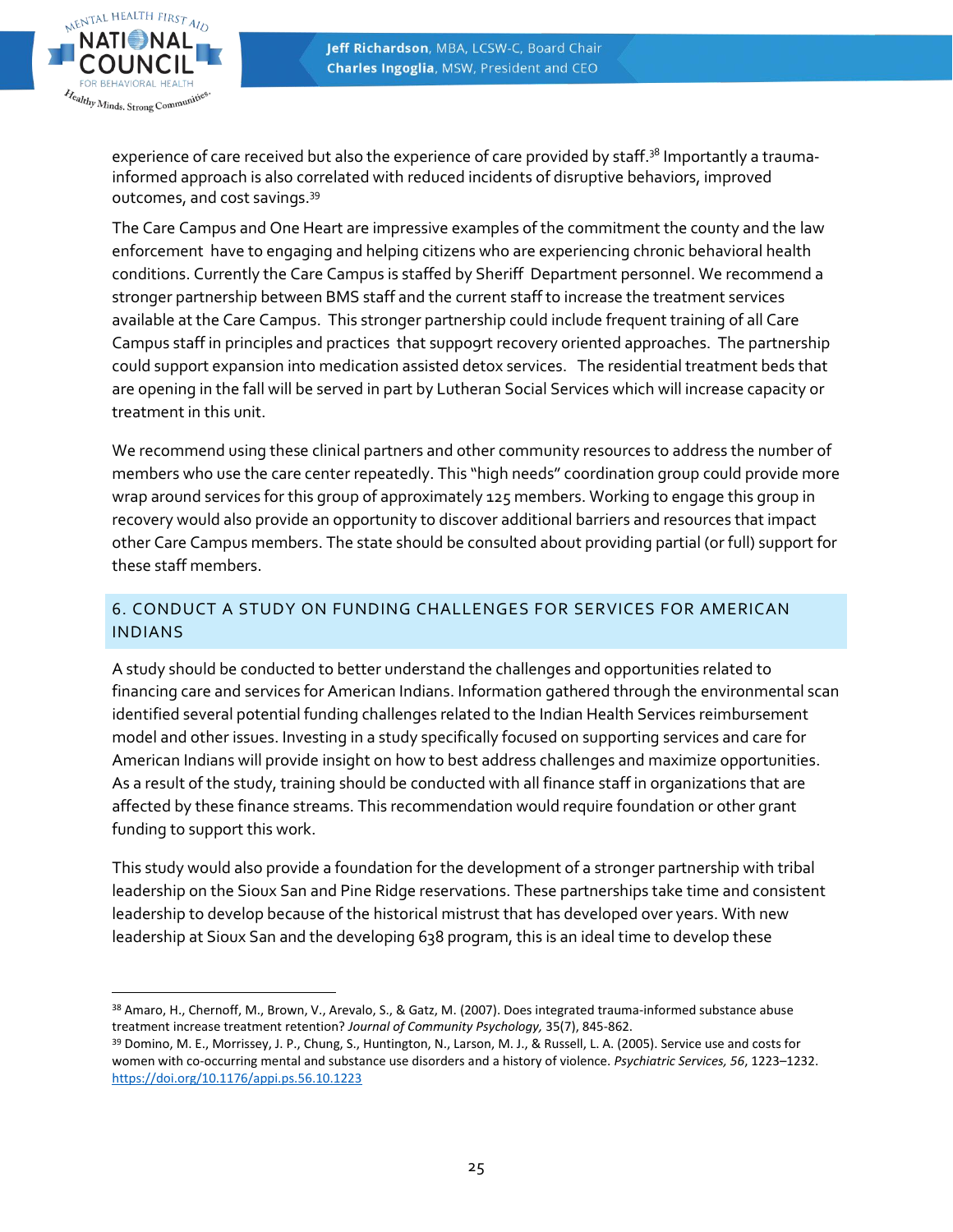

 $\overline{a}$ 

relationships. The Pine Ridge reservation behavioral health staff are open and ready to develop this kind of long term relationship. We recommend consistent leadership and attendance and involvement of staff from the Vucurevich Foundation as the neutral convener from this group.

# 7. EXPAND CASE MANAGEMENT INTO ALL SPECIALTY COURTS

Specialty courts have been shown to be effective in reducing recidivism and methamphetamine use among participants.40,41The current specialty courts are providing a valuable service to Pennington County by diverting people from jail into a process the creates the possibility of long-term recovery. The courts are limited at this time by the number of case managers available to them. Increasing the case management staff by one additional case manager per court would allow those case managers to both engage more effectively with their clients and build additional relationships in the community. These expanded case managers could facilitate connections with the newly developed One Heart campus and the many organizations that will be located on that campus.

# 8. CONDUCT AN ENVIRONMENTAL SCAN ON THE CONTINUUM OF SERVICES FOR CHILDREN WITH BEHAVIORAL HEALTH NEEDS

The scope of the current environmental scan and recommendations are limited to the adult service system. A similar effort should be conducted analyzing the scope of services and supports for children in Pennington County. This effort should include the staff working at Rapid City schools in the critical areas of suicide prevention and MH awareness. This environmental scan would require additional funding from foundations or other grants and should be conducted keeping in mind the direction set by whatever recommendations are adopted from this project.

# 9. DEVELOP A COMPREHENSIVE PLAN FOR INCORPORATING THE VOICE OF PEOPLE IN RECOVERY

One of the core components of a ROSC is the inclusion of people with lived experience in all aspects of service planning, delivery, and evaluation. South Dakota has not moved forward with statewide, formalized training or reimbursement for peer support specialists/recovery coaches. With the ultimate goal of hiring paid staff with lived experience, a starting point can be to ensure that each coalition and planning group related to behavioral health has peer representation. Initially, this could be challenging because people living with behavioral health challenges often have been disenfranchised and are often not experienced in participating in leadership roles. Developing peer leadership training would fit within the mission of the Vucurevich Foundation and would provide an initial opportunity to develop skill and leadership for the future. This training could be developed in partnership with existing peer

<sup>40</sup> Mitchell, O., Wilson, D. B., Eggers, A., MacKenzie, D. L. (2012). *Journal of Criminal Justice, 40*(1), 60-71.

<sup>41</sup> Marinelli-Casey, P., Gonzales, R., Hillhouse, M., Ang, A., Zweben, J., Cohen, J., . . .Rawson, R. A. (2008). Drug court treatment for methamphetamine dependence: Treatment response and posttreatment outcomes. *Journal of Substance Abuse Treatment, 34*(2), 242-248.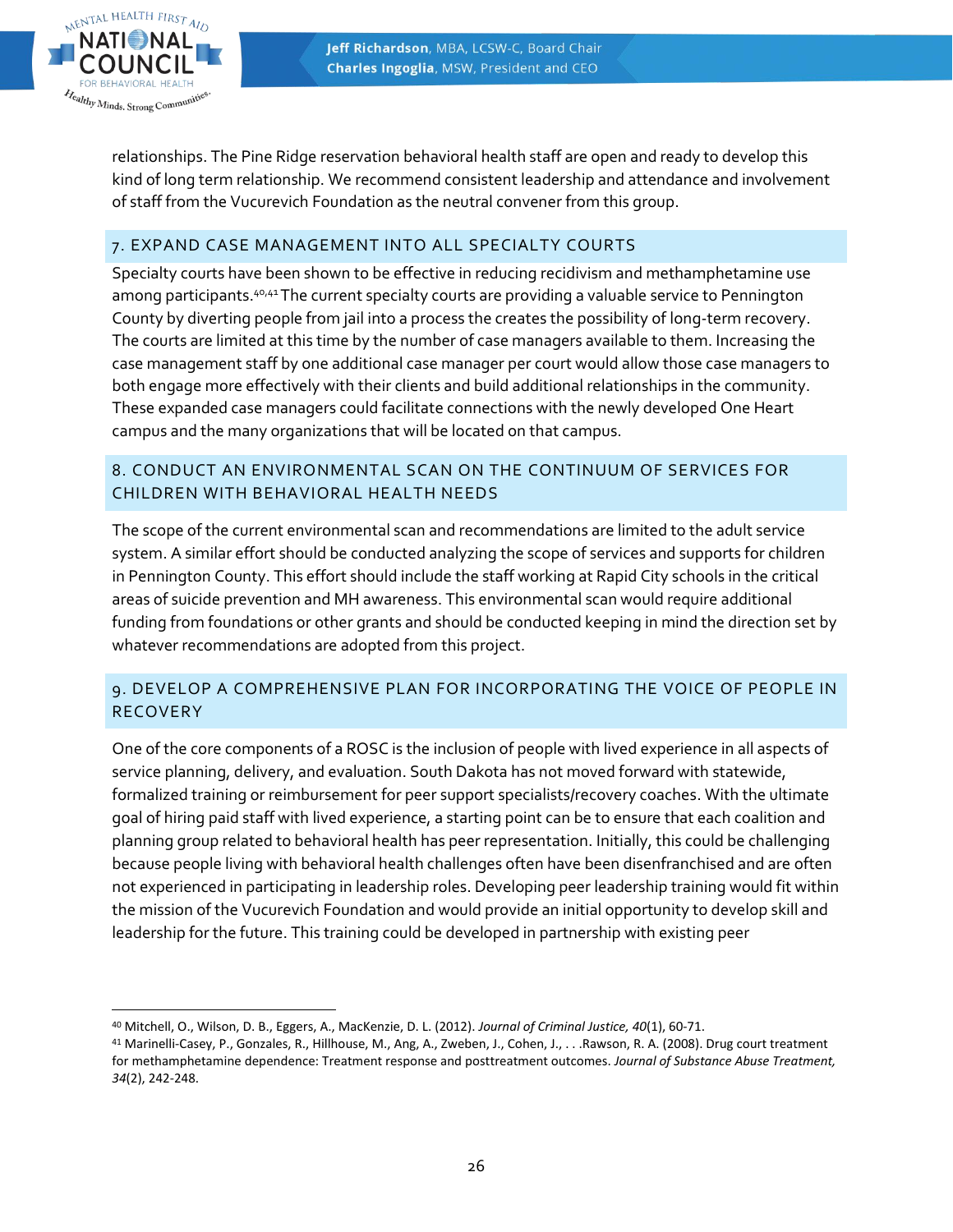

organizations in Rapid City. The [Dimensions: Peer Support Program Toolkit,](https://www.bhwellness.org/resources/toolkits/peer/) developed at the University of Colorado is a helpful guide to support planning and implementation of peer models.

In addition to developing leadership skills and gaining membership on all key planning committees, creating informal opportunities for peer led groups in the existing services in Rapid City should be a focus of the next stage of program development.

# 10. ESTABLISH A CLEAR FOCUS ON AND COLLABORATION WITH INTEGRATED PRIMARY CARE

Both Community Health Center of the Black Hills (CHC of the Black Hills) and the primary care practices owned by Regional are establishing integrated behavioral and primary health care approaches. Supporting the full integration of these and other primary care practices in Rapid City with robust screening programs for depression, suicide, anxiety, and substance use provides a key "front door" approach to identifying behavioral health challenges before a person goes into crisis. Depression, anxiety, and at-risk substance use can be effectively treated in integrated primary care settings where there is an embedded behavioral health clinician working within the primary care team. A high percentage (83%) of people who die by suicide have seen their primary care provider in the past year, 50 percent within the past month.<sup>42</sup> Providers who are working in integrated care settings have behavioral health resources at hand and can efficiently and effectively provide brief treatment, care coordination, and referral for long-term treatment when indicated, therefore reducing the incidence of behavioral health related crises and suicide.

At a minimum, representatives from these practices and from the CHC of the Black Hills should be included in planning work related to behavioral health issues. BMS and the Mission currently work with the CHC of the Black Hills to coordinate care for people with behavioral health conditions. As the clinic is established at the One Heart campus, this collaboration becomes easier. People being served at the Care Campus and at One Heart will also have access on site to this service. Including support for physical health issues is key to improving outcomes of care.

# 11. CREATE STRONGER COMMUNITY COALITIONS WITH CLEAR FOCUS ON CREATING A ROSC

It is not uncommon for health care, law enforcement, and social service providers to struggle with sharing information about shared clients. This is due in part to health information protections, poor data capture and exchange systems, and service missions and organizational cultures that do not align. These realities create gaps into which consumers of services fall when transitioning from one service provider to another. In order for the consumer of services to fully take advantage of a comprehensive services array, those providers must have relationships at the executive and frontline staffing levels to

 <sup>42</sup> Durkin, M. (2018, October). Preventing suicide in primary care. *ACP Internist.* Retrieved from <https://acpinternist.org/archives/2018/10/preventing-suicide-in-primary-care.htm>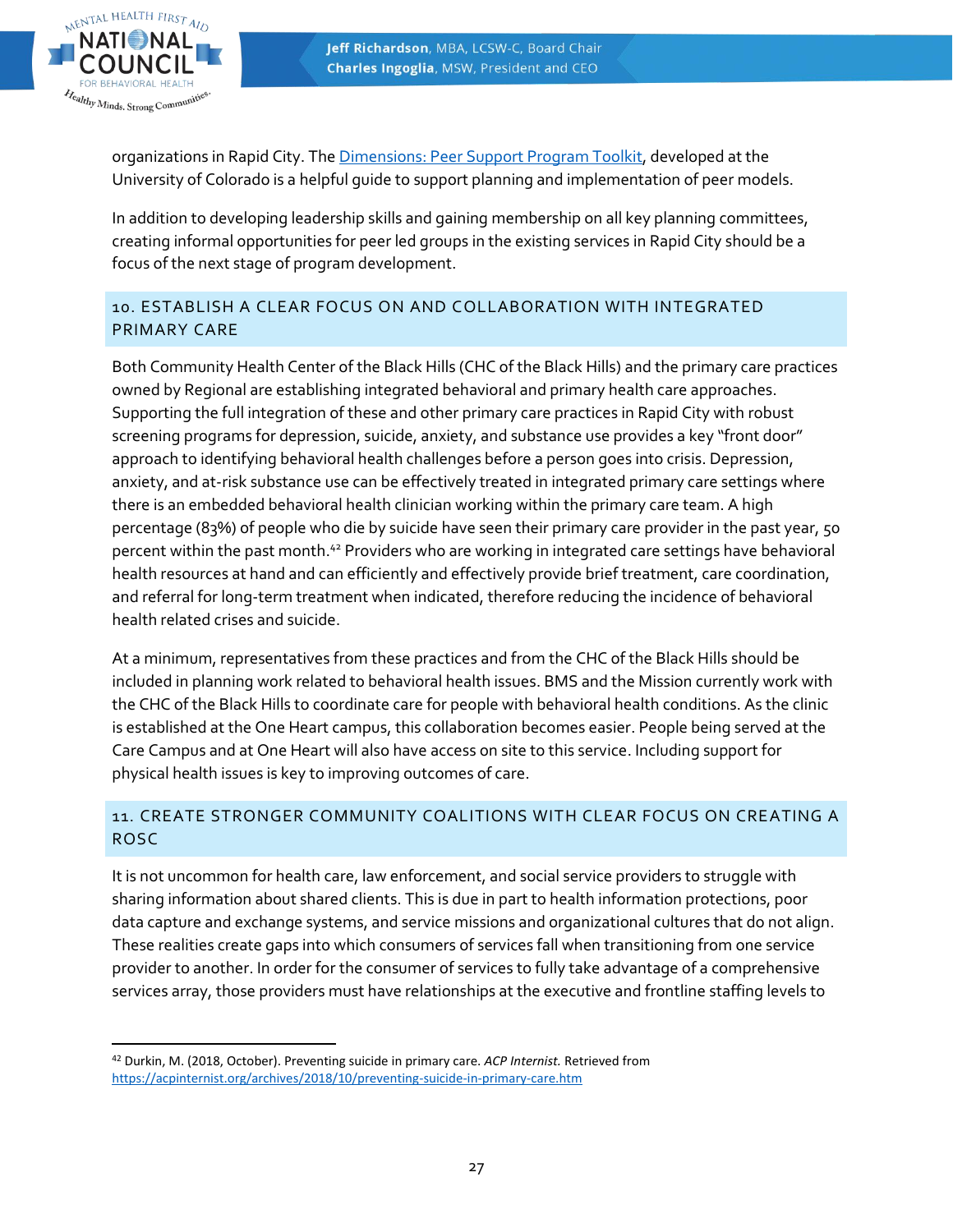

ensure information about people being served is exchanged and that the system can provide a "no wrong door" approach where a person regardless of where they turn will be connected to the right provider. Without this network of well established relationships between providers and the business agreements to support these relationships, the system becomes siloed and the consumer of services must navigate the system blindly. Having a community wide agreement to the principles and practices inherent in a ROSC can help to create a shared framework. Three additional critical features of a wellestablished continuum of care that must be in place include: 1. Executive leaders that work well together with a shared vision of the community continuum of care through which their services are provided; 2. Formal agreements that clearly articulate how the providers will work together to jointly serve and/or refer people to services when indicated; and 3. Data sharing and review of agreed upon community key performance indicators (KPIs) that tell the story of how well the providers are able to serve community member needs.

It is common for organizations to disagree on a course of action (e.g., use of community resources) that negatively impacts the ability of these organizations to effectively collaborate in the provision of services to community members. Pennington County is not immune to this; therefore it is important that the community has a way to declare when a disagreement between two or more provider agencies has reached the level of needing a structured process for conflict resolution. The Rapid City Collective [Impact \(RCCI\)](http://www.rccimpact.org/) has called for "Continuous Communication" as a means to building trust. Similarly the [Black Hills Regional Homeless Coalition](https://docs.wixstatic.com/ugd/cd3f63_87b415eec6334c489ca10a8184ee4287.pdf) has called for increased collaboration between provider agencies. Processes like "[Walk in the Woods](https://npli.sph.harvard.edu/conflict-resolution-negotiation/)" allows for a third party convener (e.g., a local foundation) to help resolve conflict between one or more providers.

#### 12. STRENGTHEN COORDINATION ACROSS THE SYSTEM OF CARE

People with behavioral health conditions require consistent and comprehensive assistance which includes care coordination. Care coordination occurs when two or more people come together, either within an organization or between organizations, to help a person with their social determinants, physical health, or behavioral health needs. There are three key requirements for effective care coordination: 1. Agreed upon protocols for how care will be coordinated that are understood by the staff doing the care coordination work; 2. Data in the form of KPIs to provide evidence the care coordination occurred and had the desired effect; and 3. A system for continuous quality improvement to respond to the date findings. Business Associate Agreements (BAA) and Qualified Service Organization Agreements (QSOA) are formal agreements that allow for data sharing by clarifying how two or more agencies will work together to coordinate care and share data within the requirements of the Health Information Portability and Accountability Act (HIPAA) or 42 CFR Part2, the federal regulations that govern sharing SUD records and information. 43

 <sup>43</sup> SAMHSA. (2019, April 18). Substance Abuse Confidentiality Regulations. Retrieved from https://www.samhsa.gov/aboutus/who-we-are/laws-regulations/confidentiality-regulations-faqs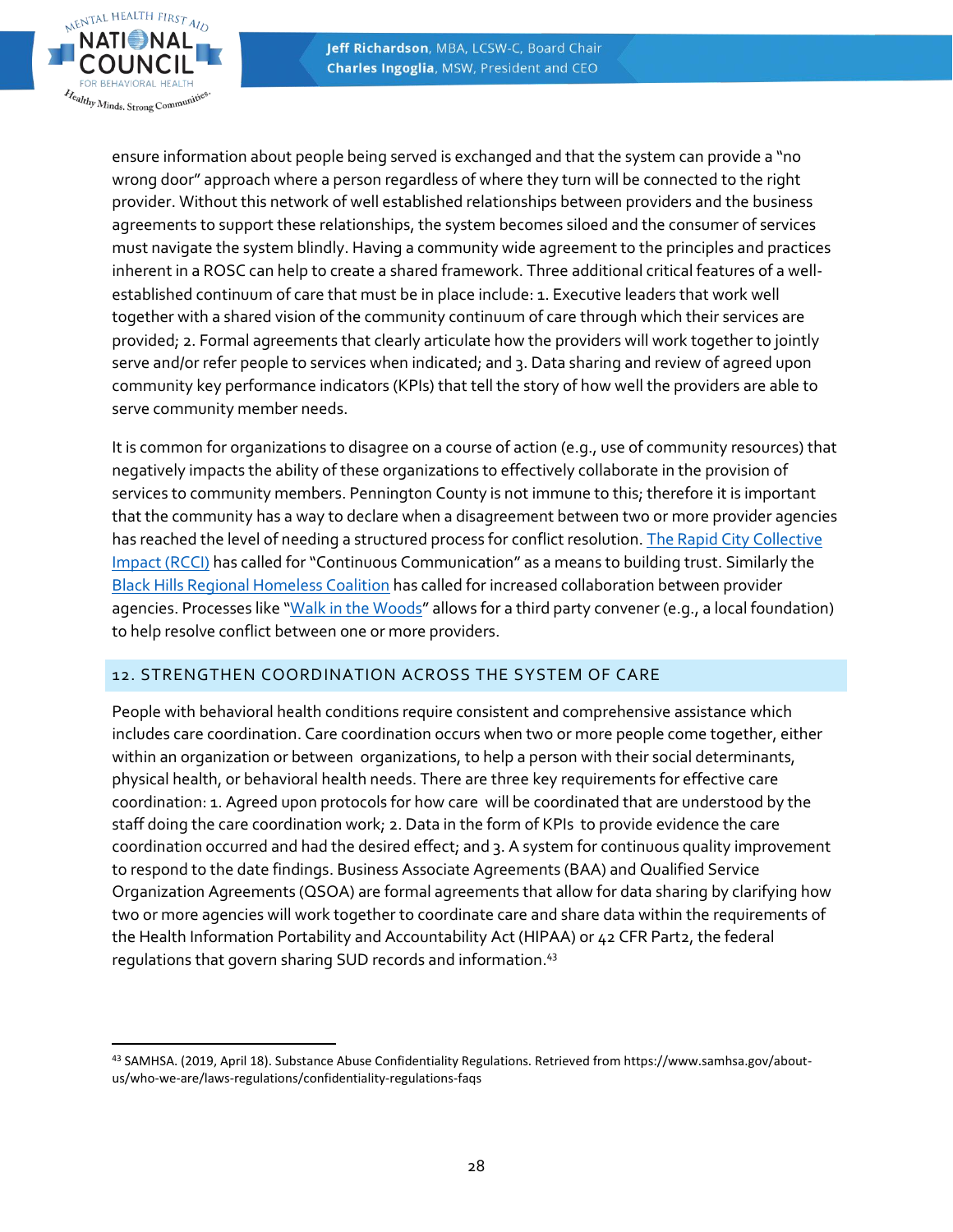

For example, if a primary care provider refers a person to substance use treatment, both providers need a shared protocol as part of an agreement describing how that referral is made and what is measured to show it worked (e.g., a KPI that data will be captured and shared showing the person made it to their first two substance use treatment sessions). Protocols allow for providers to structure their interactions so both staff and the people receiving services know how the continuum of services work. KPIs allow providers to see that care is being provided effectively. Key performance indicators help inform if the protocols are working and or not. If not, the collaborating staff have an opportunity to use quality improvement tools like a root cause analysis exercise to determine next steps for improving and testing a new protocol.

The use of KPIs and shared data enhances the capacity of the system to monitor the movement of people across the continuum of care and test new ways of providing service. "Shared Measurement" is also one of the five RCCI key ingredients.

Data should also be leveraged to monitor the health of populations and risk stratify people accessing services to ensure the appropriate level of care, regardless of where they entered the continuum of care**.** For example, the Care Campus currently collects an impressive amount of data that describes how services are being accessed and used. These data tell only part of the story. If the Care Campus had agreements with surrounding providers to share data, data tracers could be conducted to see how individual consumers of services and populations of consumers are being impacted by the services.

For example, are people being referred to certain providers in the community and engaging in treatment? People who are high utilizers of Care Campus services are a risk group that need aggressive engagement and care coordination. The Quality of Life Officer program is a good example of how a high risk population is identified and aggressively engaged through wrap-around services to reduce risk and engage them in services that align with their readiness for change. Based on the Care Campus data there are several risk populations (e.g., high utilizers of Safe Solutions) that could benefit from wraparound care coordination and data tracking to see if the interventions are working. Benchmarks that the Care Campus or other providers have established as KPIs could tell the story of clinical improvement (e.g., attendance in treatment for SUD, connection with primary care for physical health conditions) or social determinants being met (e.g., people becoming housed, or employed). These KPIs provide process and outcome evidence that the community of providers is effective in helping people recover. Beyond the availability of data and the sharing of data through use of agreements there must be key groups of providers meeting regularly to review KPIs to assess how well individual consumers and populations are doing as a result of receiving services.

Stakeholder interviews revealed there is a history of key providers meeting regularly to review data, share information, develop protocols, and establish KPI targets for the system. We recommend this practice be restarted using law enforcement, Lutheran and Catholic Social Services, Care Campus, BMS, the Mission, the emergency department, hospital staff, and associated data to start building protocols that lead to KPI targets being achieved. The Los Angeles County Department of Mental [Health's Health Neighborhoods: A Tool](http://file.lacounty.gov/SDSInter/dmh/242989_HNToolkit-April2016revision.pdf)kit for Service Delivery Providers is a helpful guide offering a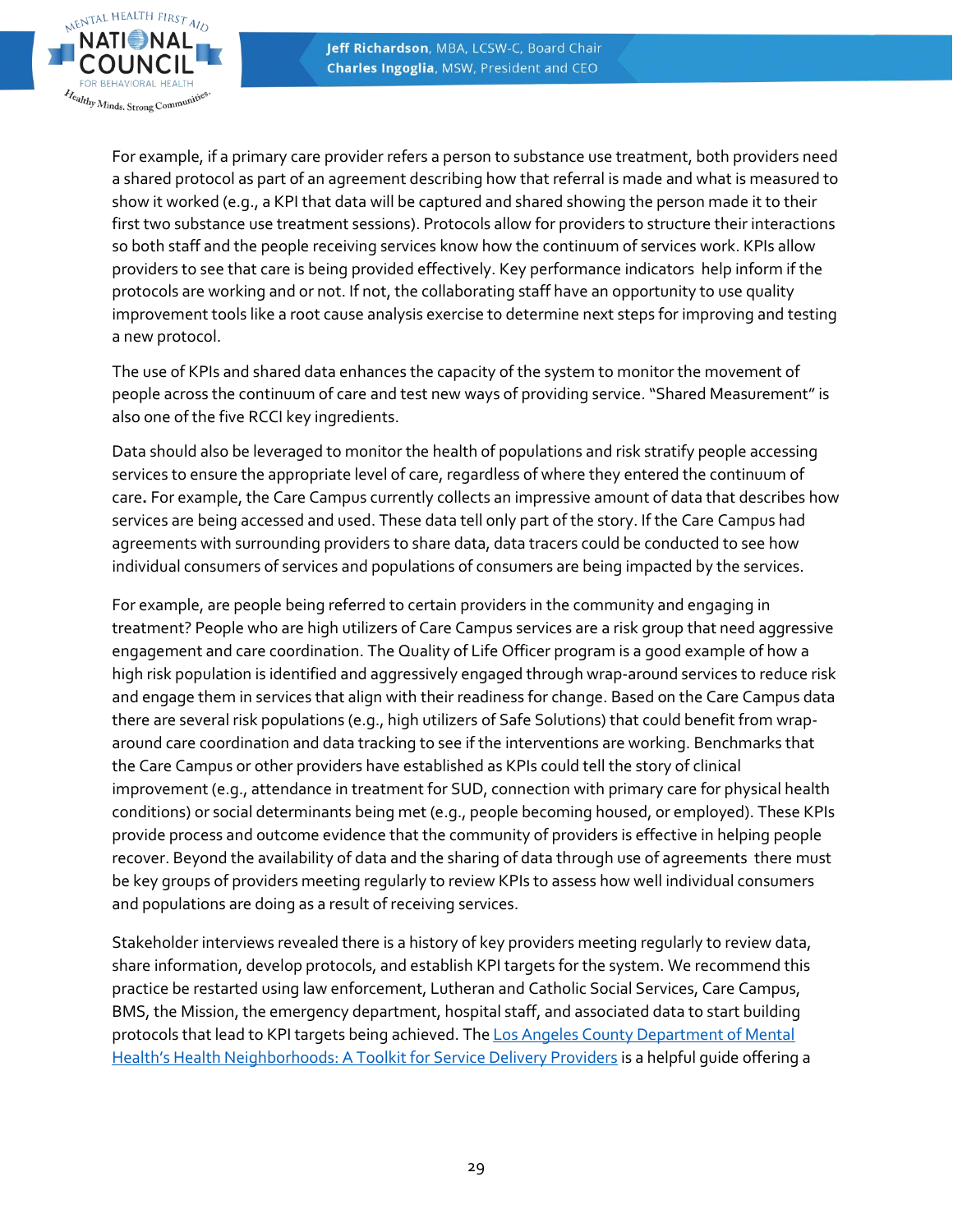

care coordination checklist, examples of agreements, and a data tracking log. Additionally, the Agency for Health Research and Quality (AHRQ) developed [a Care Coordination Atlas](https://www.ahrq.gov/ncepcr/care/coordination/atlas/chapter6.html) which provides a variety of measurement tools and resources.

#### 13. EDUCATE THE COMMUNITY ABOUT BEHAVIORAL HEALTH AND WELLNESS

While this recommendation may be listed last, in many ways community education is a foundation for a ROSC. In interviews and the survey, the issue of stigma and discrimination against people with behavioral health issues was raised frequently. Education and raising community awareness will reduce stigma and discrimination and increase overall community knowledge and commitment to be a healthy community. Mental Health First Aid (MHFA) should be expanded across the County as one education strategy. Currently, there are MHFA trainers in Rapid City, but it has not been disseminated across the City or County. We recommend a concerted campaign to increase the number of citizens of Pennington county who are trained in MHFA.

#### **DISCUSSION**

Pennington County has significant resources in its existing services, including its wide variety of stakeholders who are committed to improving the overall health of the County and its demonstrated track record for innovation. As we have conducted this assessment the willingness of people to give their time and energy to provide information and vision for the future has been impressive.

The recommendations in this report are based on the information gathered over the past year and represents the themes that emerged through quantitative data, survey findings, and conversations. By wrapping these recommendations in the framework of ROSC we have attempted to provide you with not only specific changes, but a unifying framework to guide the thinking, planning and development of services and supports.

# APPENDIX A: KEY COMPONENTS OF A RECOVERY ORIENTED SYSTEM OF CARE FOR PENNINGTON COUNTY

**ROSC Strategies and Services**

**Promotion**

Social marketing campaigns

Community coalitions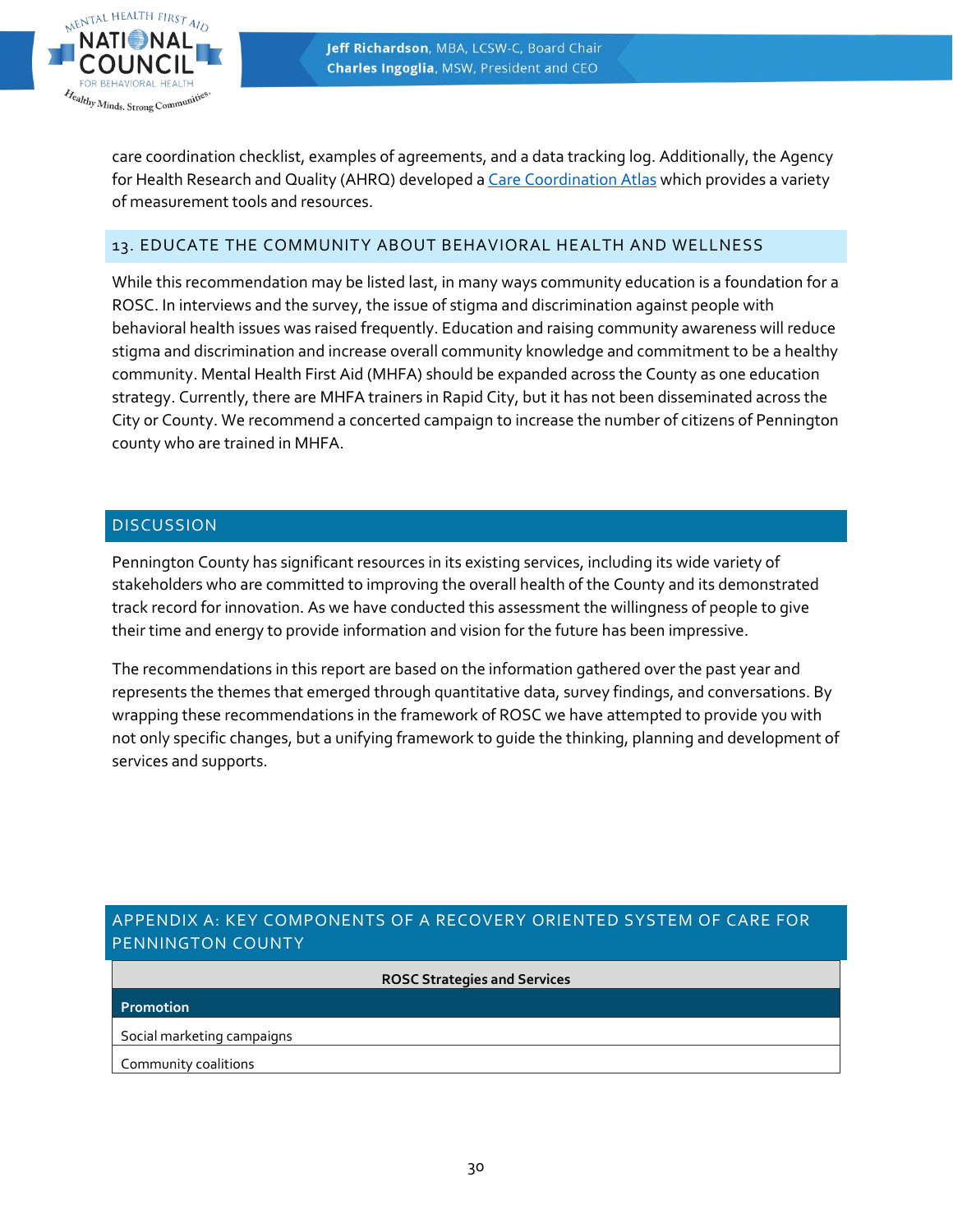

| Advocacy groups                                                          |
|--------------------------------------------------------------------------|
| Behavioral health training to service providers and community members    |
| Prevention                                                               |
| School-based prevention programs                                         |
| Faith-based prevention programs                                          |
| Workplace prevention programs                                            |
| Community-based prevention programs                                      |
| Prescription drug disposal locations                                     |
| Parenting education                                                      |
| Early childhood home visitation                                          |
| <b>Recovery Support Services</b>                                         |
| Peer support groups                                                      |
| Twelve step groups                                                       |
| Spiritual and religious advisors                                         |
| <b>Harm Reduction Strategies</b>                                         |
| Community naloxone (Narcan) distribution                                 |
|                                                                          |
| Strategies and Supports to Address Harmful Social Determinants of Health |
| <b>Transportation services</b>                                           |
| Employment support                                                       |
| Education support                                                        |
| Housing assistance                                                       |
| Health insurance assistance                                              |

Food assistance

Linkages to community legal services providers

Jail and prison reentry services and linkages to community care

#### **Treatment**

Outpatient employer-based services /Employee Assistance Programs (EAP)

Outpatient detoxification

Outpatient counseling, psychiatry, and psychotherapy

Moderate intensity habilitation/rehabilitation

Specialized residential MH services (includes group homes)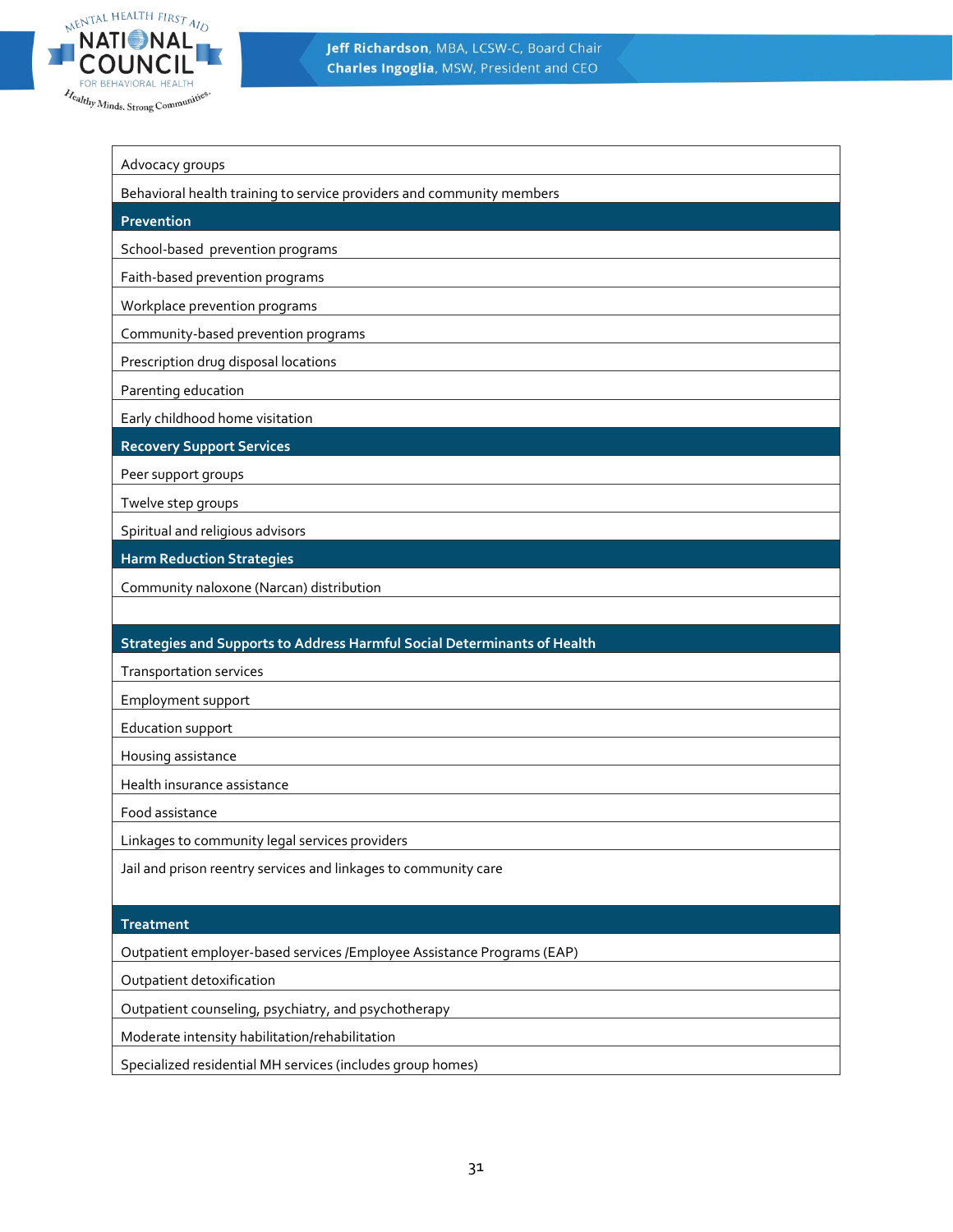

Specialized residential SUD services (includes group homes)

Medication-assisted treatment for SUD, including alcohol, nicotine, and opioid use disorder

High intensity rehabilitation

Homeless shelter

Inpatient detoxification

Inpatient psychiatric youth Regional\*

Inpatient psychiatric adult Regional\*

Twenty-four hour/Intensive day treatment program

Adult Treatment Courts ("Drug courts")

Adult MH Court(s)

Inpatient Psychiatric Youth Regional Hold

Inpatient Psychiatric Adult Regional Hold

Inpatient Psychiatric Adult Yankton\*\*

Crisis Services

Hospital Emergency Department

Correctional-based MH and SUD services

APPENDIX B: SURVEY RESULTS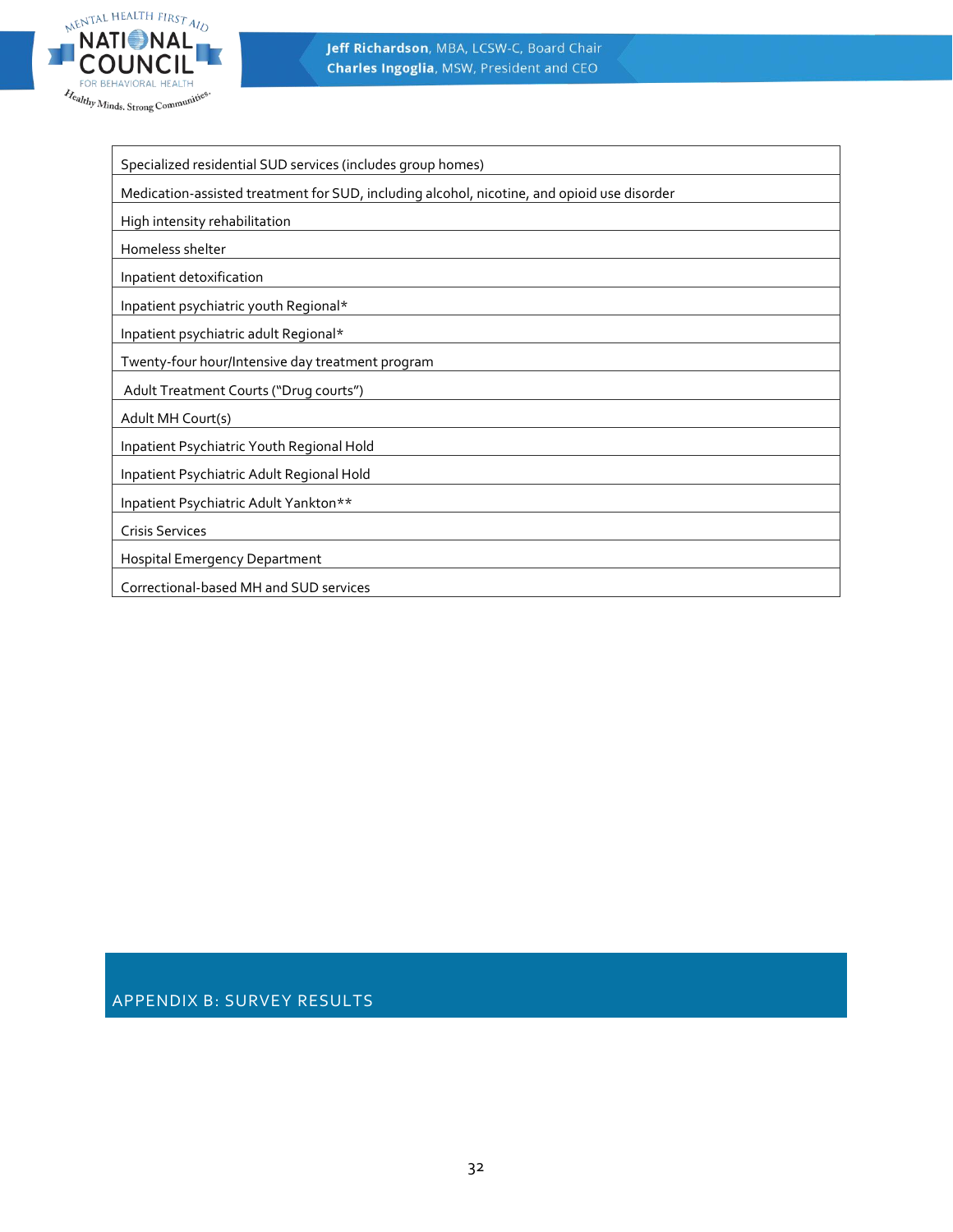

# PENNINGTON COUNTY BEHAVIORAL HEALTH CONTINUUM OF CARE STAKEHOLDER SURVEY

# TABLE OF CONTENTS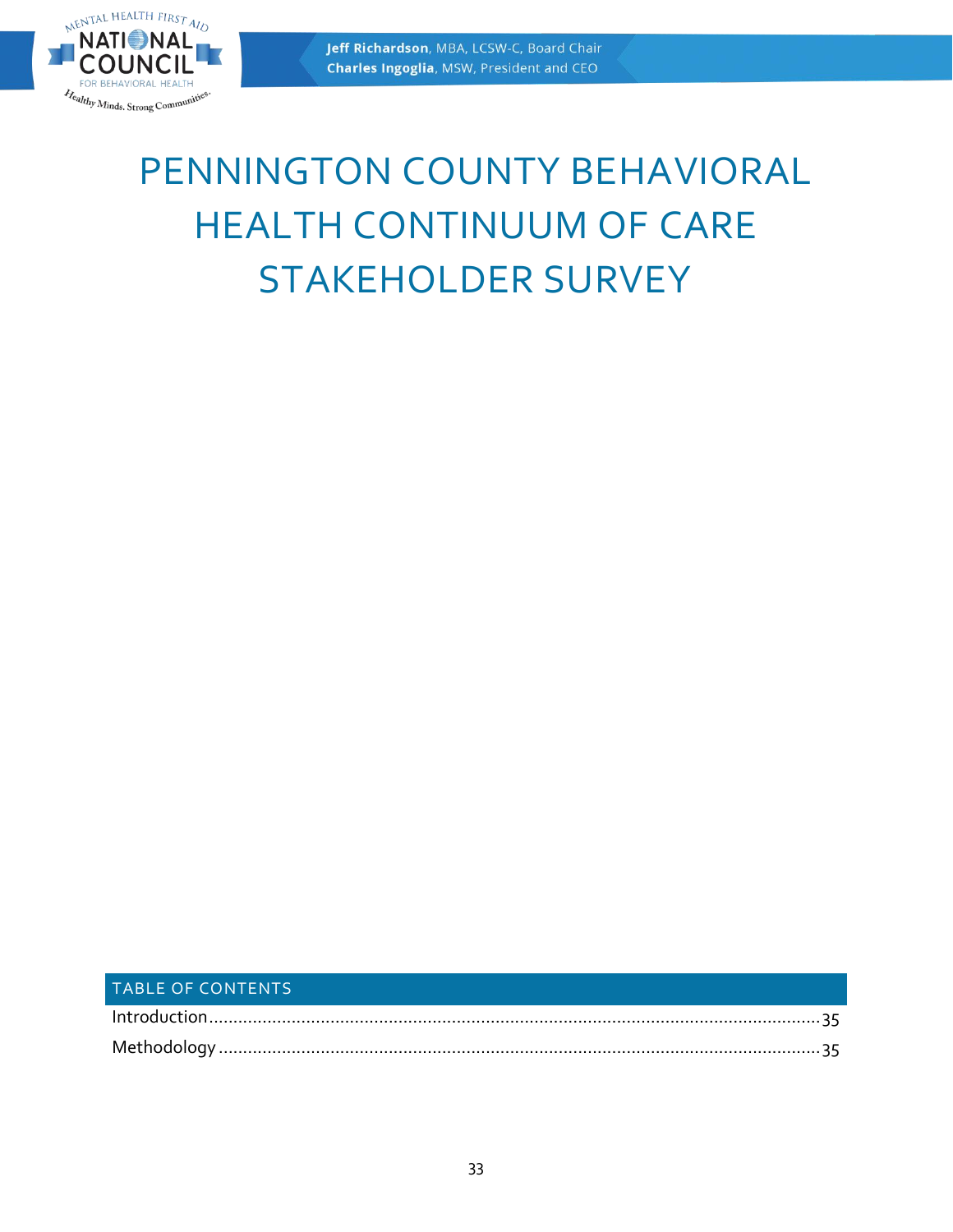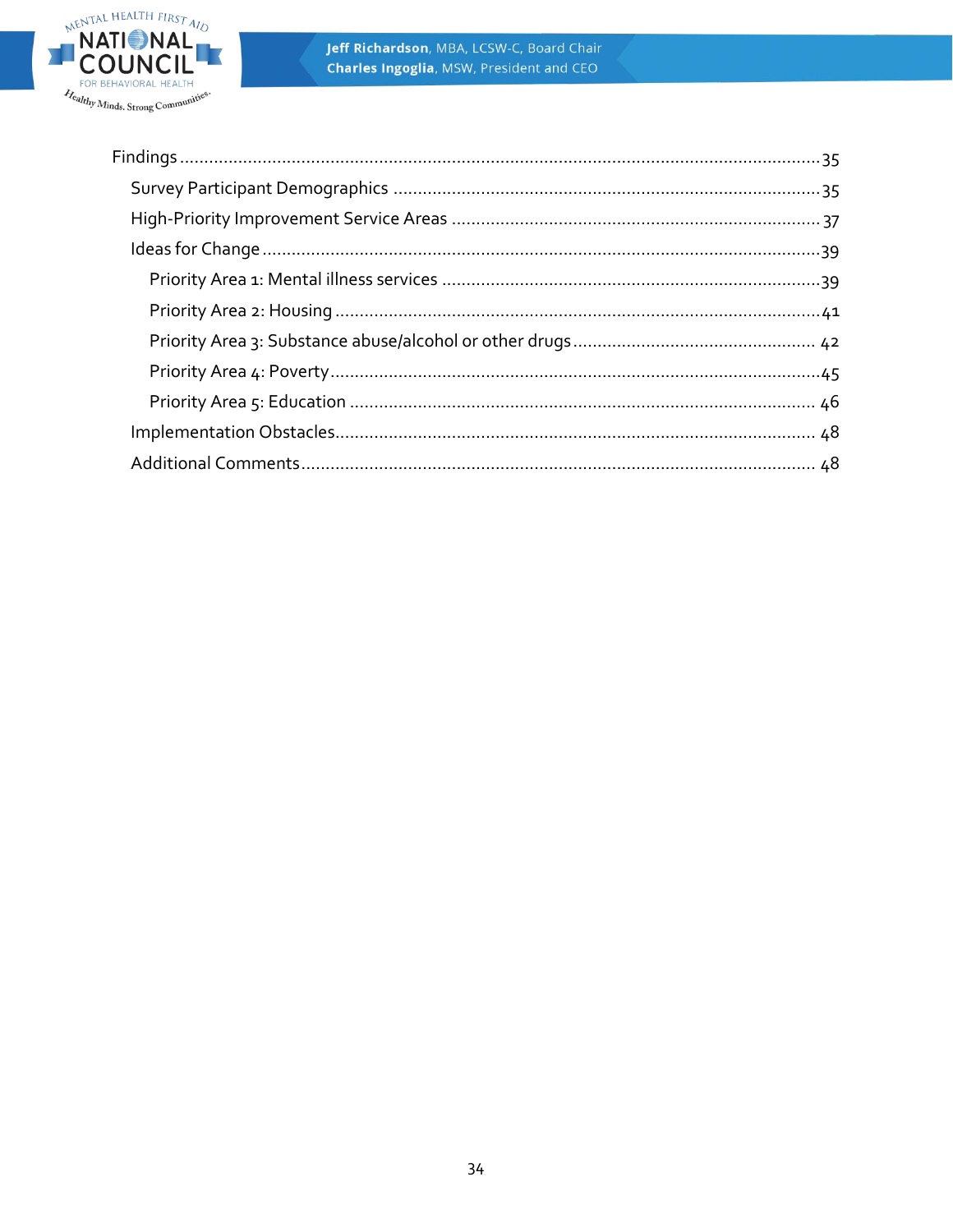

## <span id="page-34-0"></span>INTRODUCTION

To better assess the current continuum of behavioral health services in Pennington County, South Dakota, the National Council for Behavioral Health (National Council) in partnership with Pennington County Health and Human Services (PCHHS), collected information from a wide-range of stakeholders across the county to identify current resources, challenges, gaps, and opportunities to improve the provision of services for individuals with mental health and substance use challenges. Survey findings are discussed below.

# <span id="page-34-1"></span>SURVEY METHODOLOGY

National Council staff developed an electronic survey tool to assess the current continuum of behavioral health services and supports in Pennington County and to identify challenges and opportunities. The survey was developed in partnership with Iteration Evaluation, a public health evaluation organization based in Oregon. The survey was pilot tested with National Council staff prior to being administered to respondents. The National Council partnered with leadership within Pennington County government to distribute the survey through active listservs reaching a wide-range of key stakeholders in the county. The survey was completed by 120 respondents.

# <span id="page-34-2"></span>SURVEY FINDINGS

## <span id="page-34-3"></span>SURVEY PARTICIPANT DEMOGRAPHICS

The survey was completed by 120 respondents; however, all respondents did not answer each question. Sample sizes are included with results. The majority of participants reported being employed by nonprofit organizations (56%); two respondents reported that they were currently receiving behavioral health services; and 11 respondents were family members of a person who is currently receiving or who has received behavioral health services.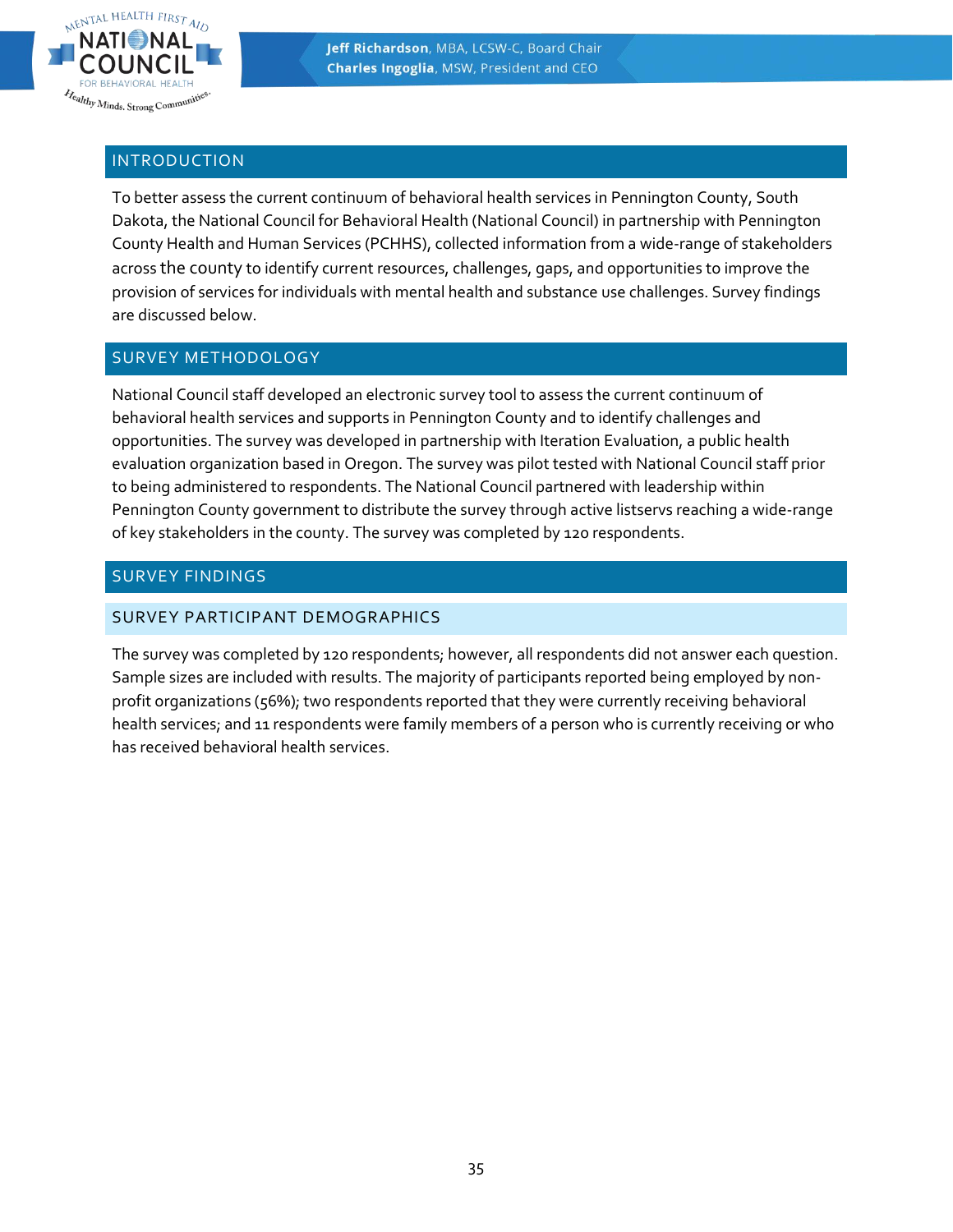



\**Other* response options included self-employment, consultant, practitioner, private practice, and brain and body health group.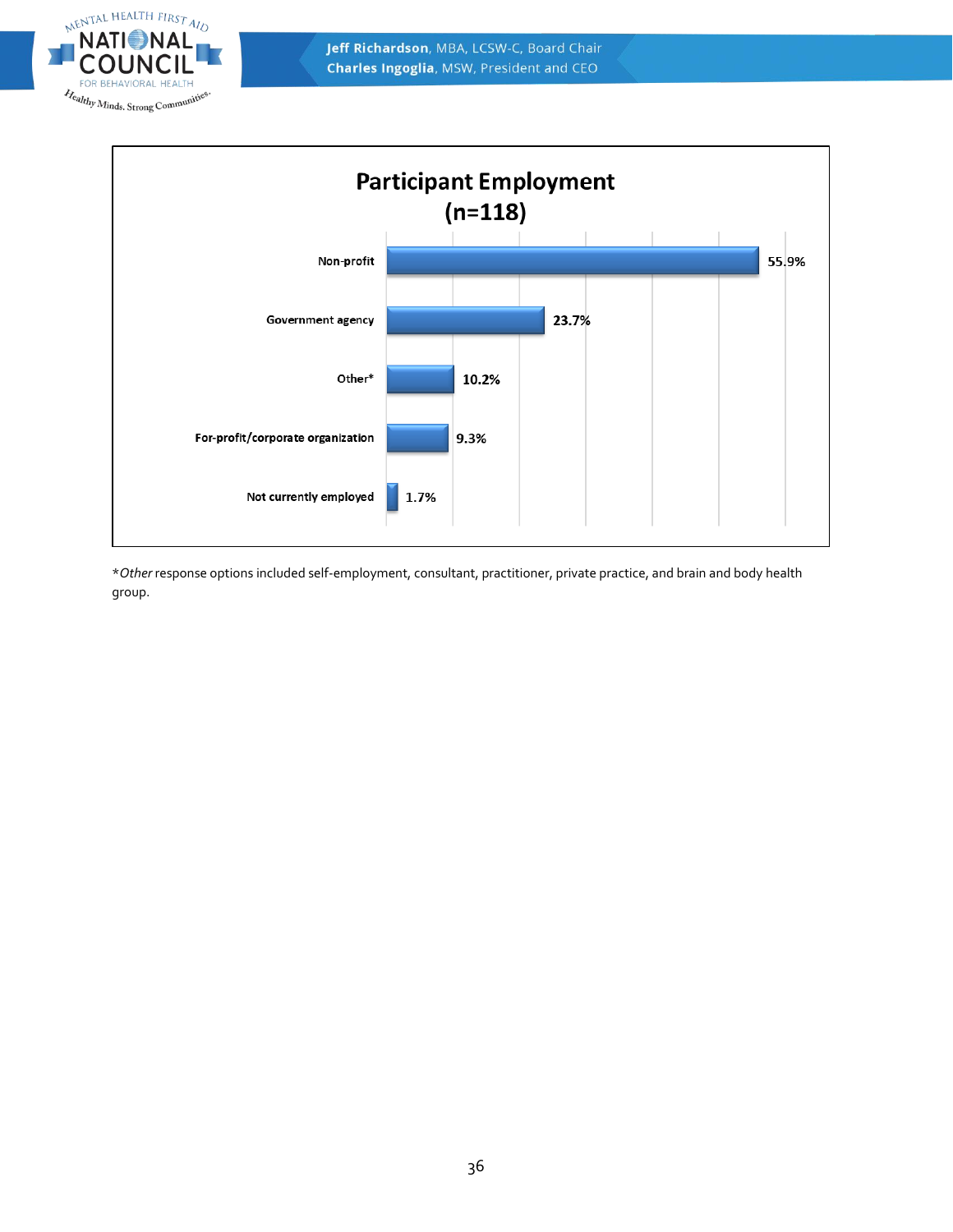

#### <span id="page-36-0"></span>HIGH-PRIORITY IMPROVEMENT SERVICE AREAS

NENTAL HEALTH FIRST AIN

Realthy Minds. Strong Communi

Survey respondents were asked to identify the highest priority for improvement in Rapid City, for example, a change that could help Rapid City support the long-term recovery and/or whole health and wellness of each community member including, but not limited to, those with behavioral health challenges. Respondents indicated that (1) mental illness services, (2) housing, (3) substance abuse/alcohol or other drugs, (4) poverty, and (5) education were the top five priority areas.



\**Other* response options included timely access to services (e.g., overall health, mental health, wellness care), family involvement in children's emotional/behavioral needs, and transportation.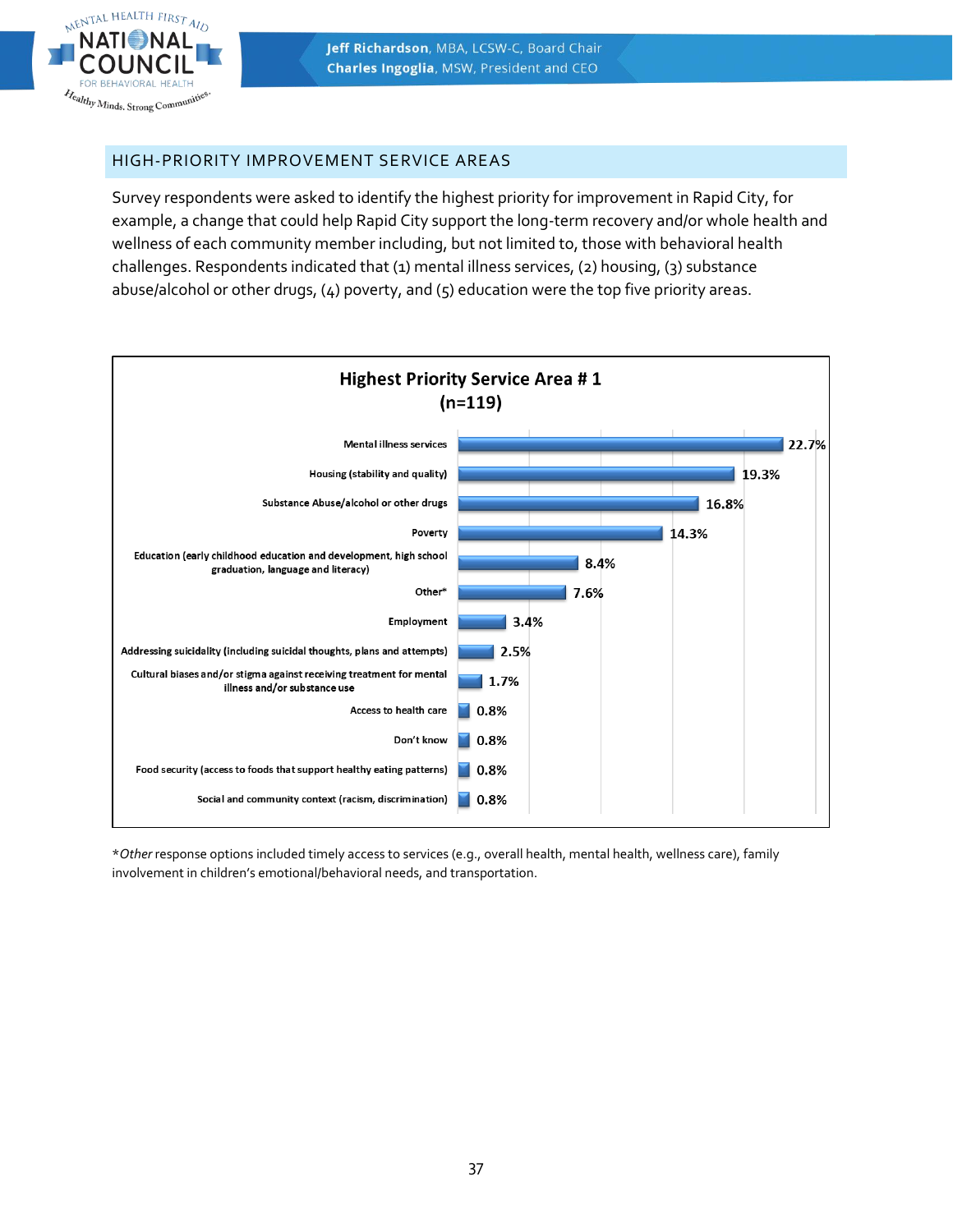

The next graphic presents the top five priority areas (listed above) by respondent employment type. Respondents working for non-profit organizations reported mental illness as the highest priority. Those working for for-profit/corporate companies rated mental illness and housing as the top priorities. Those working for government agencies also reported that mental illness was the top priority, as did an unemployed respondent. Respondents employed in the "other" group identified poverty as the highest priority issue.

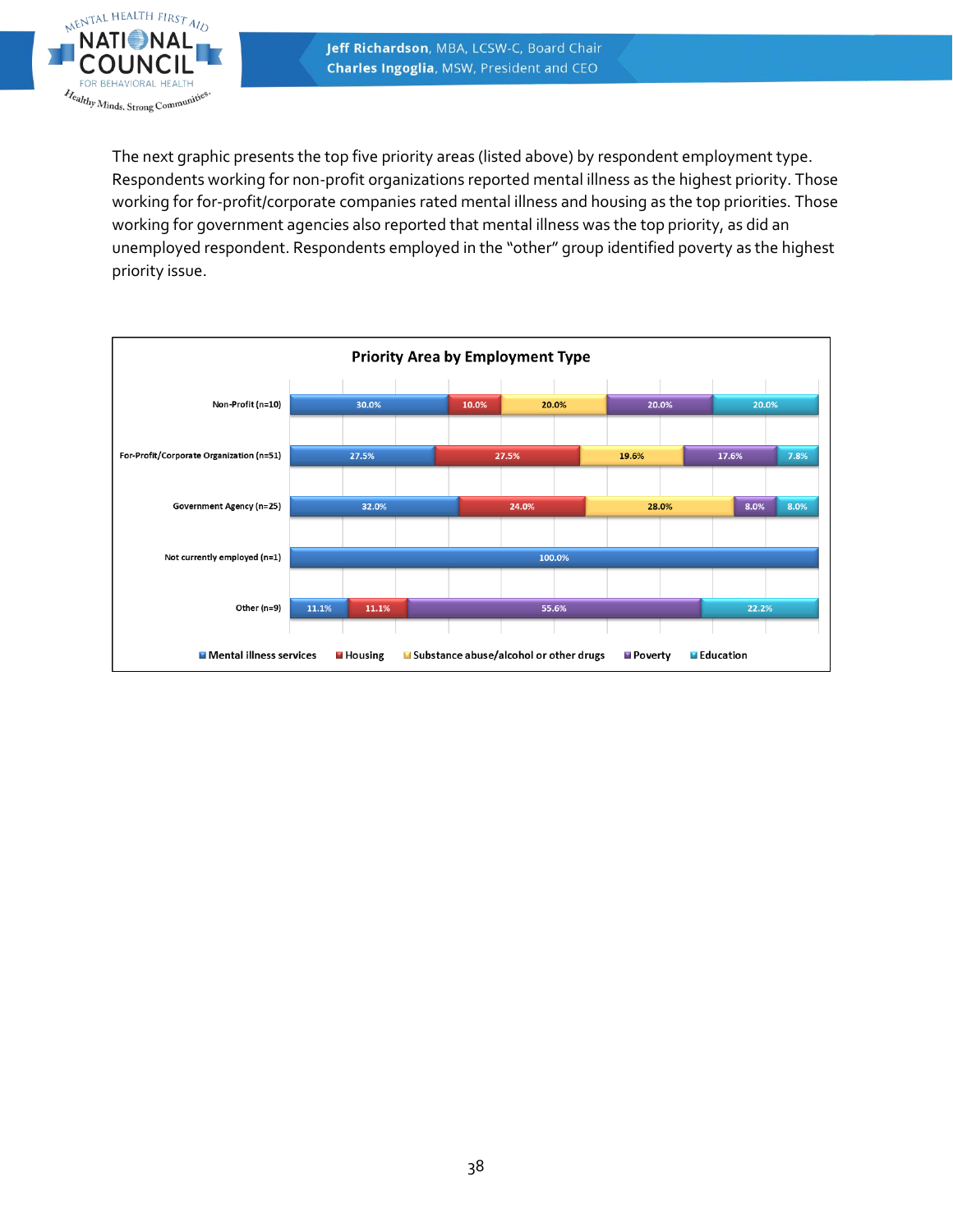

# IDEAS FOR CHANGE

The following five tables present respondents' ideas for a change (something new, something to do more of, less of, stop doing, etc.) that would help address one of the top five priority areas listed above. Respondents submitted up to three ideas for change.

# PRIORITY AREA 1: MENTAL ILLNESS SERVICES

<span id="page-38-1"></span><span id="page-38-0"></span>

| <b>Idea for Change</b>                                                                                                                                                                                                                                                                                                                                                                                                                                                                                                                                                                                                                                                                                                                                                                                                                                                                                                                                                                                                                                                                                                                                     | <b>Novelty of the Idea</b> |
|------------------------------------------------------------------------------------------------------------------------------------------------------------------------------------------------------------------------------------------------------------------------------------------------------------------------------------------------------------------------------------------------------------------------------------------------------------------------------------------------------------------------------------------------------------------------------------------------------------------------------------------------------------------------------------------------------------------------------------------------------------------------------------------------------------------------------------------------------------------------------------------------------------------------------------------------------------------------------------------------------------------------------------------------------------------------------------------------------------------------------------------------------------|----------------------------|
| We must fix the mental health system in western South Dakota. Presently, we have no physical plant dedicated to the care and treatment of the mentally ill.                                                                                                                                                                                                                                                                                                                                                                                                                                                                                                                                                                                                                                                                                                                                                                                                                                                                                                                                                                                                | <b>New</b>                 |
| Our judicial system needs to look at non-punitive approaches to non-violent crimes.                                                                                                                                                                                                                                                                                                                                                                                                                                                                                                                                                                                                                                                                                                                                                                                                                                                                                                                                                                                                                                                                        | <b>New</b>                 |
| A west river mental health center                                                                                                                                                                                                                                                                                                                                                                                                                                                                                                                                                                                                                                                                                                                                                                                                                                                                                                                                                                                                                                                                                                                          | <b>New</b>                 |
| I believe Out-patient Commitment would help our community tremendously.                                                                                                                                                                                                                                                                                                                                                                                                                                                                                                                                                                                                                                                                                                                                                                                                                                                                                                                                                                                                                                                                                    | <b>New</b>                 |
| The Mental Health UC could be added to the RCRH Urgent Cares.                                                                                                                                                                                                                                                                                                                                                                                                                                                                                                                                                                                                                                                                                                                                                                                                                                                                                                                                                                                                                                                                                              | New                        |
| There should be a substance abuse treatment center in Rapid City for meth, opioid, alcohol and heroin addictions. There is no adult substance abuse treatment here and<br>alcoholism and other addictions run rampant. There is no substance abuse treatment center that is respected in the state of SD.                                                                                                                                                                                                                                                                                                                                                                                                                                                                                                                                                                                                                                                                                                                                                                                                                                                  | New                        |
| We need to move past the idea of what a family should look like and how a family should function to what is reality for most family situations. It seems like we always want<br>families to fall into a norm that is just not realistic.                                                                                                                                                                                                                                                                                                                                                                                                                                                                                                                                                                                                                                                                                                                                                                                                                                                                                                                   | New                        |
| Our community needs a more comprehensive and thorough model for the access to emergency mental health care for adolescents. It would be ideal to move this out of the<br>Emergency Department and have more thorough triage for mental health needs.                                                                                                                                                                                                                                                                                                                                                                                                                                                                                                                                                                                                                                                                                                                                                                                                                                                                                                       | New                        |
| We need a Long-Term Mental Health Hospital for dual diagnosis that can accommodate patients that need more in-depth care than Regional West or Care center can provide.<br>We need to address the growing difficulty with suicide in our community and provide assistance that will give us options for community members who have family that have<br>mental illness. Rather than sending them 350 miles from here. In this facility all psychiatrists, physicians, psychologists, social workers and counselors should work together as<br>well as set up this facility to meet the needs of both mental ill and substance abuse needed care. Students from both medical, psychological, social work and counseling services<br>should be involved in provided more of an integrated care system. There should be a step-down system in place for helping patients get back on their feet. There needs to be<br>education for others to help them get a job, get back into the community, volunteer or feel as if they make a difference. Both case management and also a halfway house for<br>mental ill and substance abuse folks should be available. | <b>New</b>                 |
| Separate mental health-focused ER.                                                                                                                                                                                                                                                                                                                                                                                                                                                                                                                                                                                                                                                                                                                                                                                                                                                                                                                                                                                                                                                                                                                         | <b>New</b>                 |
| Longer term in-patient care for individuals with mental health needs to include addiction recovery.                                                                                                                                                                                                                                                                                                                                                                                                                                                                                                                                                                                                                                                                                                                                                                                                                                                                                                                                                                                                                                                        | New                        |
| Create a program that focuses on adolescent mental health such as a crisis care center for teens, one that goes into schools, and a place for them to go before they try suicide.                                                                                                                                                                                                                                                                                                                                                                                                                                                                                                                                                                                                                                                                                                                                                                                                                                                                                                                                                                          | <b>New</b>                 |
| Having some type of a crisis counselor to help families that are struggling with mental illness or substance abuse.                                                                                                                                                                                                                                                                                                                                                                                                                                                                                                                                                                                                                                                                                                                                                                                                                                                                                                                                                                                                                                        | New                        |
| Get to root causes of issues - we do a lot of Band-Aid services, but rarely do we address the underlying issue.                                                                                                                                                                                                                                                                                                                                                                                                                                                                                                                                                                                                                                                                                                                                                                                                                                                                                                                                                                                                                                            | <b>New</b>                 |
| Certainly, local efforts are needed to develop and sustain a more comprehensive approach to treating mental health and substance abuse issues in our community but, State<br>government (Pierre) needs to step up and recognize it is an indispensable party to this as well - Yankton can't be the only solution from the State's perspective!                                                                                                                                                                                                                                                                                                                                                                                                                                                                                                                                                                                                                                                                                                                                                                                                            | <b>New</b>                 |
| The idea would work as a Mental Health Urgent Care Clinic. Patients could come in, be seen by a Nurse, then Counselor, the psychiatrist and go home. Serious cases would<br>then be transported to Care Campus or RCRH                                                                                                                                                                                                                                                                                                                                                                                                                                                                                                                                                                                                                                                                                                                                                                                                                                                                                                                                     | <b>New</b>                 |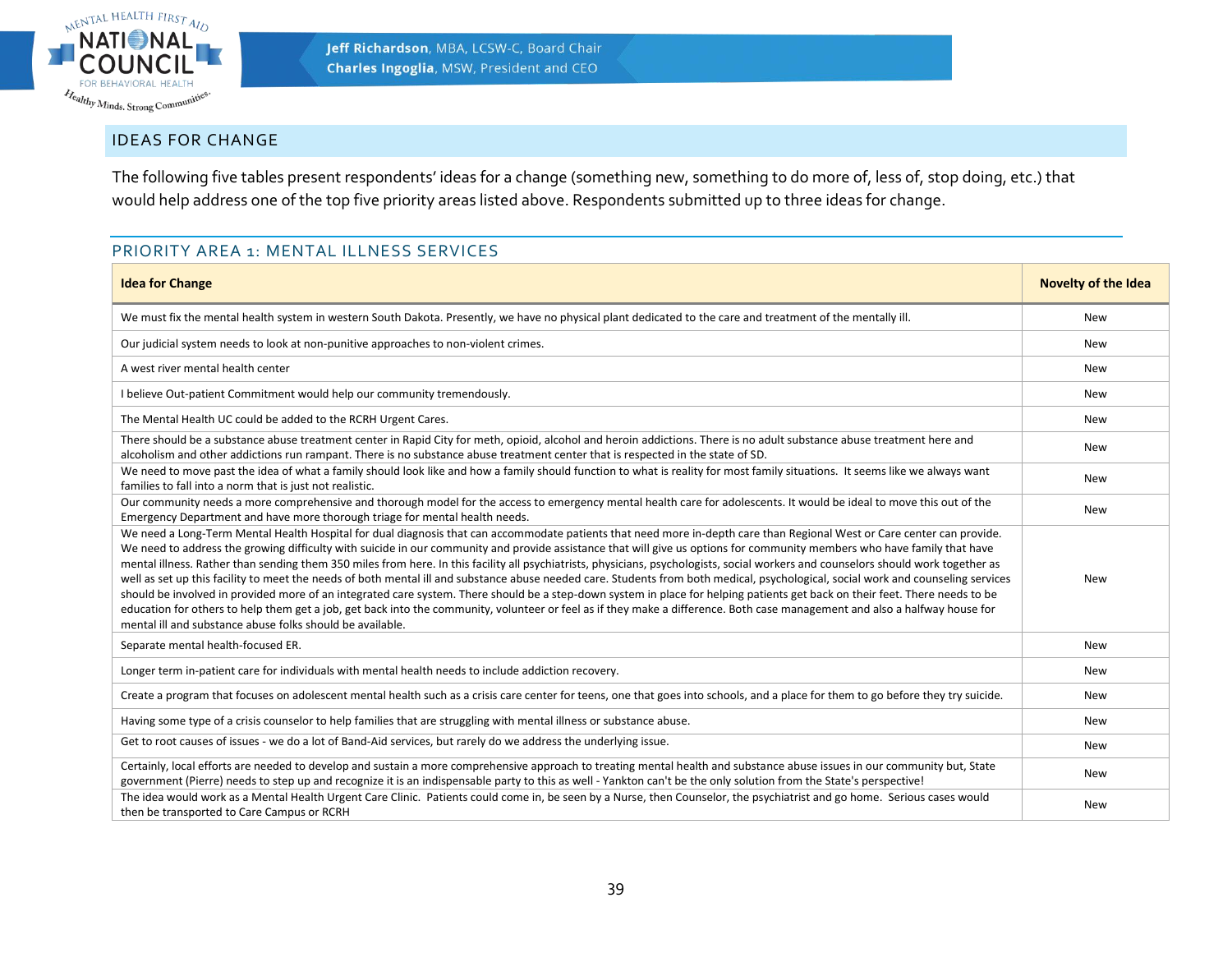

| <b>Idea for Change</b>                                                                                                                                                                                                                                                                                                                                                                                                                                                                                      | <b>Novelty of the Idea</b>                     |
|-------------------------------------------------------------------------------------------------------------------------------------------------------------------------------------------------------------------------------------------------------------------------------------------------------------------------------------------------------------------------------------------------------------------------------------------------------------------------------------------------------------|------------------------------------------------|
| There should be several mobile mental health units for those that are homeless in Rapid City to bring to the care center, on the reservations, in rural areas where problems with<br>mental illness, suicide and substance abuse are problematic. This mobile unit should provide counseling, medication by a CNP and other educational services. This unit also<br>should provide assistance to get in patients to the mental health clinics, hospitals and also longer-term hospitals and halfway houses. | <b>New</b>                                     |
| Stop the isolation of services and all get on the same page. If you get your funding through the state then the state needs to set certain criteria                                                                                                                                                                                                                                                                                                                                                         | <b>New</b>                                     |
| Mental health-focused ER. Many cities are beginning to implement this and it is also cost-effective.                                                                                                                                                                                                                                                                                                                                                                                                        | <b>New</b>                                     |
| We must support all the private treatment centers, after care facilities, create new half- way houses- sober living houses and the like. We must also support new methods of<br>treatment which include moral re-conation therapy, MAT- medication assisted treatment and CBISA-cognitive behavioral intervention of substance abuse.                                                                                                                                                                       | Exists, but should do<br>MORE or GET BETTER at |
| Have less discrimination against AI/AN males that are 18 to 30, that could be felons, that need assistance with employment and homes.                                                                                                                                                                                                                                                                                                                                                                       | Exists, but should do<br>MORE or GET BETTER at |
| Find ways to fund more mental health groups for teens and positive places for them to go                                                                                                                                                                                                                                                                                                                                                                                                                    | Exists, but should do<br>MORE or GET BETTER at |
| We must urgently develop a comprehensive plan that addresses recovery over incarceration.                                                                                                                                                                                                                                                                                                                                                                                                                   | Exists, but should do<br>MORE or GET BETTER at |
| More interventions in the K-12 schools.                                                                                                                                                                                                                                                                                                                                                                                                                                                                     | Exists, but should do<br>MORE or GET BETTER at |
| increase services for children and parents of young children. Fully staff and fund DSS                                                                                                                                                                                                                                                                                                                                                                                                                      | Exists, but should do<br>MORE or GET BETTER at |
| We need another Mainstream Behavior Management System (BMS).                                                                                                                                                                                                                                                                                                                                                                                                                                                | Exists, but should do<br>MORE or GET BETTER at |
| Our community needs more mental health services. It is difficult when it can take months for families in crisis to speak to professional, creating more problematic situations.                                                                                                                                                                                                                                                                                                                             | Exists, but should do<br>MORE or GET BETTER at |
| I would change the lack of extensive follow up treatment available in the area. It takes weeks and sometimes months to get an appointment.                                                                                                                                                                                                                                                                                                                                                                  | Exists, but should do<br>MORE or GET BETTER at |
| Additional Mental Health recovery support services                                                                                                                                                                                                                                                                                                                                                                                                                                                          | Exists, but should do<br>MORE or GET BETTER at |
| More of law enforcements help, more of hospital's help, more trainings and educations on dealing with mental health crisis, and better partnerships for referring clients for<br>mental health needs.                                                                                                                                                                                                                                                                                                       | Exists, but should do<br>MORE or GET BETTER at |
| Establish significantly more opportunity for inpatient/out-patient mental health/substance abuse services in our local community - Rapid City area.                                                                                                                                                                                                                                                                                                                                                         | Exists, but should do<br>MORE or GET BETTER at |
| Counselors in K-8                                                                                                                                                                                                                                                                                                                                                                                                                                                                                           | Exists, but should do<br>MORE or GET BETTER at |
| Find a way to either subsidize or encourage more mental health services in community.                                                                                                                                                                                                                                                                                                                                                                                                                       | Exists, but should do<br>MORE or GET BETTER at |
| I think that Adverse Childhood Experiences (ACEs) really need to be a factor going forward. Not only will it show us which children are currently at risk, but will also continue to<br>show us those adults with ACEs and how to treat that population. As an adult with ACEs in my past, I know how it can show you why we are the way we are. From addiction to<br>violence, this science is the future of mental health.                                                                                | Exists, but should do<br>MORE or GET BETTER at |
| Mental Health Awareness and better information on how individuals can get help from service providers.                                                                                                                                                                                                                                                                                                                                                                                                      | Exists, but should do<br>MORE or GET BETTER at |
| Closer work between the Rapid City Police Department (RCPD) and mental health professionals.                                                                                                                                                                                                                                                                                                                                                                                                                | Exists, but should do<br>MORE or GET BETTER at |
| More resources available for adolescents.                                                                                                                                                                                                                                                                                                                                                                                                                                                                   | Exists, but should do<br>MORE or GET BETTER at |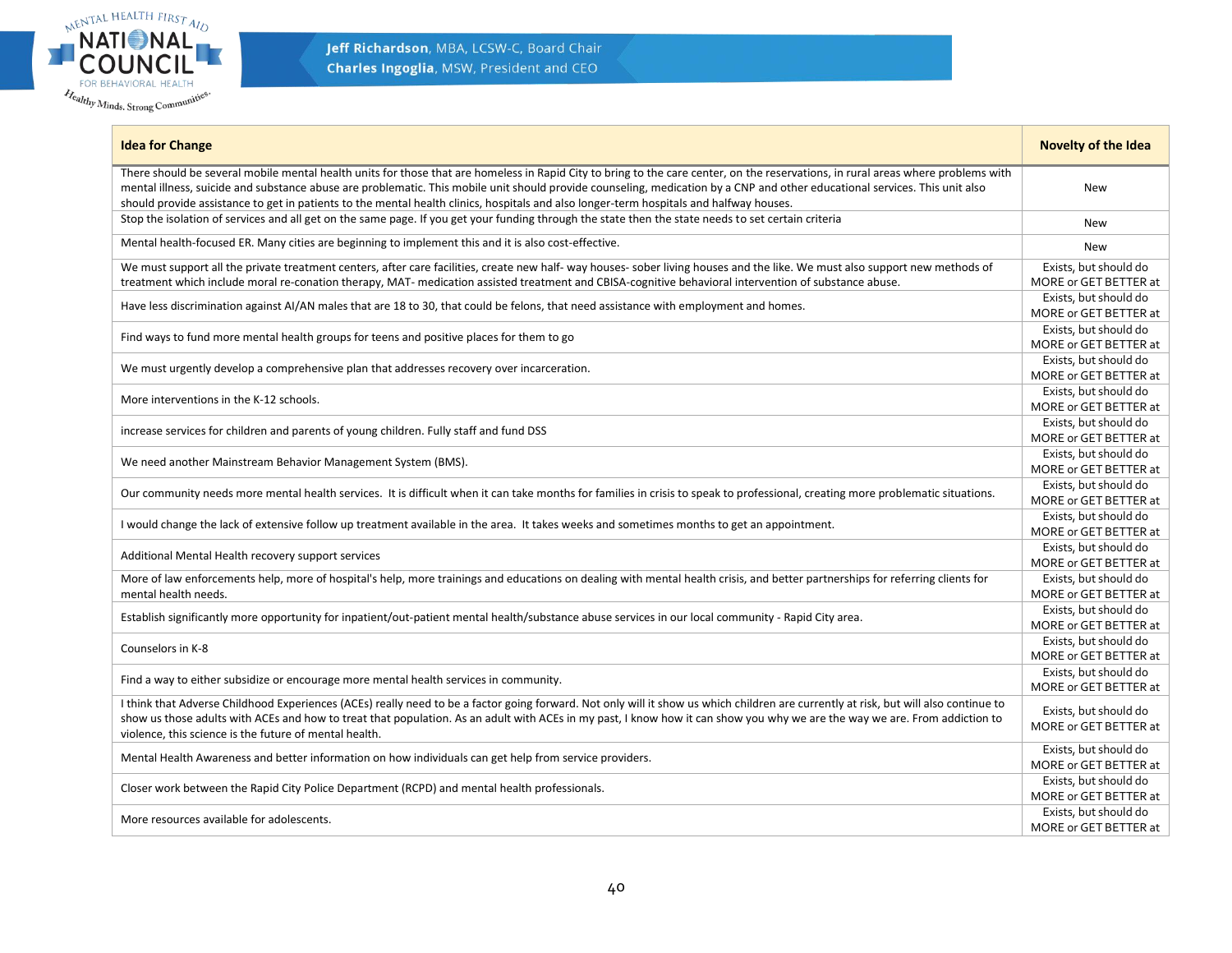

| <b>Idea for Change</b>                                                                                                                                           | Novelty of the Idea   |
|------------------------------------------------------------------------------------------------------------------------------------------------------------------|-----------------------|
| improved access to mental health services: affordable, available, reduce red tape etc.                                                                           | Exists, but should do |
|                                                                                                                                                                  | MORE or GET BETTER at |
| Market the availability of mental health care services better. Most people don't know what is available and where to get started                                 | Exists, but should do |
|                                                                                                                                                                  | MORE or GET BETTER at |
| Better comprehensive services to address not only psychological needs but better access to basic needs; affordable housing, basic medical needs, jobs.           | Exists, but should do |
|                                                                                                                                                                  | MORE or GET BETTER at |
| To help American Indian/Alaskan Native males (ages 18 to 30) to receive services for suicidal tendencies or provide a program that can help them get counseling. | Exists, but should do |
|                                                                                                                                                                  | MORE or GET BETTER at |
|                                                                                                                                                                  | Exists, but should do |
| Provide mandatory mental health classes in middle school/high school to start awareness and promote compassion.                                                  | MORE or GET BETTER at |

#### PRIORITY AREA 2: HOUSING

<span id="page-40-0"></span>

| <b>Idea for Change</b>                                                                                                                                                                                                                                      | <b>Novelty of the Idea</b>                     |
|-------------------------------------------------------------------------------------------------------------------------------------------------------------------------------------------------------------------------------------------------------------|------------------------------------------------|
| Get the federal government to change the definition of "homeless" for the point-in-time count so that Rapid City receives more funding to assist its citizens with stable and<br>adequate housing.                                                          | <b>New</b>                                     |
| I feel that there is inadequate housing for felons and when they can find something it is so out of their price range they can't afford it anyway.                                                                                                          | <b>New</b>                                     |
| Housing First services                                                                                                                                                                                                                                      | New                                            |
| Get rid of slumlords charging too much for rent                                                                                                                                                                                                             | New                                            |
| Address the concern at the judicial level                                                                                                                                                                                                                   | New                                            |
| Too many homeless adults and children affect all of us. RC as a community needs to be more responsive to the most vulnerable individuals in our community.                                                                                                  | <b>New</b>                                     |
| Put a housing cap on the amount of rent private property owners can collect so it can be affordable for people with hardships, such as being single mothers, collecting low<br>wages, etc.                                                                  | New                                            |
| Look into building small homes/villages that accommodate 1 or 2 people as has been done in other cities.                                                                                                                                                    | <b>New</b>                                     |
| Help prevent slumlords from taking advantage of our disadvantaged.                                                                                                                                                                                          | Exists, but should do<br>MORE or GET BETTER at |
| As a community we need to put our money where our mouth is. It costs all of us more in time and money to be a community that honors the needs of all of our citizens.<br>Families need access to good healthcare, jobs, education and support to get there. | Exists, but should do<br>MORE or GET BETTER at |
| Community needs to better informed                                                                                                                                                                                                                          | Exists, but should do<br>MORE or GET BETTER at |
| More intense after care availability for those coming out of inpatient treatment.                                                                                                                                                                           | Exists, but should do<br>MORE or GET BETTER at |
| More affordable housing                                                                                                                                                                                                                                     | Exists, but should do<br>MORE or GET BETTER at |
| Working to make current services more productive and less like money pits. Making low-income housing transitional and not permanent. Have more low-income housing<br>available for families.                                                                | Exists, but should do<br>MORE or GET BETTER at |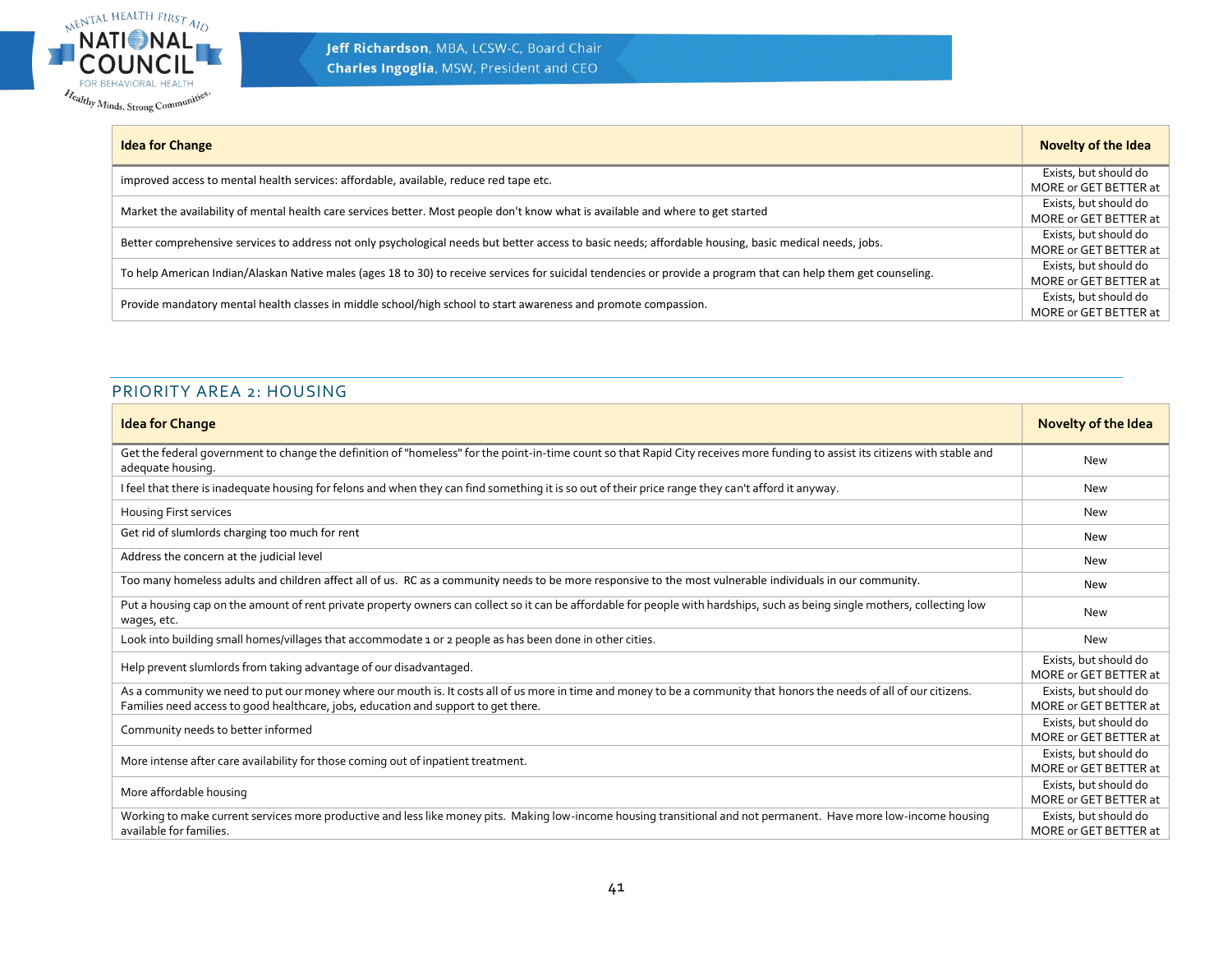

| <b>Idea for Change</b>                                                                                                                                                                 | Novelty of the Idea     |
|----------------------------------------------------------------------------------------------------------------------------------------------------------------------------------------|-------------------------|
| Build affordable housing units (single room occupancy units) that rent for about \$350-400/month including utilities                                                                   | Exists, but should do   |
|                                                                                                                                                                                        | MORE or GET BETTER at   |
| Get behind RC Collective Impact                                                                                                                                                        | Exists, but should do   |
|                                                                                                                                                                                        | MORE or GET BETTER at   |
| Subsidized work experiences for youth aged 16-23 will provide young people with more opportunity to get going in life.                                                                 | Exists, but should do   |
|                                                                                                                                                                                        | MORE or GET BETTER at   |
| Tiny homes- allowing people to take ownership of their property                                                                                                                        | Exists, but should do   |
|                                                                                                                                                                                        | MORE or GET BETTER at   |
| Creating a safe transitional housing for felons in recovery                                                                                                                            | Exists, but should do   |
|                                                                                                                                                                                        | MORE or GET BETTER at   |
| Affordable safe low-income housing                                                                                                                                                     | Exists, but should do   |
|                                                                                                                                                                                        | MORE or GET BETTER at   |
| More income-based housing and programs/apartments that are willing to work with folks with backgrounds with offenses like sex offenses.                                                | Exists, but should do   |
|                                                                                                                                                                                        | MORE or GET BETTER at   |
| I think there is a shortage of middle levels of rentals. It seems to be that if you don't quite qualify for housing assistance you end up paying a large amount if not the majority of | Exists, but should do   |
| your income towards rent.                                                                                                                                                              | MORE or GET BETTER at   |
| Rapid City needs long term transitional housing for those just out of treatment and/or Prison/Jail                                                                                     | Exists, but should do   |
|                                                                                                                                                                                        | MORE or GET BETTER at   |
| There is a need for safe affordable housing to include housing for homeless youth.                                                                                                     | Exists, but should do   |
|                                                                                                                                                                                        | MORE or GET BETTER at   |
| A public private partnership that creates a continuum of care to make affordable, sustainable, life enhancing housing available for all members of our community regardless of         | Exists, but should do   |
| what stage of change they are in. Many efforts in the community are focused solely on those who have already overcome their ambivalence about change.                                  | MORE or GET BETTER at   |
|                                                                                                                                                                                        | Exists, but should do   |
| Develop a housing structure for single adults, that is affordable because when a path to stability is achievable for one person, you can directly impact an entire family.             | MORE or GET BETTER at   |
|                                                                                                                                                                                        | Exists, but should do   |
| Lower rent. Section 8 wait list is too long                                                                                                                                            | MORE or GET BETTER at   |
|                                                                                                                                                                                        | Exists, but should do   |
| There is no recovery or transition housing in Hot Springs & not much information available for Rapid City                                                                              | MORE or GET BETTER at   |
|                                                                                                                                                                                        | Exists, but should STOP |
| Lower Taxes and Housing Cost                                                                                                                                                           | or DO LESS of           |

#### PRIORITY AREA 3: SUBSTANCE ABUSE/ALCOHOL OR OTHER DRUGS

<span id="page-41-0"></span>

| <b>Idea for Change</b> | <b>Novelty of the Idea</b> |
|------------------------|----------------------------|
| ln-patient treatment.  | New                        |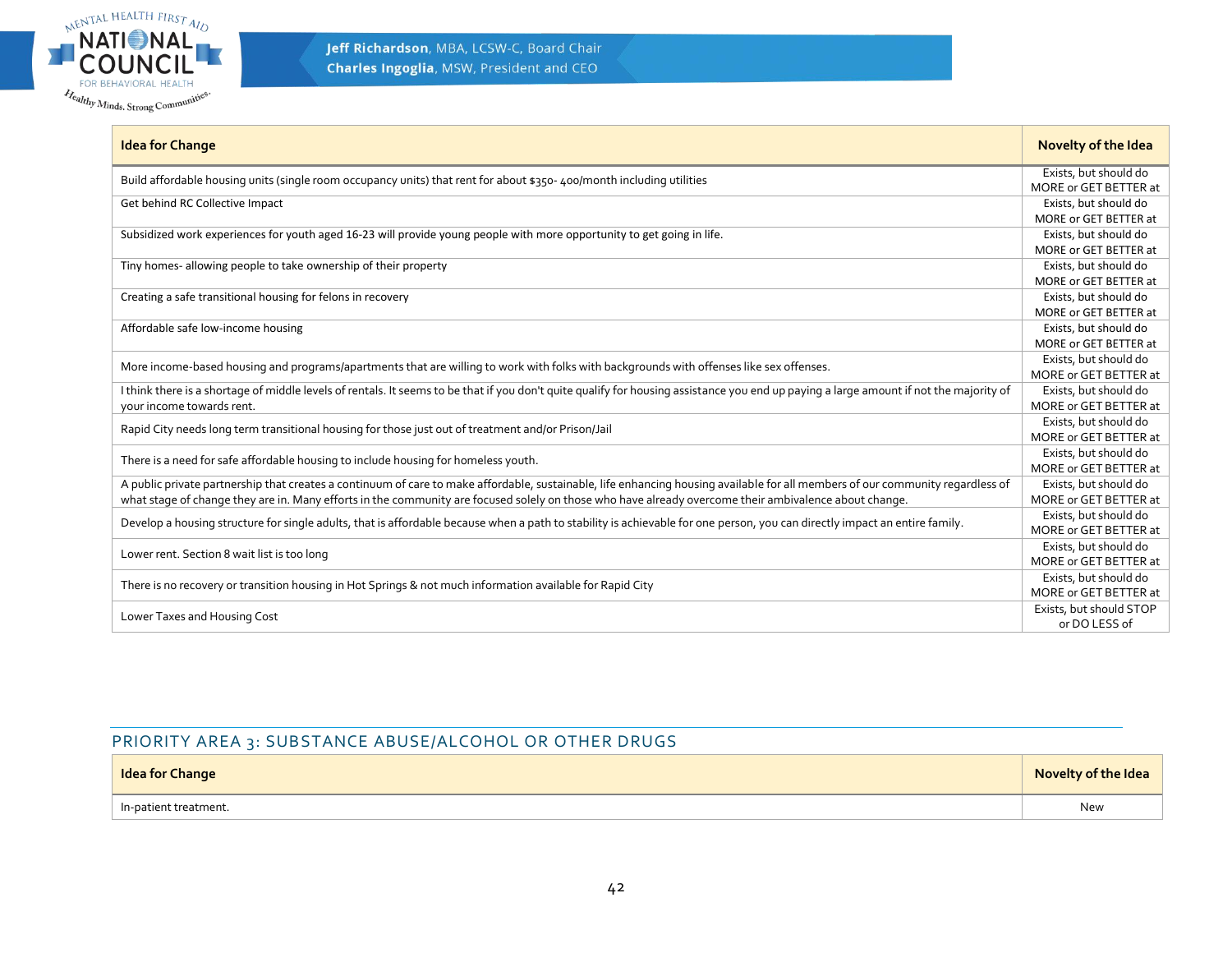

Jeff Richardson, MBA, LCSW-C, Board Chair **Charles Ingoglia, MSW, President and CEO** 

| <b>Idea for Change</b>                                                                                                                                                                                                                                                                                                                                                                                                                                                                                                                                                                                                                                                                                                                                                                                                                                                                                                                                                                                                                                                                                                                                                                     | Novelty of the Idea                                      |
|--------------------------------------------------------------------------------------------------------------------------------------------------------------------------------------------------------------------------------------------------------------------------------------------------------------------------------------------------------------------------------------------------------------------------------------------------------------------------------------------------------------------------------------------------------------------------------------------------------------------------------------------------------------------------------------------------------------------------------------------------------------------------------------------------------------------------------------------------------------------------------------------------------------------------------------------------------------------------------------------------------------------------------------------------------------------------------------------------------------------------------------------------------------------------------------------|----------------------------------------------------------|
| Most of the power and decision making is in the hands of the White people, but the programs they run disproportionately include and impact American Indians. There really<br>needs to be a change in power structure                                                                                                                                                                                                                                                                                                                                                                                                                                                                                                                                                                                                                                                                                                                                                                                                                                                                                                                                                                       | <b>New</b>                                               |
| Community-wide awareness campaign bringing education to all neighborhoods, groups, individuals regarding what is addiction, how there are agencies working to prevent<br>addiction and they are using evidence-based models and how they can become involved, and how to build knowledge themselves and increase compassion. Also reaching<br>parents about how it is not "normal" for youth to use alcohol/other drugs - most youth do not use substances. We must not "normalize" unhealthy behavior, especially in this<br>day and age where our young adults after using "just" alcohol and pot during their school years, "graduate" into meth, heroin and other opioids and we are losing them if not<br>by death, then their potential. Young people who are addicted are ending up without jobs or have dead end jobs with no skills nor enough sobriety to obtain those skills. We<br>must do a broad and researched plan to help our youth. Lifeways is working in the schools yet with 50% cut in their funding they can only do so much. We need to work<br>together to address how our community can reach our youth before they become addicted - at first they are a child. | New                                                      |
| The city county treatment center is run by the Sheriff's office and there is no fire wall. They violate 42 CFR Part 2 (confidentiality of SUD records regulation) and go into the<br>center and investigate patients without special court orders. They violate HIPAA they take photos of patients' positive urine and use it to prosecute. Law enforcement runs the<br>treatment center.                                                                                                                                                                                                                                                                                                                                                                                                                                                                                                                                                                                                                                                                                                                                                                                                  | <b>New</b>                                               |
| Recognize that addiction is a disease.                                                                                                                                                                                                                                                                                                                                                                                                                                                                                                                                                                                                                                                                                                                                                                                                                                                                                                                                                                                                                                                                                                                                                     | New                                                      |
| Livable wage/affordable housing. If one's basic needs are meet less stress, less need for escape and less substance abuse.                                                                                                                                                                                                                                                                                                                                                                                                                                                                                                                                                                                                                                                                                                                                                                                                                                                                                                                                                                                                                                                                 | <b>New</b>                                               |
| Besides increased drug treatment we are also in a mental health crisis. Not sure if it is related to drug use and the changing of the brain but we have a shortage. Juvenile<br>Mental health is in serious need of a 24-hour crisis center similar to adults. After hours or weekends the hospital is the only resource which can be expensive for families and<br>they will not go because of the price. Juveniles with social media and bullying are always facing mental health issues. I believe some of this has led to an increase use of<br>marijuana and fights/assaults.                                                                                                                                                                                                                                                                                                                                                                                                                                                                                                                                                                                                         | <b>New</b>                                               |
| Housing for the chronically homeless and address their substance use/behavioral health issues while housing them instead of refusing shelter.                                                                                                                                                                                                                                                                                                                                                                                                                                                                                                                                                                                                                                                                                                                                                                                                                                                                                                                                                                                                                                              | New                                                      |
| Treatment facility for meth and other substance abuse and addiction that will treat for the longer periods needed for success.                                                                                                                                                                                                                                                                                                                                                                                                                                                                                                                                                                                                                                                                                                                                                                                                                                                                                                                                                                                                                                                             | New                                                      |
| Sobriety coach for families that show a will to be sober. Many families have a multi- use issue and need daily support to experience 6 months to 18 months of sober living.                                                                                                                                                                                                                                                                                                                                                                                                                                                                                                                                                                                                                                                                                                                                                                                                                                                                                                                                                                                                                | <b>New</b>                                               |
| Our meth problem is endangering family work housing and the family. This is a complex addiction and very hard to deal with, a continuum of care step-up and step-down<br>process over the course of a year. This involves both mental health and substance treatment we need more co-occurring treatment. We can't just deal with the symptoms, but<br>we need to deal with the reasons behind (trauma, self-image, abuse) it we do this right we will by default help other issues.                                                                                                                                                                                                                                                                                                                                                                                                                                                                                                                                                                                                                                                                                                       | New                                                      |
| Comprehensive Chemical Dependency Treatment for parents and teens the that has a general systems approach to treatment and includes family therapy.                                                                                                                                                                                                                                                                                                                                                                                                                                                                                                                                                                                                                                                                                                                                                                                                                                                                                                                                                                                                                                        | New                                                      |
| Integrate BH / MH and Substance Use education and prevention into schools.                                                                                                                                                                                                                                                                                                                                                                                                                                                                                                                                                                                                                                                                                                                                                                                                                                                                                                                                                                                                                                                                                                                 | <b>New</b>                                               |
| Additional quality treatment centers and treatment options.                                                                                                                                                                                                                                                                                                                                                                                                                                                                                                                                                                                                                                                                                                                                                                                                                                                                                                                                                                                                                                                                                                                                | Exists, but should do<br>MORE or GET BETTER<br>at        |
| The one heart center, and care center concepts created to deal with complex issues. Getting out of poverty is hard but it creates hope with hope there is less depression,<br>suicide, substance abuse. it takes form an efficiency standpoint groups working together and the agencies in RC are at a point they can work together.                                                                                                                                                                                                                                                                                                                                                                                                                                                                                                                                                                                                                                                                                                                                                                                                                                                       | Exists, but should do<br>MORE or GET BETTER<br>at        |
| More outpatient/inpatient treatment help.                                                                                                                                                                                                                                                                                                                                                                                                                                                                                                                                                                                                                                                                                                                                                                                                                                                                                                                                                                                                                                                                                                                                                  | Exists, but should do<br><b>MORE or GET BETTER</b><br>at |
| More free resources for treatment                                                                                                                                                                                                                                                                                                                                                                                                                                                                                                                                                                                                                                                                                                                                                                                                                                                                                                                                                                                                                                                                                                                                                          | Exists, but should do<br>MORE or GET BETTER<br>at        |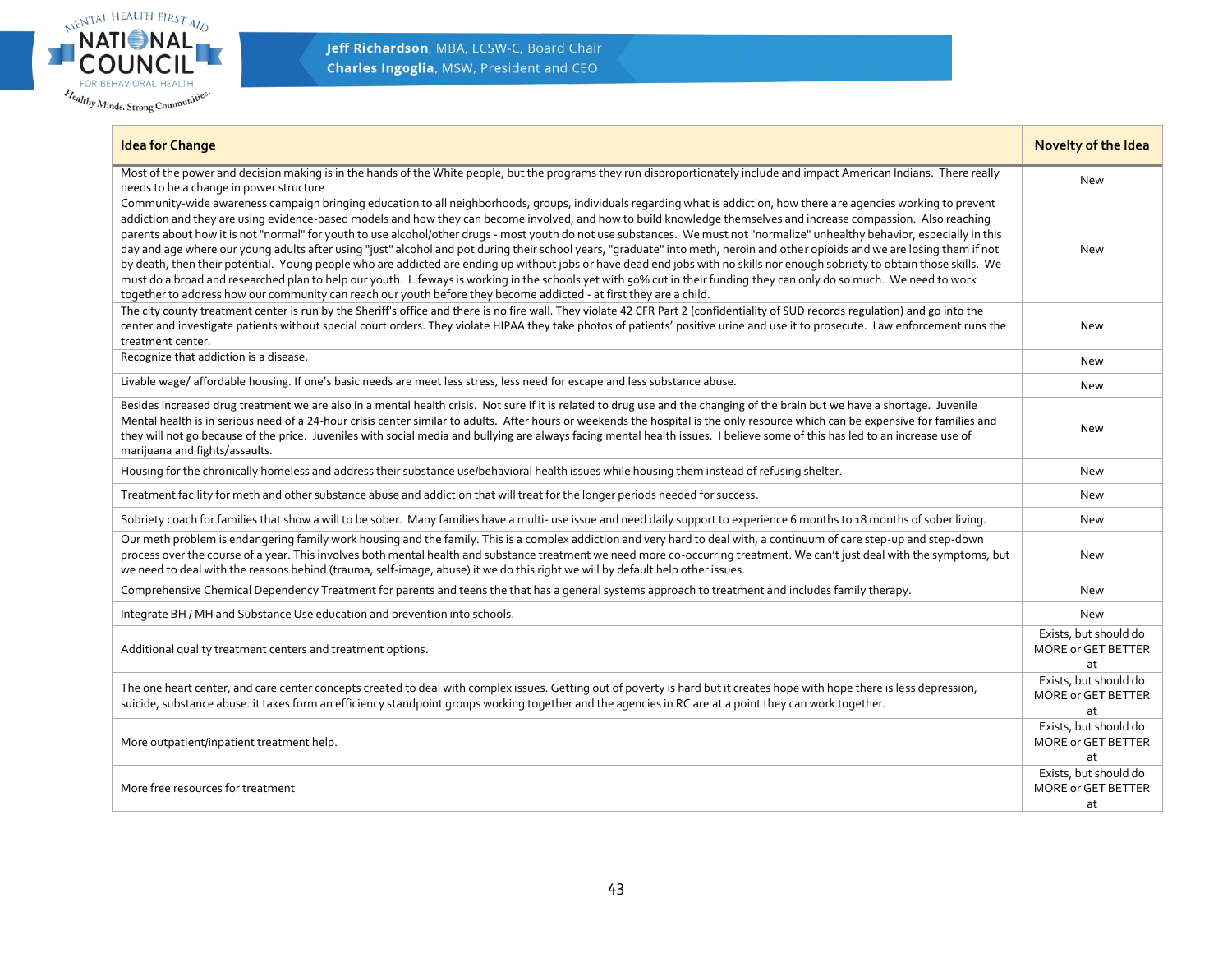

| <b>Idea for Change</b>                                                                                                                                                                                                                                                                                                                                                                                                                                                                                                                                                                                                                                                                                                                                                       | Novelty of the Idea                                      |
|------------------------------------------------------------------------------------------------------------------------------------------------------------------------------------------------------------------------------------------------------------------------------------------------------------------------------------------------------------------------------------------------------------------------------------------------------------------------------------------------------------------------------------------------------------------------------------------------------------------------------------------------------------------------------------------------------------------------------------------------------------------------------|----------------------------------------------------------|
| More prevention programming in the elementary schools, especially with alcohol and drug prevention                                                                                                                                                                                                                                                                                                                                                                                                                                                                                                                                                                                                                                                                           | Exists, but should do<br>MORE or GET BETTER<br>at        |
| Early adolescent prevention services funding                                                                                                                                                                                                                                                                                                                                                                                                                                                                                                                                                                                                                                                                                                                                 | Exists, but should do<br><b>MORE or GET BETTER</b><br>at |
| The alcohol and drug problem in Rapid City as well as the surrounding communities has skyrocketed in the last 10 years especially when it comes to Meth. The State of South<br>Dakota introduced senate bill 70 so drug abusers would not be criminalized or sent to prison for usage. I believe the idea was noble but they did not provide resources and<br>treatment for these individuals as it would cost a significant amount of money. The same Meth users / dealers are getting out and need to support their habit which leads to<br>the breakdown of family structures and increased crime. If we want to help people we need to have a large scale drug treatment program and if that doesn't work then the<br>individuals may need to clean up by being in jail. | Exists, but should do<br>MORE or GET BETTER<br>at        |
| Prevention education to youth                                                                                                                                                                                                                                                                                                                                                                                                                                                                                                                                                                                                                                                                                                                                                | Exists, but should do<br><b>MORE or GET BETTER</b><br>at |
| Additional service providers for inpatient, outpatient, and recovery support services.                                                                                                                                                                                                                                                                                                                                                                                                                                                                                                                                                                                                                                                                                       | Exists, but should do<br>MORE or GET BETTER<br>at        |
| Address shame; address not too young to drink. Not too young to be sober/ clean                                                                                                                                                                                                                                                                                                                                                                                                                                                                                                                                                                                                                                                                                              | Exists, but should do<br>MORE or GET BETTER<br>at        |
| More funding for immediate treatment.                                                                                                                                                                                                                                                                                                                                                                                                                                                                                                                                                                                                                                                                                                                                        | Exists, but should do<br>MORE or GET BETTER<br>at        |
| Really address the characteristics of an adult child                                                                                                                                                                                                                                                                                                                                                                                                                                                                                                                                                                                                                                                                                                                         | Exists, but should do<br>MORE or GET BETTER at           |
| I believe that there could be increased cooperation between state, federal and local authorities to assist in finding mechanisms to help people who are interested in treatment.                                                                                                                                                                                                                                                                                                                                                                                                                                                                                                                                                                                             | Exists, but should do<br>MORE or GET BETTER at           |
| need 24/7 treatment facilities for both youth and adults. people should be able to have access to this at no cost and at all hours.                                                                                                                                                                                                                                                                                                                                                                                                                                                                                                                                                                                                                                          | Exists, but should do<br>MORE or GET BETTER at           |
| Prevention education for alcohol and drug use in the middle and elementary schools. Teaching our youth skills to help them be more successful                                                                                                                                                                                                                                                                                                                                                                                                                                                                                                                                                                                                                                | Exists, but should do<br>MORE or GET BETTER at           |
| Better Medicaid reimbursement for providers                                                                                                                                                                                                                                                                                                                                                                                                                                                                                                                                                                                                                                                                                                                                  | Exists, but should do<br>MORE or GET BETTER at           |
| Long term sobriety houses.                                                                                                                                                                                                                                                                                                                                                                                                                                                                                                                                                                                                                                                                                                                                                   | Exists, but should do<br>MORE or GET BETTER at           |
| Treatment services that are LONG TERM for alcohol/drug addicted individuals. Not 30-day. We need GREAT follow-up aftercare services.                                                                                                                                                                                                                                                                                                                                                                                                                                                                                                                                                                                                                                         | Exists, but should do<br>MORE or GET BETTER<br>at        |
| I believe the only overnight detox facility Rapid City had is now closed. I'm not sure why?                                                                                                                                                                                                                                                                                                                                                                                                                                                                                                                                                                                                                                                                                  |                                                          |
| Expand Lifeways into elementary schools                                                                                                                                                                                                                                                                                                                                                                                                                                                                                                                                                                                                                                                                                                                                      |                                                          |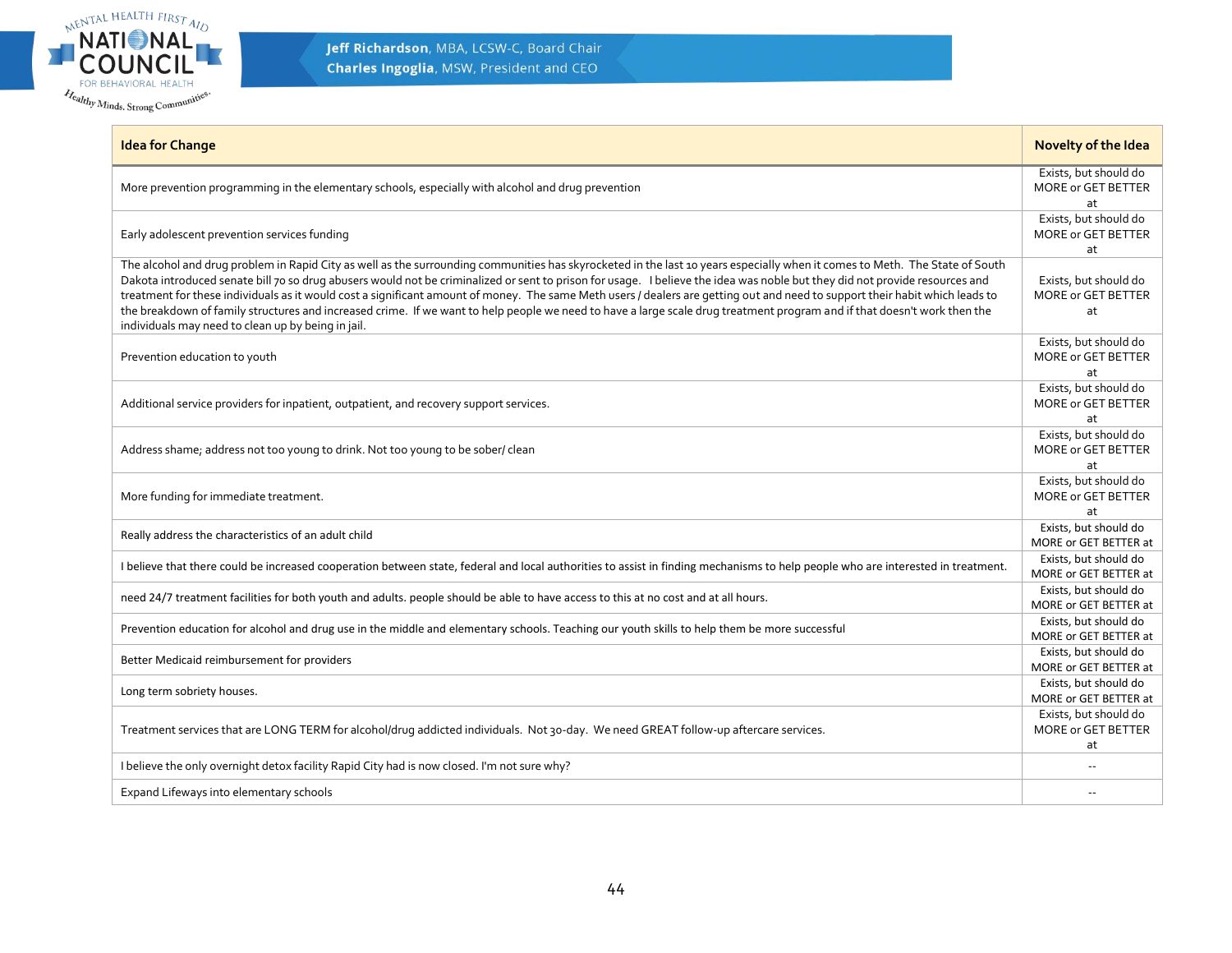

# PRIORITY AREA 4: POVERTY

<span id="page-44-0"></span>

| <b>Idea for Change</b>                                                                                                                                                                                                                                                                                                                   | <b>Novelty of the Idea</b>                        |
|------------------------------------------------------------------------------------------------------------------------------------------------------------------------------------------------------------------------------------------------------------------------------------------------------------------------------------------|---------------------------------------------------|
| Training & opportunity enhancement for those under- or unemployed                                                                                                                                                                                                                                                                        | New                                               |
| Instituting a state income tax and taking some of that money to invest in a universal basic income program for qualifying persons.                                                                                                                                                                                                       | New                                               |
| A mentorships program that is long term for kids who come from/life with families that are constantly in crisis.                                                                                                                                                                                                                         | New                                               |
| Job sharing. We have numerous part-time, low-income and SEASONAL jobs. If for-profit businesses would work together to ensure their employees get 40 hours of work in a<br>week and in every season of the year, that would be fantastic.                                                                                                | New                                               |
| Helping people with a \$1000 a month fund to add on to their cost of living for 2 years. No attachments necessary. Pilot 100 families in Rapid City who have proofed they can't<br>beat getting out of poverty. DSS should have information on clients. Examples to look for: stable (drug free, working), and can't get out of poverty. | New                                               |
| Placing rent caps for rental properties.                                                                                                                                                                                                                                                                                                 | New                                               |
| Guaranteed income for people who are not able to work whether due to record, addiction, mental health, lack of vocational training or other condition. Choice is a concept<br>that is a privilege to enjoy in life, and one not afforded to the impoverished in Rapid City.                                                              | New                                               |
| One Heart - funded                                                                                                                                                                                                                                                                                                                       | Exists, but should do<br>MORE or GET BETTER<br>at |
| Renting should not be as high as it is here! We don't live on a beach in Florida! There should be a policy in place that protects renters of owners increasing rent on people.                                                                                                                                                           | Exists, but should do<br>MORE or GET BETTER<br>at |
| Constant wrap around services and mentoring for people in the crisis of poverty.                                                                                                                                                                                                                                                         | Exists, but should do<br>MORE or GET BETTER<br>at |
| I think the city should be more active in fighting poverty, whether through providing greater funding for nonprofit organizations or creating their own programming.                                                                                                                                                                     | Exists, but should do<br>MORE or GET BETTER<br>at |
| Improve access to high-quality early childhood centers (the quality of early childhood care is largely well below that of other places or costs are too high for those in poverty to<br>attend)                                                                                                                                          | Exists, but should do<br>MORE or GET BETTER at    |
| Community education of issues so anyone understands issues and can provide support or help.                                                                                                                                                                                                                                              | Exists, but should do<br>MORE or GET BETTER at    |
| We need to do more to break down barriers that keep people in poverty. Reliable transportation and childcare expenses, for example, often keep low-income workers from the<br>education or job training necessary to get into better jobs.                                                                                               | Exists, but should do<br>MORE or GET BETTER<br>at |
| Create more jobs that provide a living wage                                                                                                                                                                                                                                                                                              | Exists, but should do<br>MORE or GET BETTER<br>at |
| There are so many changes that need to be made. One big change is all organization to work together instead of against each other.                                                                                                                                                                                                       | Exists, but should do<br>MORE or GET BETTER<br>at |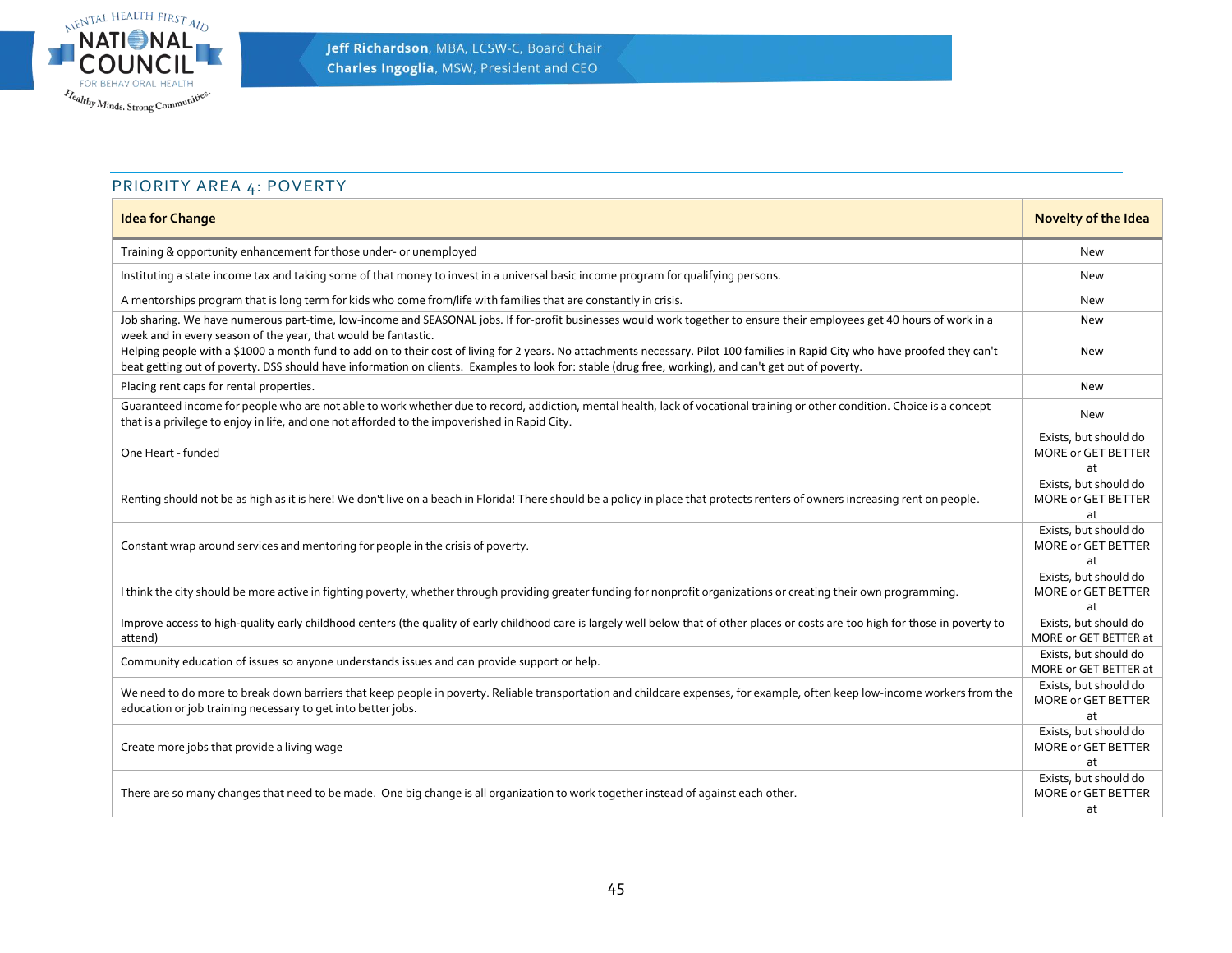

| <b>Idea for Change</b>                                                                                                                                                                                                                                                                | <b>Novelty of the Idea</b>                               |
|---------------------------------------------------------------------------------------------------------------------------------------------------------------------------------------------------------------------------------------------------------------------------------------|----------------------------------------------------------|
| Improve access to transportation that is affordable for even those with the lowest of incomes, easy to navigate, and safe.                                                                                                                                                            | Exists, but should do<br>MORE or GET BETTER<br>at        |
| Expanding current resources to provide support to professionals providing assistance/case management services to those in poverty in a way that relieves caseload burden, so<br>professionals can be more competent and present with current clients.                                 | Exists, but should do<br>MORE or GET BETTER<br>at        |
| Raise the minimum wage                                                                                                                                                                                                                                                                | Exists, but should do<br>MORE or GET BETTER<br>at        |
| When living in poverty, it would be beneficial to raise the level of their capabilities to solve their situation and issues in order to continue their efforts to make behavioral<br>change that will be sustainable.                                                                 | Exists, but should do<br><b>MORE or GET BETTER</b><br>at |
| "Band-Aids" are necessary but until long term sustainable solutions are put into place to address affordable housing, wages, availability of long-term treatment options, and<br>care for mental illness, most programs are just dealing with the symptoms without treating the cause | Exists, but should do<br>MORE or GET BETTER<br>at        |
| Stop putting limitations on the poor, such as credit scores being a factor in housing. Allowing more affordable services to people in poverty.                                                                                                                                        | Exists, but should do<br>MORE or GET BETTER<br>at        |

# PRIORITY AREA 5: EDUCATION

<span id="page-45-0"></span>

| <b>Idea for Change</b>                                                                                                                                                                                                                                                                                                                                                                                                                                                                                                                                                                                      | Novelty of the Idea                               |
|-------------------------------------------------------------------------------------------------------------------------------------------------------------------------------------------------------------------------------------------------------------------------------------------------------------------------------------------------------------------------------------------------------------------------------------------------------------------------------------------------------------------------------------------------------------------------------------------------------------|---------------------------------------------------|
| Early child education that includes nutritional support/education to the family. This should include cooking classes to teach low-income people how to buy, cook and enjoy<br>unprocessed, whole foods.                                                                                                                                                                                                                                                                                                                                                                                                     | <b>New</b>                                        |
| Expanding school bus service to high school level.                                                                                                                                                                                                                                                                                                                                                                                                                                                                                                                                                          | New                                               |
| Have a community website where people with produce, such as that from apple trees or extra garden bounty, can list their offerings. The golf courses have fruit trees that<br>simply drop their fruit annually without being used by anyone except deer and squirrels. As a community, we have the ability to grow apples, pears, plums, nectarines,<br>raspberries, tomatoes and zucchini like crazy. These unused resources would augment a healthy food supply for developing brains! An added benefit of growing and using food<br>locally would be in reducing the carbon footprint of imported foods. | New                                               |
| Put more focus on early education in South Dakota. In previous volunteer experience in the school district, I noticed the math skills and reading skills were lacking.                                                                                                                                                                                                                                                                                                                                                                                                                                      | New                                               |
| Increase presence of childhood education/mentoring services, such as Big Brothers Big Sisters.                                                                                                                                                                                                                                                                                                                                                                                                                                                                                                              | Exists, but should do<br>MORE or GET BETTER<br>at |
| Mentoring and career counseling programs for youth and adults                                                                                                                                                                                                                                                                                                                                                                                                                                                                                                                                               | Exists, but should do<br>MORE or GET BETTER<br>at |
| A community garden network work be a huge asset and great tool for accomplishing idea for change                                                                                                                                                                                                                                                                                                                                                                                                                                                                                                            | Exists, but should do<br>MORE or GET BETTER at    |
| I think our school system needs to put more emphasis on financial literacy.                                                                                                                                                                                                                                                                                                                                                                                                                                                                                                                                 | Exists, but should do<br>MORE or GET BETTER at    |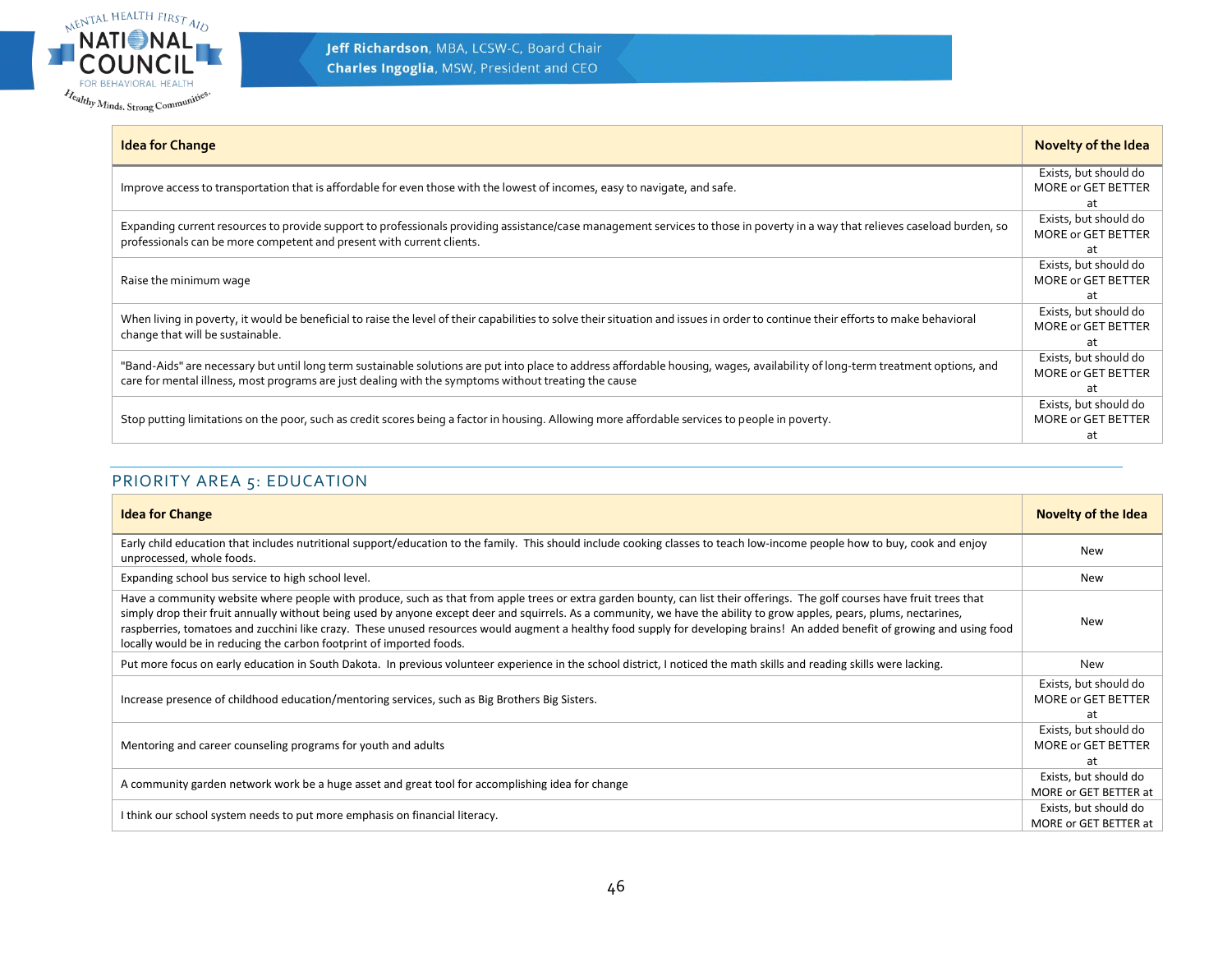

| <b>Idea for Change</b>                                                                                                                                                           | <b>Novelty of the Idea</b> |
|----------------------------------------------------------------------------------------------------------------------------------------------------------------------------------|----------------------------|
| Cultural understanding and healing. We must address the tragic past and have real, inclusive conversations to help us progress as a community.                                   | Exists, but should do      |
|                                                                                                                                                                                  | MORE or GET BETTER at      |
| Getting our school system the necessary funding to not only provide services for students in early childhood programs, but also helping to intervene for students at all grade   | Exists, but should do      |
| levels is essential in order to make change happen.                                                                                                                              | MORE or GET BETTER at      |
| Well-functioning, stable families are also essential to the development of educated societies that have grit, can problem-solve, have resources to take care of themselves, and  | Exists, but should do      |
| recognize that all life has equal value.                                                                                                                                         | MORE or GET BETTER at      |
| Provide more pay/benefits/resources to K-12 teachers.                                                                                                                            | Exists, but should do      |
|                                                                                                                                                                                  | MORE or GET BETTER at      |
| Expansion of community transportation                                                                                                                                            | Exists, but should do      |
|                                                                                                                                                                                  | MORE or GET BETTER at      |
| Ensuring all students have access to early childhood education in order to prepare them for the educational, social and emotional needs of the school system is the best form of | Exists, but should do      |
| prevention to address so many of the needs from the previous question.                                                                                                           | MORE or GET BETTER         |
|                                                                                                                                                                                  | at                         |
|                                                                                                                                                                                  | Exists, but should do      |
| Comprehensive sexual education courses need to be taught in schools.                                                                                                             | MORE or GET BETTER         |
|                                                                                                                                                                                  | at                         |
|                                                                                                                                                                                  | Exists, but should do      |
| Paid Parental leave, improved daycare, and early childhood education                                                                                                             | MORE or GET BETTER         |
|                                                                                                                                                                                  | at                         |
| Ensuring that all children have access to stable, respectful, well-informed educational opportunities during the critical developmental years of birth - 3 and 11 - 14 (middle-  | Exists, but should do      |
| school years).                                                                                                                                                                   | <b>MORE or GET BETTER</b>  |
|                                                                                                                                                                                  | at                         |
|                                                                                                                                                                                  | Exists, but should do      |
| Improve our education system by investing funding.                                                                                                                               | MORE or GET BETTER         |
|                                                                                                                                                                                  | at                         |
|                                                                                                                                                                                  | Exists, but should do      |
| Career paths other than 4-year college degree                                                                                                                                    | MORE or GET BETTER         |
|                                                                                                                                                                                  | at                         |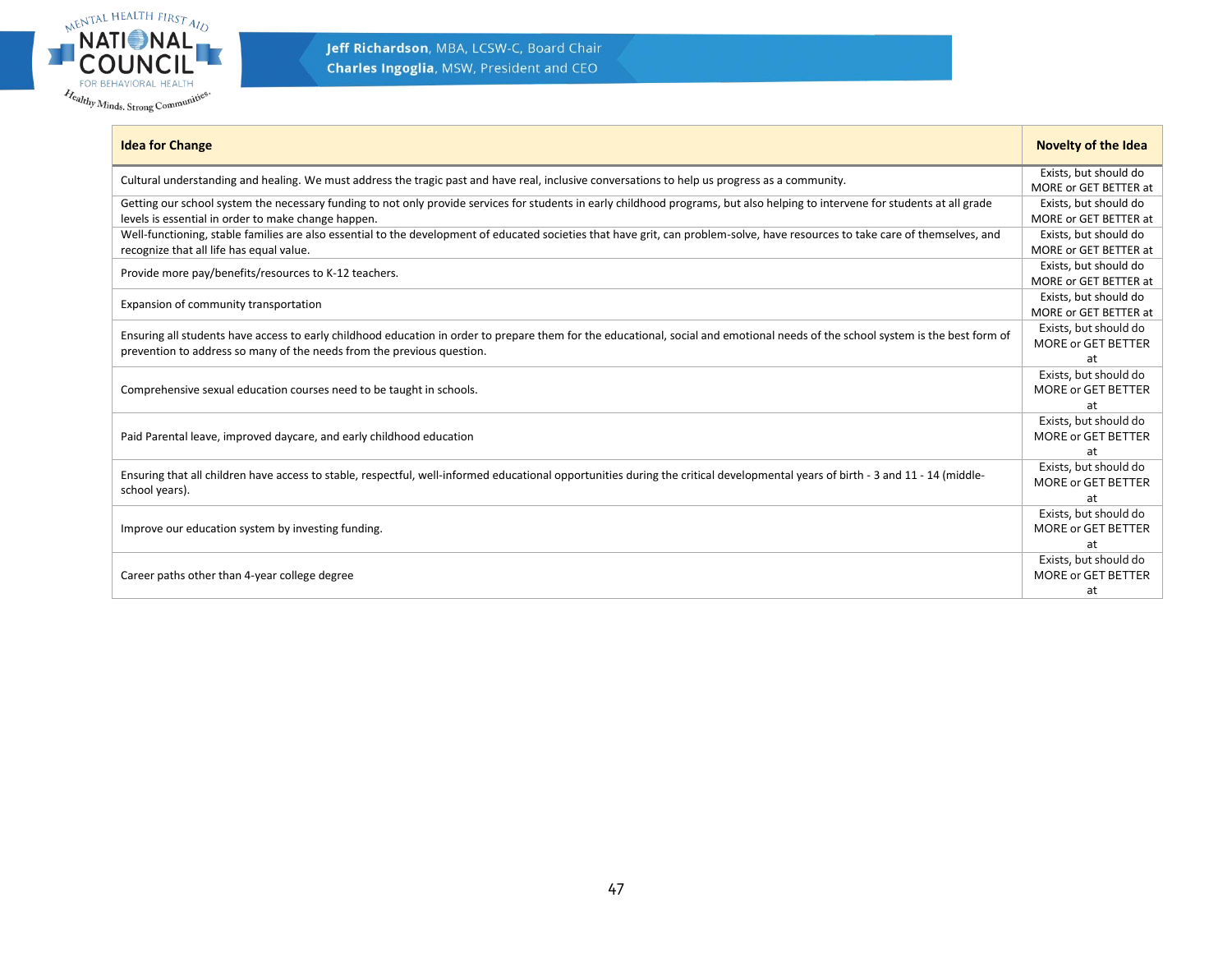

<span id="page-47-0"></span>IMPLEMENTATION OBSTACLES

Respondents ranked several obstacles to implementing ideas for a change (listed above) in order of importance from 1 to 7, where 1 is the greatest obstacle and 7 is the most minor obstacle to implementing the idea. Money/Funding was reported as the greatest obstacle by nearly half of respondents (47%).

| <b>Potential Obstacle</b>                                                                                                                          | 1<br>Greatest<br>obstacle | $\overline{\mathbf{2}}$ | 3     | 4     | 5     | 6     | 7<br><b>Most</b><br>minor<br>obstacle |
|----------------------------------------------------------------------------------------------------------------------------------------------------|---------------------------|-------------------------|-------|-------|-------|-------|---------------------------------------|
| Money/Funding                                                                                                                                      | 47.3%                     | 24.3%                   | 7.7%  | 10.1% | 5.3%  | 4.1%  | 1.2%                                  |
| Attitudes/Norms                                                                                                                                    | 28.8%                     | 21.8%                   | 24.1% | 13.5% | 7.6%  | 4.1%  | 0.0%                                  |
| Labor/Staffing                                                                                                                                     | 4.2%                      | 15.7%                   | 24.1% | 18.1% | 21.7% | 15.7% | 0.6%                                  |
| Communication/Coordination                                                                                                                         | 6.0%                      | 16.3%                   | 26.5% | 30.7% | 14.5% | 4.8%  | 1.2%                                  |
| Community leaders are not engaging in recovery-<br>oriented activities in the areas of prevention,<br>intervention, treatment, and post-treatment. | 9.6%                      | 19.2%                   | 13.5% | 16.0% | 24.4% | 12.8% | 4.5%                                  |
| <b>Existing Policy</b>                                                                                                                             | 8.5%                      | 6.2%                    | 7.8%  | 16.3% | 7.8%  | 48.1% | 5.4%                                  |
| Other*                                                                                                                                             | 2.8%                      | 5.6%                    | 4.2%  | 1.4%  | 4.2%  | 4.2%  | 77.5%                                 |

\**Other* response options included: institutionalized racism; competition between agencies; lack of cooperation between service providers; lack of cultural sensitivity to Native American population to enhance their recovery process; lack of understanding about alcoholism, addiction, historical trauma, trauma and oppression; and resistance to change.

#### <span id="page-47-1"></span>ADDITIONAL COMMENTS

When asked about any other comments, survey respondents mentioned the following:

- We must fix the mental health system and build a physical plant dedicated to the care and treatment of the mentally ill. Tragically, the current system is broken.
- I don't think our little corner of the planet is recognizing the role that a heathy food supply plays in a child's early brain development.
- I hope that we can build a better community to support difficulties with mental illness. I am for a longerterm hospital facility with step down halfway houses for both mental illness and substance abuse. We need to get better at using our own resources such as students in various programs (medical, social work, psychology and counseling) to provide services. We need to adequately pay supervisors to help the students learn and assist our community members. We need to get the government involved and help to provide a better support for mental ill people. We need to demand that we have more financial support to build this community. We need not give up and keep moving forward.
- Mental health needs to be marketed better in this area. The services are available, but people don't know about them or where to get started.
- The relative lack of mental health services in the Rapid City area is the second high-need priority and is directly related to the first priority: Poverty.
- The Rapid City and greater Black Hills community focuses heavily on folks who are homeless and we have a total lack of services if you are not drunk, high or homeless or a vet - we need services for folks who want to clean up and understand using alcohol or drugs is but a symptom of a much larger issue most often one of exceptional trauma - oppression and historical trauma when we treat we are treating the poor solution folks created to deal with their greater challenge - we are not treating the underlying issues.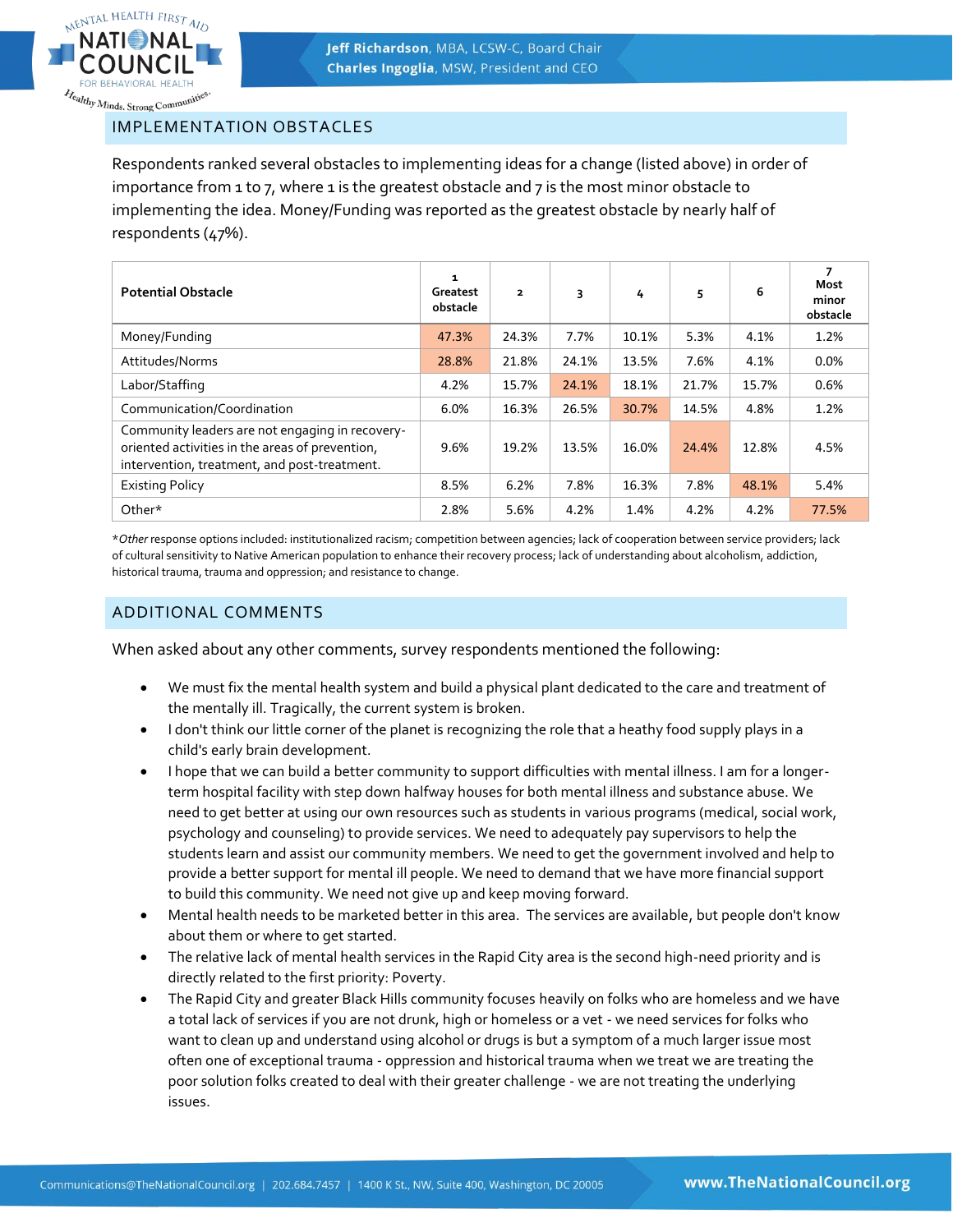

- There are 31 mental health providers of some kind, yet the lack of services is cited by court and legal personnel involved in the local justice system as the problem. That's not the problem. Rapid City Collective Impact initially issued a report that really called out the biases and assumptions of the governmental actors involved, and thus, they had a cop's wife takeover, kick out or alienate the undesirable Native community leaders, and then erase all the initial work completed by the professionals who came from Minnesota. Rapid City and Pennington County are not only a subject of study for the taking of the Black Hills from the Great Sioux Nation, aka the Oceti Sakowin or Lakota and Dakota people, but also for their contemporary racism and the mass incarceration and mass impoverishment of Lakota people here today. This needs to be dealt with. It is appalling. The RCPD has beaten, killed and raped many Lakota people and they will continue to act in this manner until the powerful people of Rapid City stop them.
- Poverty has a direct and reciprocal relationship to many of the other categories, i.e. housing, employment, access to food, behavioral health. All need to be addressed in order to support the whole of the individual. It is difficult to determine which to focus on first but focusing on any of these areas will create a system wide change and improve well-being as a whole.
- There are a number of wonderful organizations in Rapid City. The Mayor has been a leader in change, the Vucurevich foundation brings everyone to the table and there is a lot of synergy. There is a lot of good things happening and this effort should complement a community on the move.
- This has been going on forever and nothing with change without more services, more diverse services, a more diverse workforce. Without that, none of the issues discussed will improve. They will only get worse. Plain and simple. You can put up a building, but without money for services and well-trained people to serve people and need, people will keep dying by suicide. Learn from other communities across the country.
- We have very good services in Rapid City, they are just not far reaching enough.
- We shouldn't have to ship our family members out to different communities to get their needs met. Katy Urban's story of her options to get help for her daughter is the perfect example of how shipping people out disrupts families and takes away a person's network of support.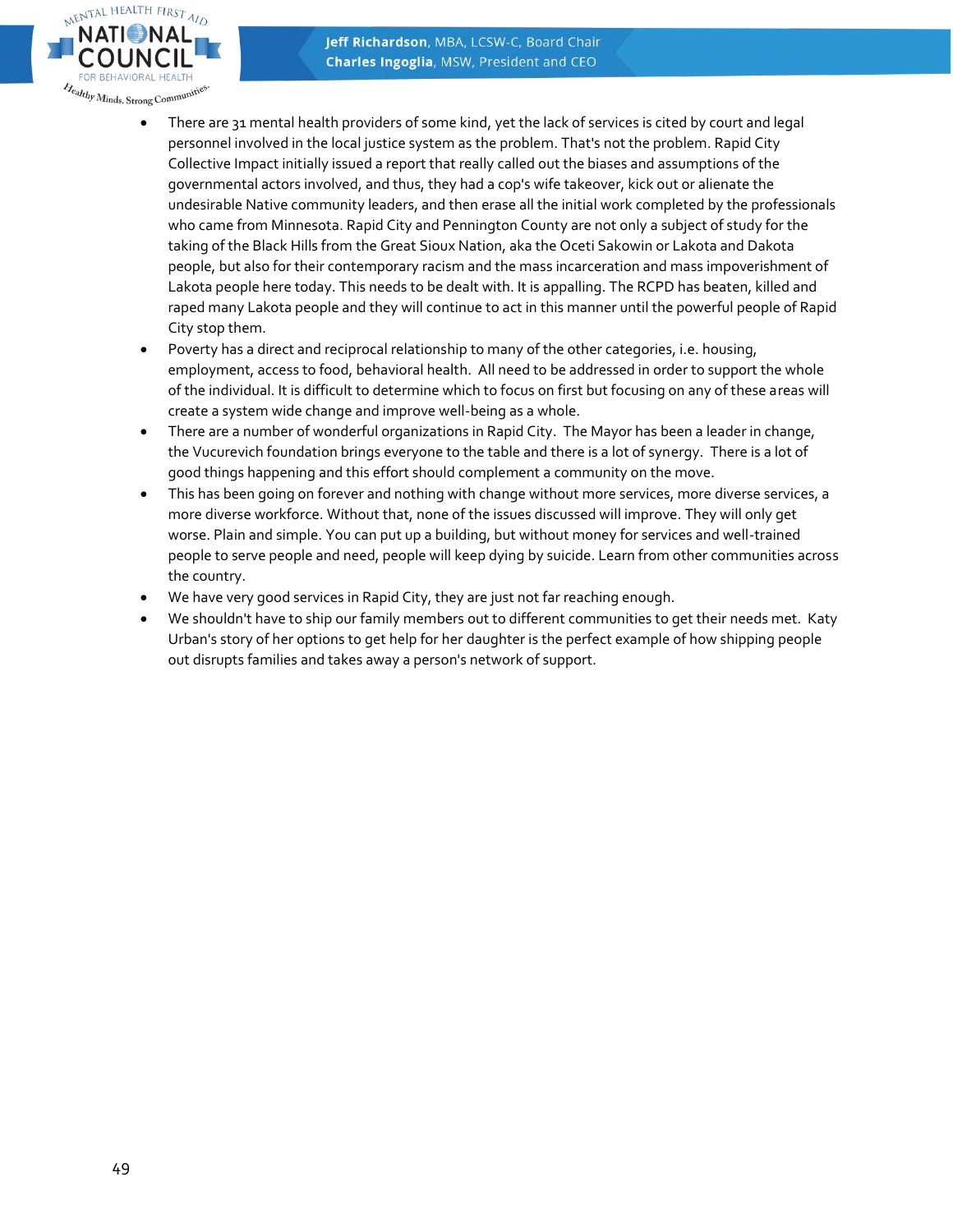

# APPENDIX C: LIST OF KEY INFORMANTS

|                         | <b>First Name</b> | <b>Last Name</b>          | Organization                                            | <b>Title</b>                                  | Visit(s)                 |
|-------------------------|-------------------|---------------------------|---------------------------------------------------------|-----------------------------------------------|--------------------------|
| $\mathbf{1}$            | AI                | Scovel                    | <b>Scovel Law Office</b>                                | Lawyer                                        | February,<br>May         |
| $\overline{2}$          | Alan              | Solano                    | <b>Behavior Management</b><br>Systems                   | CEO                                           | February,<br>May, August |
| 3                       | Amanda            | Lacroix                   | <b>Bennett County Mental</b><br><b>Illness Chair</b>    | Chair                                         | May                      |
| 4                       | Amy               | Iversen-<br>Pollreisz     | Human Services Center                                   | Deputy Secretary of<br><b>Social Services</b> | May                      |
| 5                       | Anne              | Kidd                      | Pine Ridge HIS Behavioral<br>Health                     | <b>Supervisory Social</b><br>Worker           | May                      |
| 6                       | Annie             | Lloyd                     | <b>Recovery Coalition</b>                               |                                               | May                      |
| $\overline{\mathbf{z}}$ | Annie             | <b>Bachand</b>            | <b>RCOSD</b>                                            |                                               | May                      |
| 8                       | Anpetu            | Luta Otipi                | Pine Ridge HIS Behavioral<br>Health                     | Director                                      | May                      |
| 9                       | Arlana            | Bettelyoun                | Oglala Lakota Children's<br><b>Justice Center</b>       | <b>Executive Director</b>                     | May                      |
| 10                      | Audra             | Hill                      | Pennington County Qualified Mental Health Professional  |                                               | February                 |
| 11                      | <b>Barbara</b>    | Mechtenberg-<br>Ruffinott | Human Services Center                                   | <b>Director of Social Services</b>            | May                      |
| 12                      | Barry             | Tice                      | Pennington County Health<br>and Human Services          |                                               | February,<br>May, August |
| 13                      | <b>Bette</b>      | Goings                    | Oglala Sioux Tribal Court                               |                                               | May                      |
| 14                      | Bob               | Evans                     | <b>Fall River County</b>                                |                                               | May                      |
| 15                      | <b>Brad</b>       | Hansen                    | <b>Fall River County</b>                                |                                               | May                      |
| 16                      | <b>Brian</b>      | Mueller                   | Pennington County Sheriff's<br>Office                   |                                               | May                      |
| 17                      | Charity           | Doyle                     | OneHeart                                                | Executive Director                            | May                      |
| 18                      | Cherie            | Clifford                  | <b>Indian Health Service</b>                            |                                               | May                      |
| 19                      | Christina         | Janis                     | Kyle Behavioral Health                                  |                                               | May                      |
| 20                      | Clay              | Pavlis                    | <b>Department of Corrections</b>                        | Psychiatrist                                  | May                      |
| 21                      | Craig             | Pfeifle                   |                                                         | <b>Specialty Court Judge</b>                  | May                      |
| 22                      | Dan               | Mertz                     | Rapid City Police<br>Department Quality of Life<br>Unit | Officer                                       | February                 |
| 23                      | Dana              | Livermont                 | Rapid City Area Schools                                 | Lead Counselor                                | May                      |
| 24                      | Evalina           | Murphy                    | Sioux San Behavioral Health                             |                                               | February                 |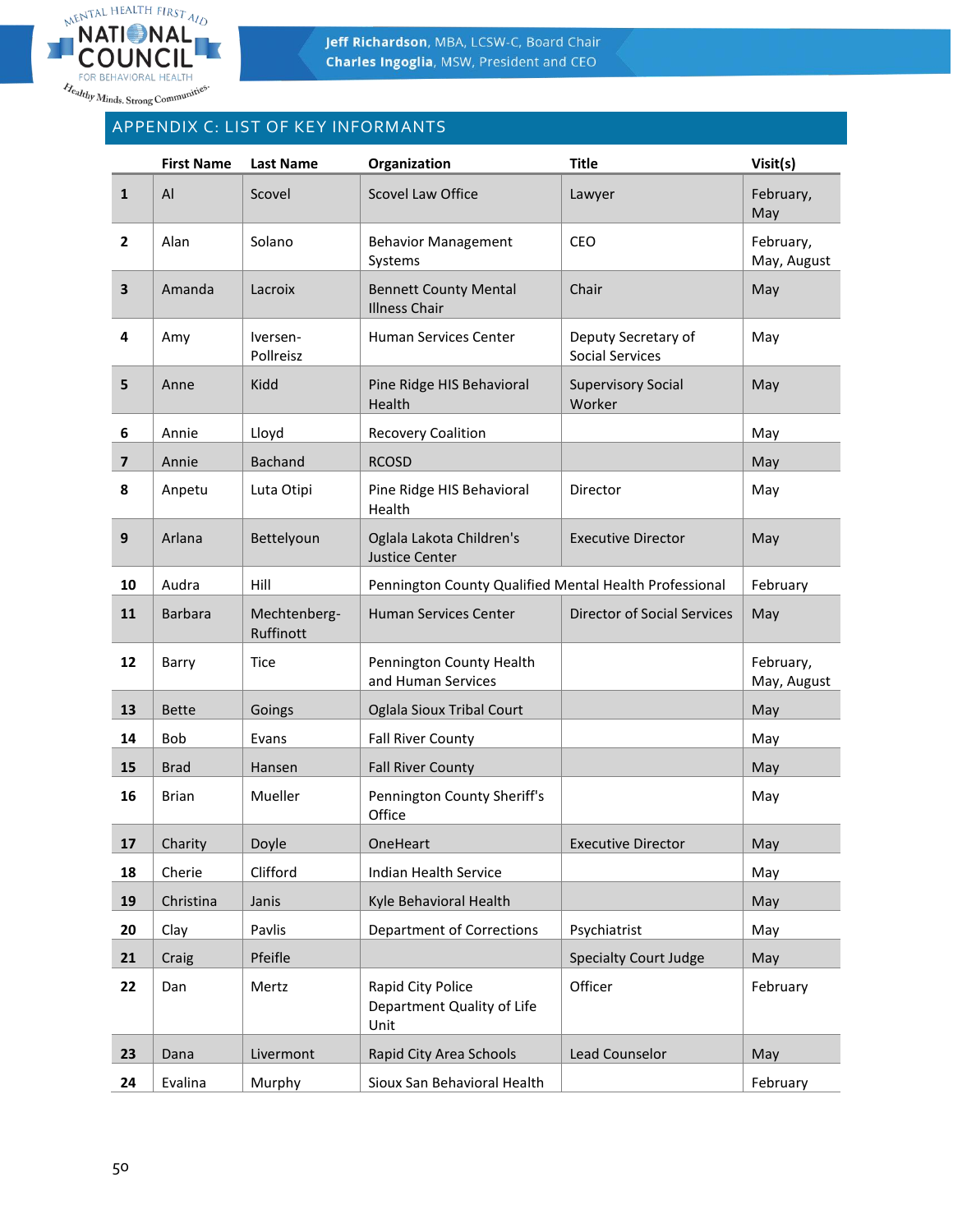

| 25 | Fred      | Lamphere        | <b>Butte County Sheriff's Office</b>                        |                                        | May                 |
|----|-----------|-----------------|-------------------------------------------------------------|----------------------------------------|---------------------|
| 26 | Greg      | <b>Bartron</b>  | Alliance                                                    |                                        | February,<br>May    |
| 27 | Greg      | <b>Barnier</b>  | <b>Mental Health Board</b><br>Chairman                      |                                        | May                 |
| 28 | Greg      | DeSautel        | Governor's Office                                           | Social Services Secretary              | May                 |
| 29 | Heidi     | Edison          | Rapid City Regional Hospital<br><b>Emergency Department</b> | <b>Needs Assessment</b><br>Coordinator | February            |
| 30 | Jackie    | <b>Big Crow</b> | Pine Ridge Hospital                                         |                                        | May                 |
| 31 | Jamie     | Toennis         | United Way                                                  |                                        | August              |
| 32 | Jamie     | Kirsch          | <b>Black Hills Area Community</b><br>Foundation             |                                        | August              |
| 33 | Jay       | Alderman        | <b>State's Attorney Office</b>                              | <b>Chief Deputy</b>                    | February,<br>May    |
| 34 | Jeff      | Connolly        |                                                             | <b>Specialty Court Judge</b>           | May                 |
| 35 | Jeff      | McGraw          | <b>Custer County</b>                                        | Lieutenant                             | May                 |
| 36 | Jennifer  | Murray          | Rapid City Regional Hospital<br><b>Emergency Department</b> | <b>ED Director</b>                     | February            |
| 37 | Jeremy    | Johnson         | Human Services Center                                       | <b>Clinical Director</b>               | May                 |
| 38 | Jessica   | Gromer          | John T. Vucurevich<br>Foundation                            | Program Officer                        | May                 |
| 39 | Jessica   | Olson           | John T. Vucurevich<br>Foundation                            | Program Associate                      | May                 |
| 40 | Jim       | Castleberry     | Pennington County                                           |                                        | February,<br>August |
| 41 | Jim       | Hansen          | Rapid City Police<br>Department Quality of Life<br>Unit     | Officer                                | February            |
| 42 | Jodi      | Bourne          | Indian Health Service                                       |                                        | May                 |
| 43 | John      | Pierce          | Rapid City Regional Hospital                                | President                              | February            |
| 44 | John      | Ligtenberg      | Love INC                                                    | <b>Executive Director</b>              | May                 |
| 45 | John      | Pierce          | Rapid City Regional Hospital                                | President                              | May, August         |
| 46 | Josephine | Chase           | Sioux San Behavioral Health                                 |                                        | February            |
| 47 | Kari      | Scovel          | Scovel Psychological                                        |                                        | February,<br>May    |
| 48 | Karl      | Jegeris         | Rapid City Police<br>Department                             | Chief                                  | February,<br>May    |
| 49 | Katy      | Sullivan        | Regional Health Behavioral<br><b>Health Center</b>          | Director                               | February            |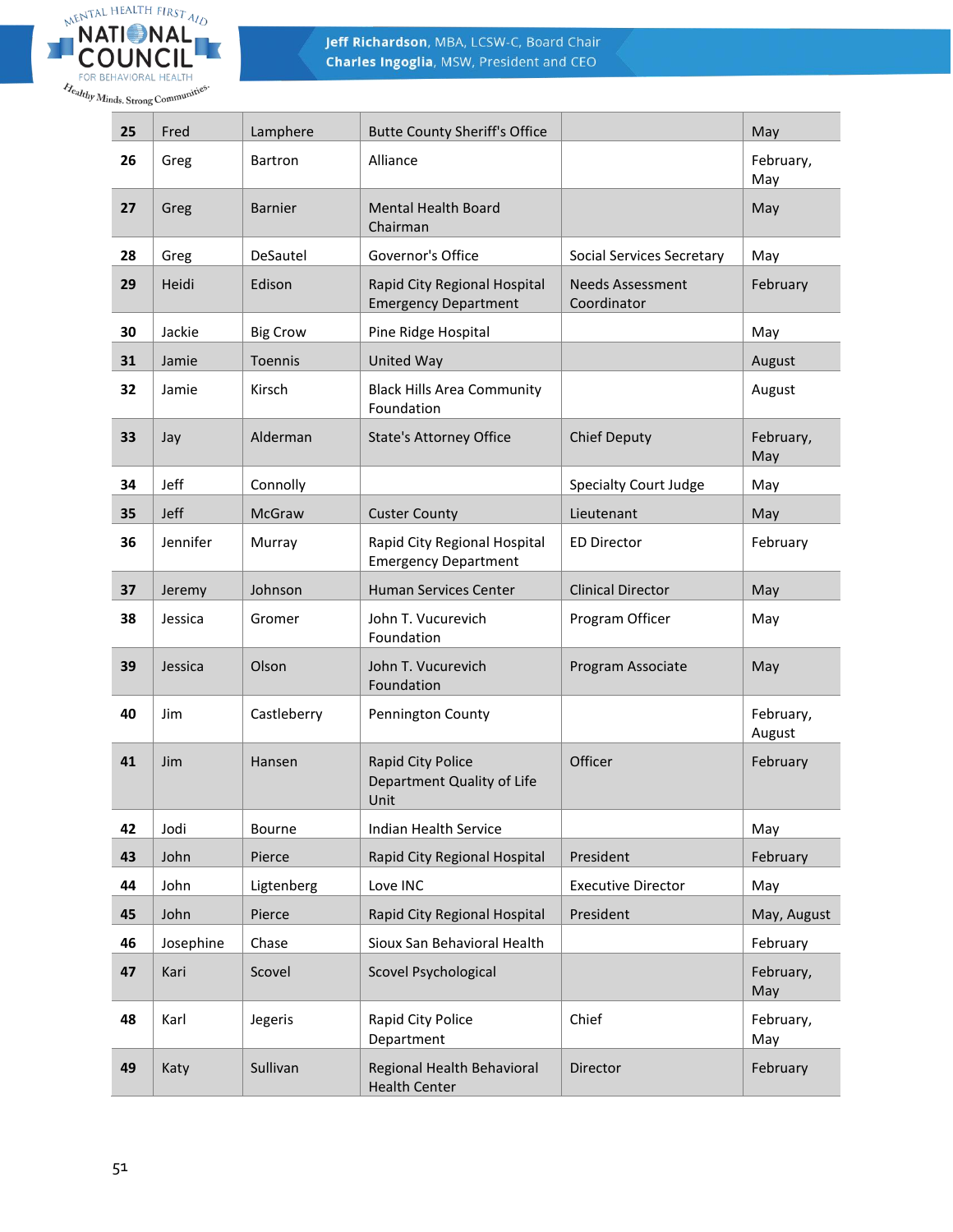

| 50 | Kelly      | Serr               | Perkins County Sheriff                                      |                                                                 | May                 |
|----|------------|--------------------|-------------------------------------------------------------|-----------------------------------------------------------------|---------------------|
| 51 | Ken        | Cole               | Human Services Center                                       | <b>CEO</b>                                                      | May                 |
| 52 | Kevin      | Thom               | Pennington County Sheriff's<br>Office                       | Sheriff                                                         | February,<br>May    |
| 53 | Kip        | Littau             | Rapid City Regional Hospital<br><b>Emergency Department</b> | <b>Nurse Manager</b>                                            | February            |
| 54 | Larry      | Swallow            | Oglala Lakota Children's<br>Justice Center                  | Investigator/Case<br>Manager                                    | May                 |
| 55 | Linda      | Reidt Kilber       | <b>Behavior Management</b><br>Systems                       | <b>CEO</b>                                                      | May                 |
| 56 | Lysa       | Allison            | <b>Cornerstone Rescue Mission</b>                           | <b>Executive Director</b>                                       | February            |
| 57 | Marla Jean | <b>Big Boy</b>     | Oglala Lakota Children's<br><b>Justice Center</b>           |                                                                 | May                 |
| 58 | Marty      | Mechaley           | <b>Custer County</b>                                        | Sheriff                                                         | May                 |
| 59 | Matt       | <b>Brown</b>       |                                                             | <b>Specialty Court Judge</b>                                    | May                 |
| 60 | Matt       | Haugen             | Jackson County Sheriff's<br>Office                          |                                                                 | May                 |
| 61 | Matthew    | Stanley            | Avera Behavioral Health<br>Center                           | VP of Behavioral Health                                         | May                 |
| 62 | Melissa    | Klemann            | Governor's Office                                           | Policy Advisor                                                  | May                 |
| 63 | Melody     | Eide               | Rapid City Regional Hospital<br><b>Emergency Department</b> | ER Physician                                                    | February            |
| 64 | Michael    | Williams           | Sioux San Behavioral Health                                 |                                                                 | May                 |
| 65 | Mike       | Diedrich           | Rapid City Regional Hospital                                | VP of Governmental<br><b>Affairs</b>                            | August              |
| 66 | Paula      | Williams           | <b>Bennett County Sheriff</b>                               |                                                                 | May                 |
| 67 | Paula      | Wilkinson<br>Smith | Lifeways                                                    | <b>Executive Director</b>                                       | February,<br>May    |
| 68 | Paulette   | Davidson           | Regional Health                                             | President and CEO                                               | February,<br>August |
| 69 | Randy      | Allen              | <b>Crisis Care Center</b>                                   | <b>Director Mental Health</b><br><b>Services Administration</b> | February            |
| 70 | Robin      | Gillespie          | Rapid City Area Schools                                     | Director Federal<br>Programs                                    | May                 |
| 71 | Ron        | Merwin             | <b>Meade County Sheriff's</b><br>Office                     | Sheriff                                                         | May                 |
| 72 | Sarah      | Zimmerman          | Rapid City Area Schools                                     |                                                                 | May                 |
| 73 | Sarah      | Pierce             | Rapid City Area Schools                                     | <b>Indian Education</b><br>Manager                              | May                 |
| 74 | Staci      | Ackerman           | SD Sheriffs Association                                     |                                                                 | May                 |